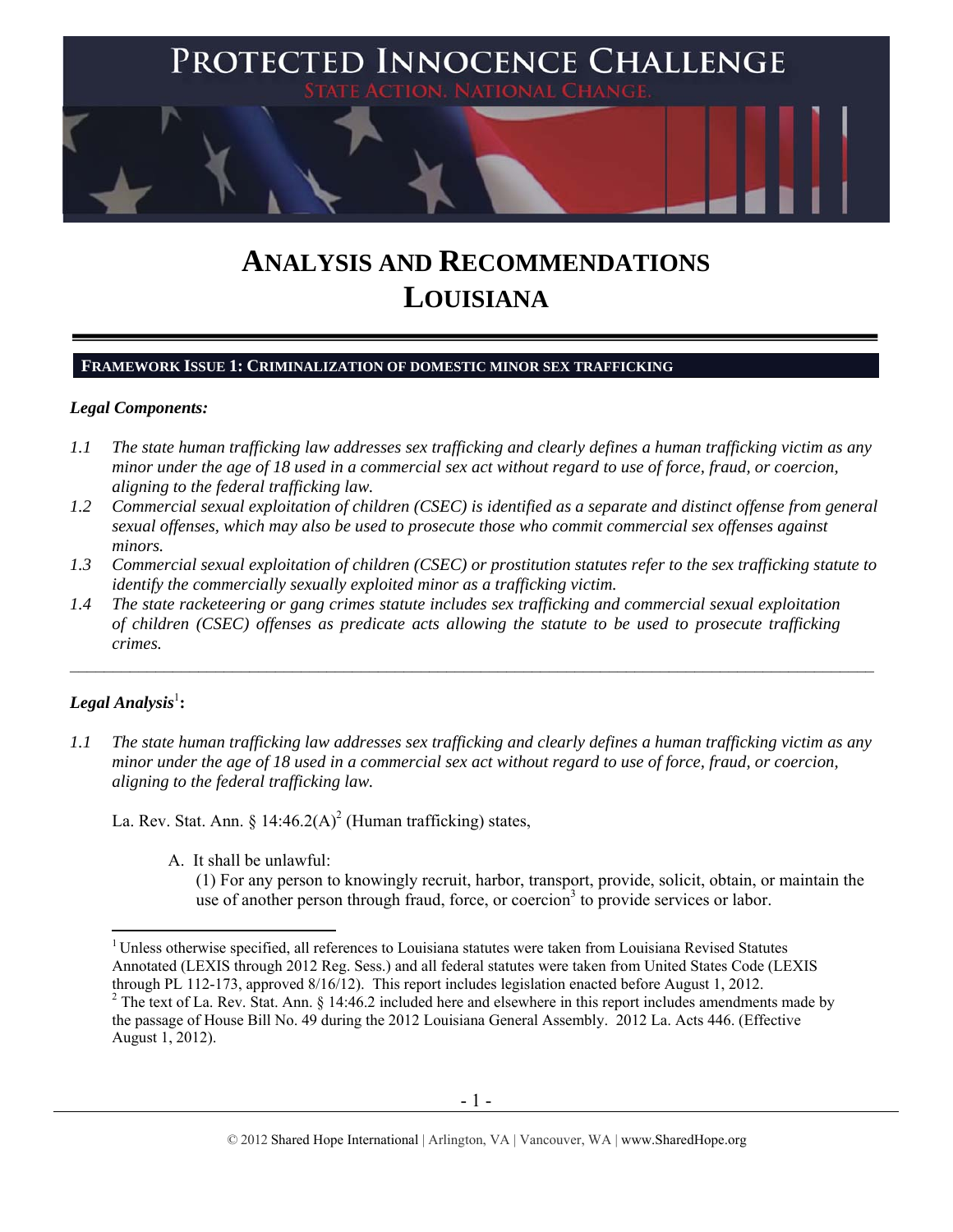(2) For any person to knowingly benefit from activity prohibited by the provisions of this Section. (3) For any person to knowingly facilitate any of the activities prohibited by the provisions of this Section by any means, including but not limited to helping, aiding, abetting, or conspiring, regardless of whether a thing of value has been promised to or received by the person.

. . . .

D. It shall not be a defense to prosecution for a violation of this Section that the person being recruited, harbored, transported, provided, solicited, obtained, or maintained is actually a law enforcement officer or peace officer acting within the official scope of his duties.

A conviction under this statute is ordinarily punishable by imprisonment up to 10 years at hard labor and a fine up to \$10,000. La. Rev. Stat. Ann. § 14:46.2(B)(1). A conviction "when the services include commercial sexual  $\text{activity}^4$  or any sexual conduct constituting a crime under the laws of this state" is punishable by imprisonment up to 20 years at hard labor and a fine up to \$15,000. La. Rev. Stat. Ann. § 14:46.2(B)(2). Also, trafficking involving a person under 18 is punishable by imprisonment for 5–25 years at hard labor, 5 years of which "shall be without the benefit of parole, probation, or suspension of sentence," and a fine up to \$25,000. La. Rev. Stat. Ann. § 14:46.2(B)(3).

Louisiana has enacted a separate statute making the sex trafficking of children a crime that does not require a showing of force, fraud, or coercion. La. Rev. Stat. Ann. §  $14:46.3<sup>5</sup>$  (A), (B) (Trafficking of children for sexual purposes) states,

A. It shall be unlawful:

(1) For any person to knowingly recruit, harbor, transport, provide, sell, purchase, obtain, or maintain the use of a person under the age of eighteen years for the purpose of engaging in commercial sexual activity.

(2) For any person to knowingly benefit from activity prohibited by the provisions of this Section. (3) For any parent, legal guardian, or person having custody of a person under the age of eighteen years to knowingly permit or consent to such minor entering into any activity prohibited by the provisions of this Section.

(4) For any person to knowingly facilitate any of the activities prohibited by the provisions of this Section by any means, including but not limited to helping, aiding, abetting, or conspiring, regardless of whether a thing of value has been promised to or received by the person.

(5) For any person to knowingly advertise any of the activities prohibited by this Section.

(6) For any person to knowingly sell or offer to sell travel services that include or facilitate any of the activities prohibited by this Section.

 3  $3$  La. Rev. Stat. Ann. § 14:46.2(C)(2) defines "fraud, force, or coercion" as

<sup>(</sup>a) Causing or threatening to cause serious bodily injury;

<sup>(</sup>b) Physically restraining or threatening to physically restrain another person;

<sup>(</sup>c) Intentionally destroying, concealing, removing, confiscating, or possessing any actual or purported passport or other immigration document, or any other actual or purported government identification document, of another person; or

<sup>(</sup>d) Extortion as defined in R.S.  $14:66$ .

<sup>&</sup>lt;sup>4</sup> La. Rev. Stat. Ann. § 14:46.2(C)(1) defines "commercial sexual activity" as "any sexual act performed or conducted when anything of value has been given, promised, or received by any person."

<sup>&</sup>lt;sup>5</sup> The text of La. Rev. Stat. Ann. § 14:46.3 included here and elsewhere in this report includes amendments made by the passage of House Bill No. 49 during the 2012 Louisiana General Assembly. 2012 La. Acts 446. (Effective August 1, 2012).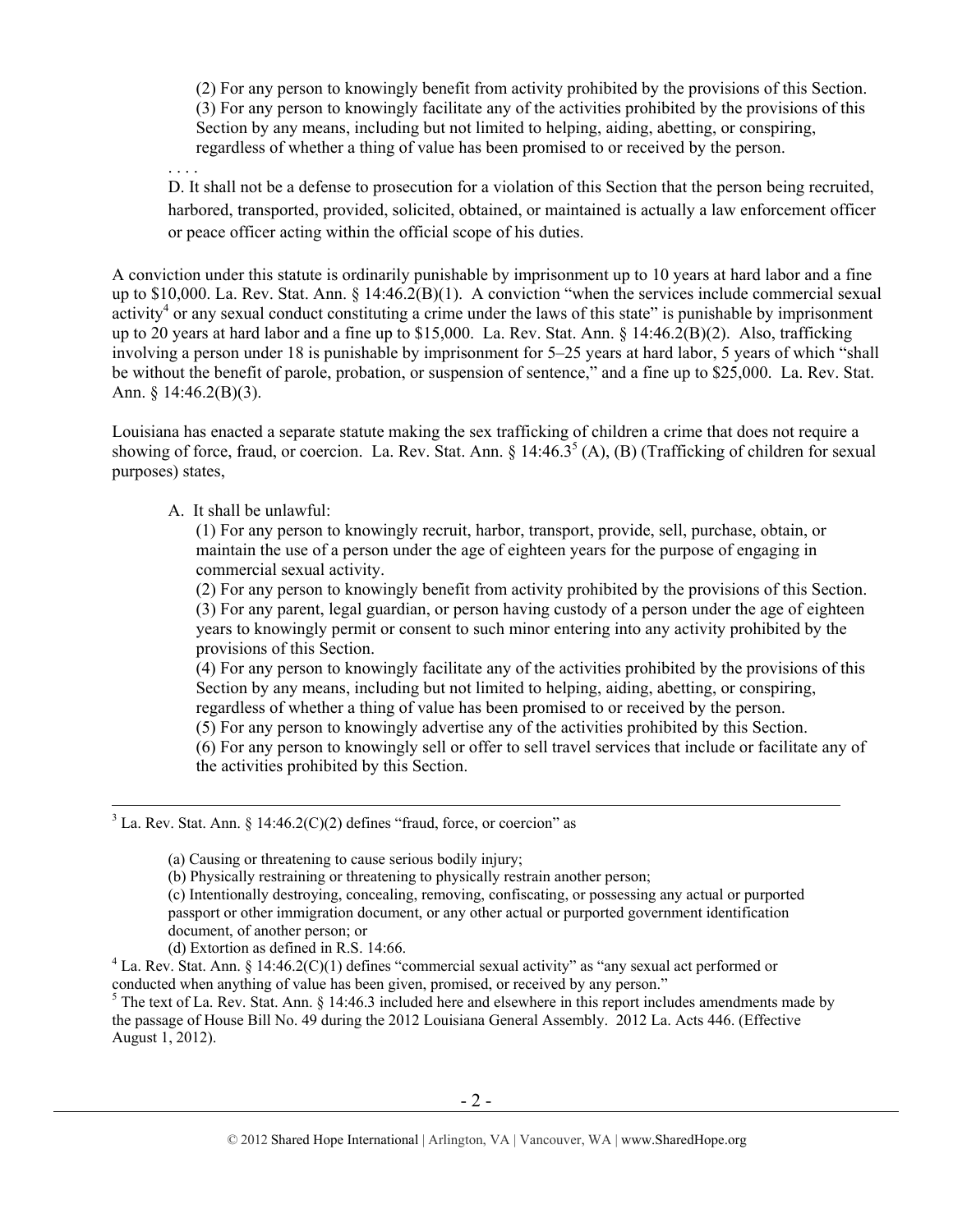B. For purposes of this Section, "commercial sexual activity" means any sexual act performed or conducted when anything of value has been given, promised, or received by any person.

Pursuant to La. Rev. Stat. § 14:46.3(C)(3), "It shall not be a defense to prosecution for a violation of this Section that the person being recruited, harbored, transported, provided, sold, purchased, obtained, or maintained is actually a law enforcement officer or peace officer acting within the official scope of his duties." A conviction under this statute is ordinarily<sup>6</sup> punishable by imprisonment for 15–50 years at hard labor, a fine up to \$50,000, or both. La. Rev. Stat. Ann.  $\S$  14:46.3(D)(1)(a). However, if the victim is under 14, a conviction is punishable by a fine up to \$75,000 and imprisonment for 25–50 years at hard labor with no possibility of "probation, parole, or suspension of sentence" for at least 25 years. La. Rev. Stat. Ann. § 14:46.3(D)(1)(b). Furthermore, any person who violates any of La. Rev. Stat. Ann. § 14:46.3(A)(1), (2), (4), (5) or (6) who was previously convicted of a sex offense when the victim of the sex offense was under 18, shall be fined up to \$100,000 and shall be imprisoned at hard labor for not less than 50 years or life with no possibility of "probation, parole, or suspension of sentence" for at least 50 years. La. Rev. Stat. Ann.  $\S 14:46.3(D)(1)(c)$ .

In addition, a convicted violator of La. Rev. Stat. Ann. § 14:46.3(A)(3) must "serve at least five years of the sentence provided for in subparagraph  $(D)(1)(A)$  of this Section without the benefit of probation, parole, or suspension of sentence," and if the victim is under 14, at least 10 years. La. Rev. Stat. Ann. § 14:46.3(D)(2).

*1.2 Commercial sexual exploitation of children (CSEC) is identified as a separate and distinct offense from general sexual offenses, which may also be used to prosecute those who commit commercial sex offenses against minors.*

The following state laws create separate and specific crimes of commercial sexual exploitation of children:

1. La. Rev. Stat. Ann. § 14:82(C) (Prostitution; definition; penalties; enhancement)<sup>7</sup> states in part,

(4) Whoever commits the crime of prostitution with a person under the age of eighteen years shall be fined not more than fifty thousand dollars, imprisoned for not less than fifteen years nor more than fifty years, or both.

(5) Whoever commits the crime of prostitution with a person under the age of fourteen years shall be fined not more than seventy-five thousand dollars, imprisoned for not less than twenty-five years nor more than fifty years, or both.

2. La. Rev. Stat. Ann. §  $14:82.1(A)(1)^8$  (Prostitution; persons under eighteen; additional offenses) makes it unlawful "[f]or any person over the age of seventeen to engage in sexual intercourse<sup>9</sup> with any

<sup>&</sup>lt;sup>6</sup> Pursuant to La. Rev. Stat. Ann. § 14.46.3(D)(2) (Trafficking of children for sexual purposes), "Whoever violates the provisions of Paragraph  $(A)(3)$  of this Section shall be required to serve at least five years of the sentence imposed provided for in Subparagraph  $(D)(1)(a)$  of this Section without benefit of probation, parole, or suspension of sentence. Whoever violates the provisions of Paragraph  $(A)(3)$  when the victim is under the age of fourteen years shall be required to serve at least ten years of the sentence imposed provided for in Subparagraph  $(D)(1)(b)$  of this Section without benefit of probation, parole, or suspension of sentence."

<sup>&</sup>lt;sup>7</sup> The text of La. Rev. Stat. Ann. § 14:82 included here and elsewhere in this report includes amendments made by the passage of House Bill No. 49 during the 2012 Louisiana General Assembly. 2012 La. Acts 446. (Effective August 1, 2012).

 $8$  The text of La. Rev. Stat. Ann. § 14:82.1 included here and elsewhere in this report includes amendments made by the passage of House Bill No. 49 during the 2012 Louisiana General Assembly. 2012 La. Acts 446. (Effective August 1, 2012).

<sup>&</sup>lt;sup>9</sup> "Sexual intercourse" is defined in La. Rev. Stat. Ann. § 14:82.1(C) as "anal, oral, or vaginal sexual intercourse."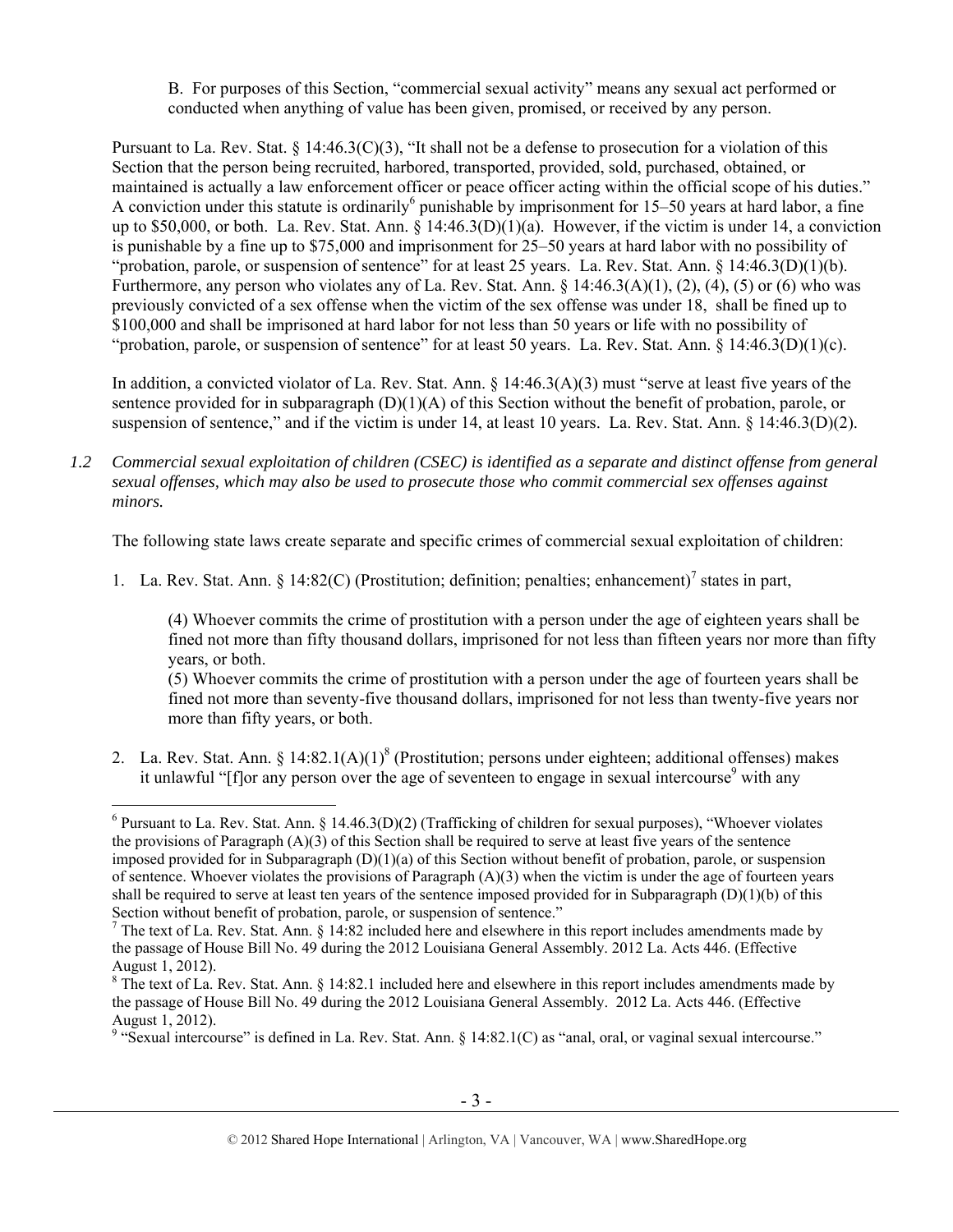person under the age of eighteen who is practicing prostitution, and there is an age difference of greater than two years between the two persons." A conviction under this statute is punishable by imprisonment for 15–50 years of hard labor, a fine up to \$50,000, or both. La. Rev. Stat. Ann. § 14:82.1(D)(1).

3. La. Rev. Stat. Ann.  $\S$  14:86(A)<sup>10</sup> (Enticing persons into prostitution) states,

Enticing persons into prostitution is committed when any person over the age of seventeen entices, places, persuades, encourages, or causes the entrance of any other person under the age of twenty-one into the practice of prostitution, either by force, threats, promises, or by any other device or scheme...

A conviction under this statute when the person being enticed is under 18 years is punishable by imprisonment for 15–50 years, a fine up to \$50,000, or both, and if the person being enticed into prostitution is under 14 years, a conviction is punishable by 25–50 years, a fine up to \$75,000, or both. La. Rev. Stat. Ann. § 14:86(B)(1)(b), (c).

4. La. Rev. Stat. Ann.  $\delta$  14:81.3(A)(1)<sup>11</sup> (Computer-aided solicitation of a minor) states,

Computer-aided solicitation of a minor is committed when a person seventeen years of age or older knowingly contacts or communicates, through the use of electronic textual communication, $12$  with a person who has not yet attained the age of seventeen where there is an age difference of greater than two years, or a person reasonably believed to have not yet attained the age of seventeen and reasonably believed to be at least two years younger, for the purpose of or with the intent to persuade, induce, entice, or coerce the person to engage or participate in sexual conduct<sup>13</sup> or a crime of violence as defined in R.S. 14:2(B) [Definitions],<sup>14</sup> or with the

<sup>13</sup> "Sexual conduct" is defined in La. Rev. Stat. Ann. § 14:81.3(D)(2) as "actual or simulated sexual intercourse, deviant sexual intercourse, sexual bestiality, masturbation, sadomasochistic abuse, lewd exhibition of the genitals, or any lewd or lascivious act."

 $^{14}$  La. Rev. Stat. Ann. § 14:2(B) defines a "crime of violence" as

an offense that has, as an element, the use, attempted use, or threatened use of physical force against the person or property of another, and that, by its very nature, involves a substantial risk that physical force against the person or property of another may be used in the course of committing the offense or an offense that involves the possession or use of a dangerous weapon. The following enumerated offenses and attempts to commit any of them are included as "crimes of violence":

(42) Trafficking of children for sexual purposes

(43) Human trafficking

. . . .

. . .

<sup>&</sup>lt;sup>10</sup> The text of La. Rev. Stat. Ann. § 14:86 included here and elsewhere in this report includes amendments made by the passage of House Bill No. 49 during the 2012 Louisiana General Assembly. 2012 La. Acts 446. (Effective August 1, 2012).

<sup>&</sup>lt;sup>11</sup> The text of La. Rev. Stat. Ann.  $\S$  14:81.3 included here and elsewhere in this report includes amendments made by the passage of House Bill No. 49 during the 2012 Louisiana General Assembly. 2012 La. Acts 446. (Effective August 1, 2012).

<sup>&</sup>lt;sup>12</sup> "Electronic textual communication" is defined in La. Rev. Stat. Ann. § 14:81.3(D)(1) as "a textual communication made through the use of a computer on-line service, Internet service, or any other means of electronic communication, including but not limited to a local bulletin board service, Internet chat room, electronic mail, or online messaging service."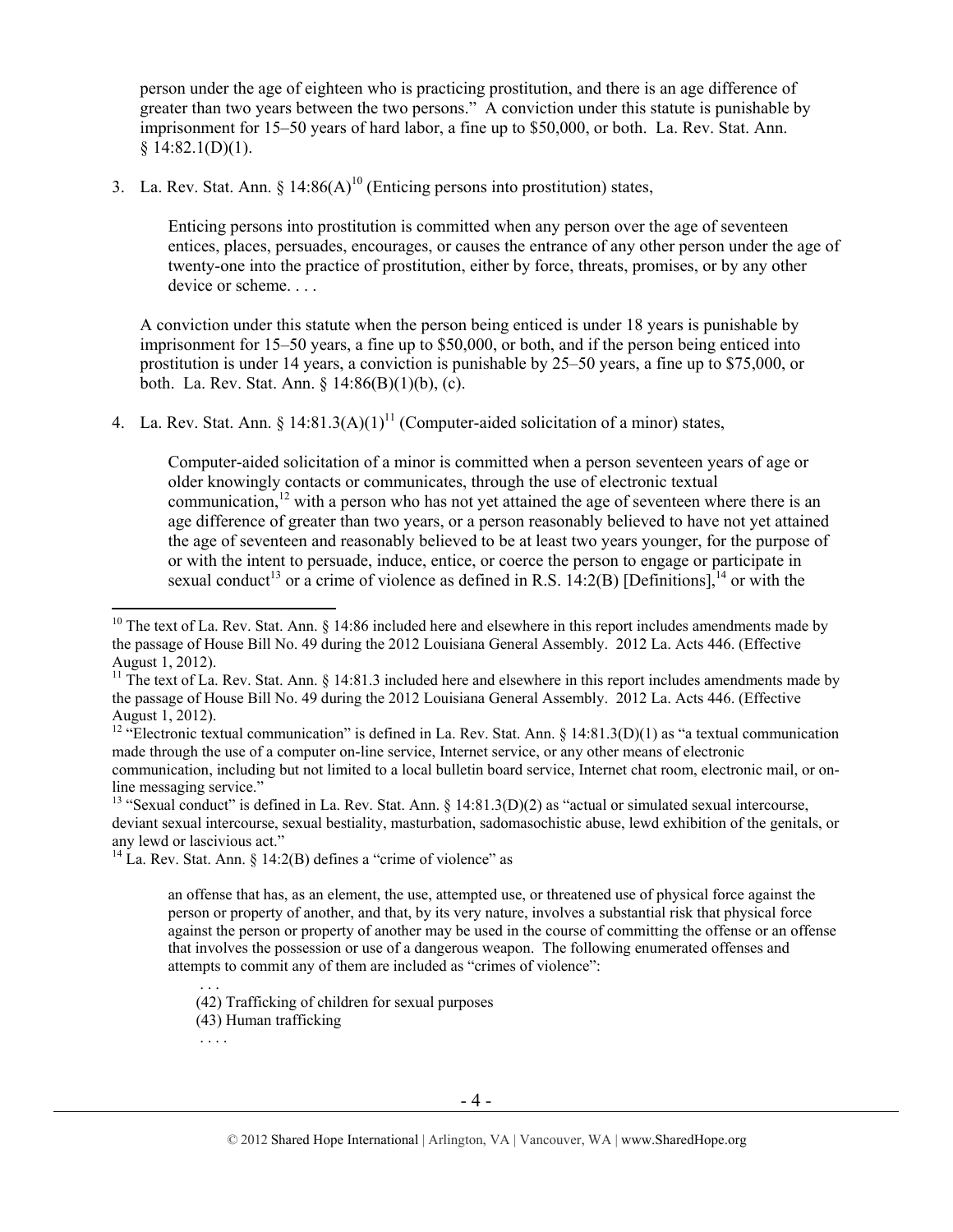intent to engage or participate in sexual conduct in the presence of the person who has not yet attained the age of seventeen, or person reasonably believed to have not yet attained the age of seventeen.

Subsection (2) states in part that it is a crime for a person as described above to communicate "for the purpose of or with the intent to arrange for any third party to engage in any of the conduct proscribed by the provisions of Paragraph (1) of this Subsection," and subsection (3) ensures that the criminal liability attaches in cases where "the contact or communication is initially made through the use of electronic textual communication and subsequent communication is made through the use of any other form of communication." La. Rev. Stat. Ann. § 14:81.3(A)(2), (3).

All convictions under La. Rev. Stat. Ann. § 14:81.3(A), unless specifically mentioned below, are punishable by imprisonment at hard labor "without benefit of parole, probation, or suspension of sentence" and a fine up to  $$10,000$ . La. Rev. Stat. Ann.  $$14:81.3(B)$ . If the victim is  $13-16$ , a conviction is punishable by imprisonment for 5–10 years, and, if the victim is under 13, a conviction is punishable by imprisonment for  $10-20$  years. La. Rev. Stat. Ann. §  $14:81.3(B)(1)(a)$ , (b). If the victim is "reasonably believed to have not yet attained the age of seventeen," a conviction is punishable by imprisonment for 2–10 years. La. Rev. Stat. Ann.  $\S 14:81.3(B)(1)(c)$ . If "the computer-aided solicitation results in actual sexual conduct between the offender and victim and the difference between the age of the victim and the age of the offender is five years or greater," a conviction is punishable by imprisonment for 7–10 years, "with or without hard labor." La. Rev. Stat. Ann. § 14:81.3(B)(1)(d). Subsequent convictions are punishable by imprisonment for 10–20 years. La. Rev. Stat. Ann. § 14:81.3(B)(2). Finally, for any conviction under La. Rev. Stat. Ann. § 14:81.3(A), the court also may limit or restrict the offender's "access to the Internet when the Internet was used in the commission of the crime." La. Rev. Stat. Ann. § 14:81.3(B)(3).

- 5. La. Rev. Stat. Ann. § 14:81.1(A)(2)<sup>15</sup> (Pornography involving juveniles) makes it a crime "for a parent, legal guardian, or custodian of a child to consent to the participation of the child in pornography involving juveniles." A conviction under La. Rev. Stat. Ann. § 14:81.1(A)(2) is punishable by imprisonment for 5–20 years at hard labor, "without benefit of probation, parole, or suspension of sentence," and a fine up to \$10,000. La. Rev. Stat. Ann. § 14:81.1(E)(3). Additionally, it is unlawful "for a person to produce, promote, advertise, distribute, or possess with the intent to distribute pornography involving juveniles" and a conviction is punishable by a fine up to \$50,000 and 5–20 years' imprisonment at hard labor "without the benefit of parole, probation, or suspension of sentence." La. Rev. Stat. Ann.  $\S 14:81.1 (A)(1)$ ,  $(E)(1)(a)$ ,  $(2)(a)$ ,  $(4)$ . A subsequent conviction for the intentional possession of, distribution of, or intent to distribute pornography involving juveniles shall result in a fine up to \$75,000 and 40 years' imprisonment at hard labor "without benefit of parole, probation, or suspension of sentence." La. Rev. Stat. Ann. § 14:81.1 (E)(1)(b), (2)(b).
- 6. La. Rev. Stat. Ann. § 14:89.2(A)<sup>16</sup> (Crime against nature by solicitation) provides, "Crime against" nature by solicitation is the solicitation by a human being of another with the intent to engage in any unnatural carnal copulation for compensation." Pursuant to La. Rev. Stat. Ann. § 14.89.2(B)(3)(a),

<sup>&</sup>lt;sup>15</sup> The text of La. Rev. Stat. Ann. § 14:81.1 included here and elsewhere in this report includes amendments made by the passage of House Bill No. 49 during the 2012 Louisiana General Assembly. 2012 La. Acts 446. (Effective August 1, 2012).

<sup>&</sup>lt;sup>16</sup> The text of La. Rev. Stat. Ann. § 14:89.2 included here and elsewhere in this report includes amendments made by the passage of House Bill No. 49 during the 2012 Louisiana General Assembly. 2012 La. Acts 446. (Effective August 1, 2012).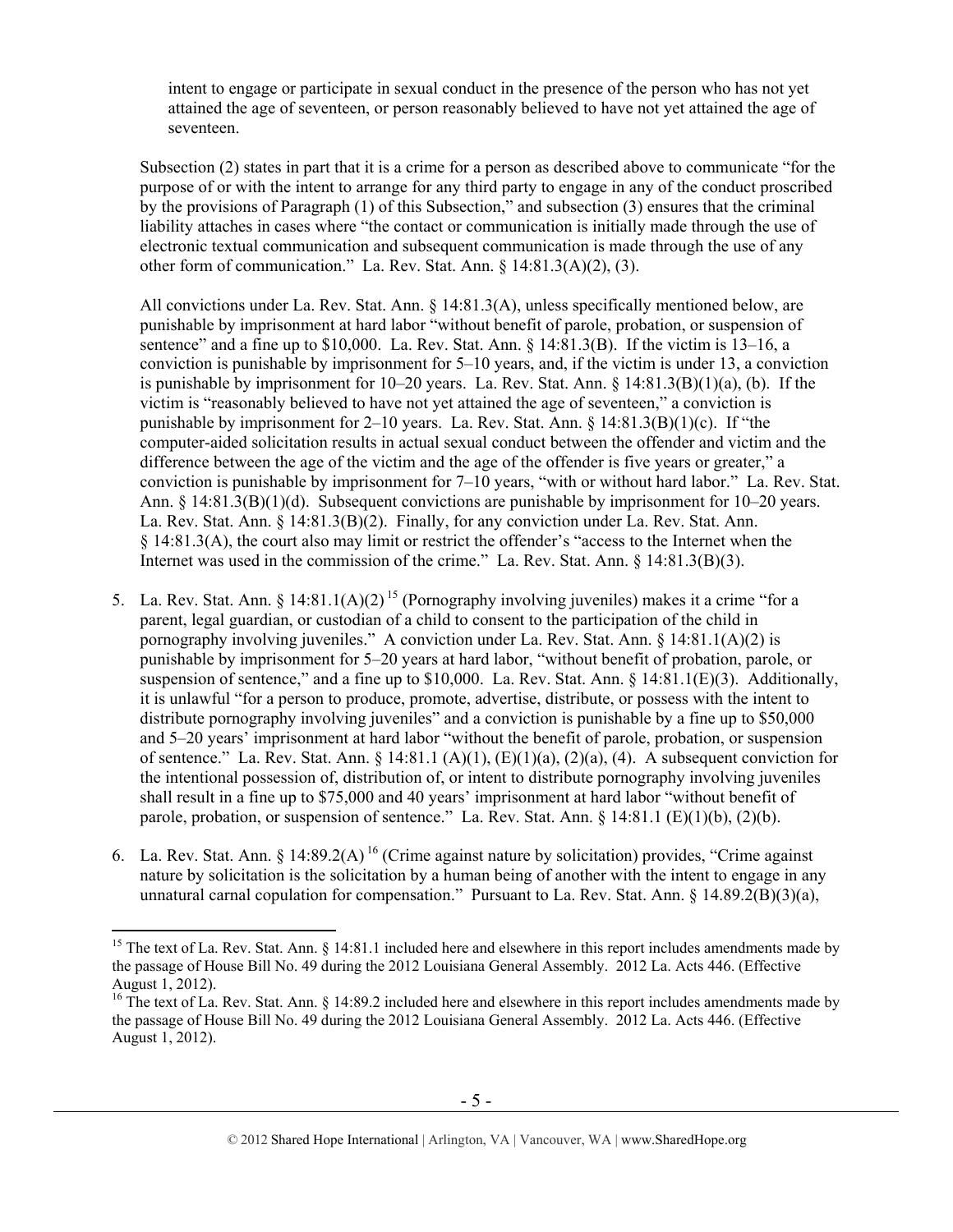"Whoever violates the provisions of this Section, when the person being solicited is under the age of eighteen years," shall be fined not more than \$50,000, imprisoned at hard labor for 15–50 years, or both, and when the person being solicited is under the age of 14 years a conviction is subject to a fine up to \$75,000, 25–50 years' imprisonment, or both and "[t]wenty-five years of the sentence imposed shall be without benefit of parole, probation, or suspension of sentence." La. Rev. Stat. Ann. §  $14:89(B)(2)$ , (3).

- 7. La. Rev. Stat. Ann.  $\delta$  14:83.2<sup>17</sup> (Promoting prostitution) is "the knowing and willful control of, supervision of, or management of an enterprise for profit in which customers are charged a fee for services which include prostitution, regardless of what portion of the fee is actually for the prostitution services." A conviction under La. Rev. Stat. Ann. § 14:83.2 is punishable by a fine not to exceed \$50,000, 15–50 years' imprisonment, or both when prostitution of a person under 18 is involved, and an offender faces a fine not to exceed \$75,000, 25–50 years' imprisonment, or both if the person engaged in prostitution is under 14. La. Rev. Stat. Ann. § 14:83.2(B)(2), (3).
- 8. La. Rev. Stat. Ann. §  $14:84(A)^{18}$  (Pandering) makes any of the following intentional acts a crime:

(1) Enticing, placing, persuading, encouraging, or causing the entrance of any person into the practice of prostitution, either by force, threats, promises, or by any other device or scheme. (2) Maintaining a place where prostitution is habitually practiced, (3) Detaining any person in any place of prostitution by force, threats, promises, or by any other device or scheme, (4) Receiving or accepting by a person as a substantial part of support or maintenance anything of value which is known to be from the earnings of any person engaged in prostitution, (5) Consenting, on the part of any parent or tutor of any person, to the person's entrance or detention in the practice of prostitution, (6) Transporting any person from one place to another for the purpose of promoting the practice of prostitution.

Whoever commits the crime of pandering involving the prostitution of persons under the age of 18 shall be fined up to \$50,000, imprisoned 15–50 years, or both. Additionally, whoever commits the crime of pandering involving a person under the age of 14 shall be subject to a fine up to \$75,000 and 25–50 years' imprisonment, or both. La. Rev. Stat. Ann.  $\S$  14:84(B)(2), (3).

9. La. Rev. Stat. Ann.  $\S$  14:104(A)<sup>19</sup> (Keeping a disorderly place) is "the intentional maintaining of a place to be habitually used for any illegal purpose." A person who "commits the crime of keeping a disorderly place for the purpose of prostitution of persons under the age of 18 shall be fined not more

 $17$  The text of La. Rev. Stat. Ann. § 14:83.2 included here and elsewhere in this report includes amendments made by the passage of House Bill No. 49 during the 2012 Louisiana General Assembly. 2012 La. Acts 446. (Effective August 1, 2012).

 $18$  The text of La. Rev. Stat. Ann. § 14:84 included here and elsewhere in this report includes amendments made by the passage of House Bill No. 49 during the 2012 Louisiana General Assembly. 2012 La. Acts 446. (Effective August 1, 2012).

<sup>&</sup>lt;sup>19</sup> The text of La. Rev. Stat. Ann.  $\S$  14:104 included here and elsewhere in this report includes amendments made by the passage of House Bill No. 49 during the 2012 Louisiana General Assembly. 2012 La. Acts 446. (Effective August 1, 2012).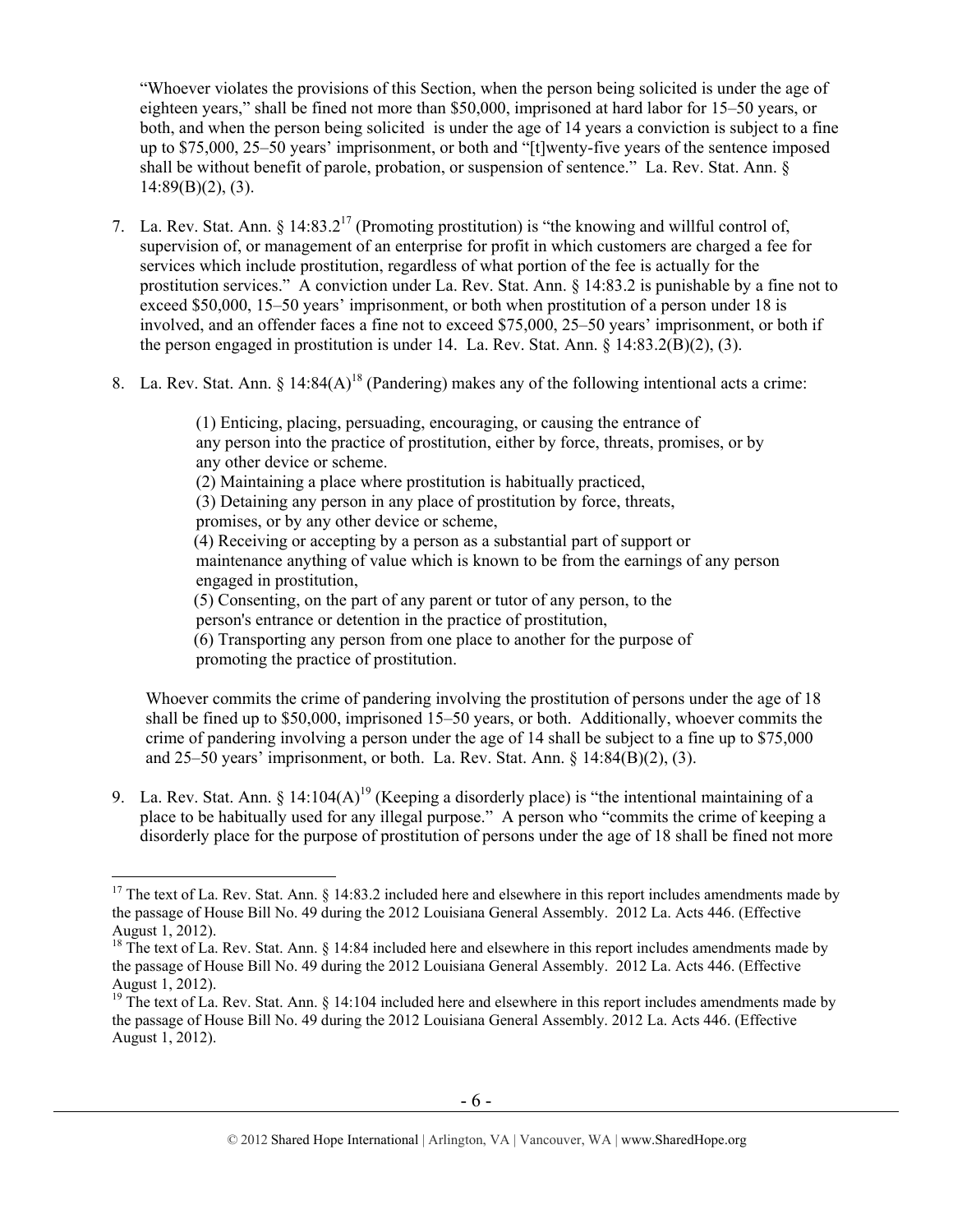than \$50,000, imprisoned 15–50 years, or both, and if the purpose of the offender is prostitution of persons under 14, the penalty shall be a fine not more than \$75,000, 25–50 years' imprisonment, or both. La. Rev. Stat. Ann. § 14:104(B)(2), (3).

- 10. La. Rev. Stat. Ann. § 14:105(A) (Letting a disorderly place)<sup>20</sup> is the "granting of the right to use any premises knowing that they are to be used as a disorderly place, or allowing the continued use of the premises with such knowledge. A person who "commits the crime of letting a disorderly place for the purpose of prostitution of persons under the age of 18" shall be fined not more than \$50,000, imprisoned 15–50 years, or both, and if the purpose of the offender is prostitution of persons under 14, the penalty shall be a fine not more than \$75,000, 25–50 years' imprisonment, or both. La. Rev. Stat. Ann. § 14:105(B)(2), (3).
- 11. La. Rev. Stat. Ann. § 14:83 (Soliciting for prostitutes)<sup>21</sup> is "the soliciting, inviting, inducing, directing, or transporting a person to any place with the intention of promoting prostitution." A conviction pursuant to La. Rev. Stat. Ann. § 14:82 when the person being solicited is under 18 years is punishable by a fine up to \$50,000, 15–50 years' imprisonment, or both, and when the person being solicited is under 14 years is punishable by a fine up to \$75,000, 25–50 years' imprisonment, or both. La. Rev. Stat. Ann. § 14:82(B)(2), (3).
- 12. La. Rev. Stat. Ann. § 14:83.1 (Inciting Prostitution)<sup>22</sup> is the unlawful aiding, abetting, or assisting in an enterprise for profit which:
	- (1) Customers are charged a fee for services which include prostitution . . . .,
	- (2) When the person knows or when a reasonable person in such a position would know that such aiding, abetting, or assisting is for prostitution, and
	- (3) When the proceeds or profits are to be in any way divided by the prostitute and the person aiding, abetting, or assisting the prostitute.

Whoever commits the crime of inciting prostitution involving the prostitution of persons under the age of 18 years shall be fined not more than \$50,000, imprisoned 15–50 years, or both. Additionally, whoever commits the crime of inciting prostitution involving a person under the age of 14 years shall be subject to a fine up to \$75,000 and 25–50 years' imprisonment, or both. La. Rev. Stat. Ann. §  $14:83:1(B)(2)$ , (3).

13. La. Rev. Stat. Ann. § 14:85<sup>23</sup> (Letting premises for prostitution) makes unlawful "the granting of the right of use or the leasing of any premises, knowing that they are to be used for the practice of prostitution, or allowing the continued use of the premises with such knowledge." When La. Rev.

<sup>&</sup>lt;sup>20</sup> The text of La. Rev. Stat. Ann. § 14:105 included here and elsewhere in this report includes amendments made by the passage of House Bill No. 49 during the 2012 Louisiana General Assembly. 2012 La. Acts 446. (Effective August 1, 2012).

<sup>&</sup>lt;sup>21</sup> The text of La. Rev. Stat. Ann. § 14:83 included here and elsewhere in this report includes amendments made by the passage of House Bill No. 49 during the 2012 Louisiana General Assembly. 2012 La. Acts 446. (Effective August 1, 2012).

 $^{22}$  The text of La. Rev. Stat. Ann. § 14:83.1 included here and elsewhere in this report includes amendments made by the passage of House Bill No. 49 during the 2012 Louisiana General Assembly. 2012 La. Acts 446. (Effective August 1, 2012).

 $^{23}$  The text of La. Rev. Stat. Ann. § 14:85 included here and elsewhere in this report includes amendments made by the passage of House Bill No. 49 during the 2012 Louisiana General Assembly. 2012 La. Acts 446. (Effective August 1, 2012).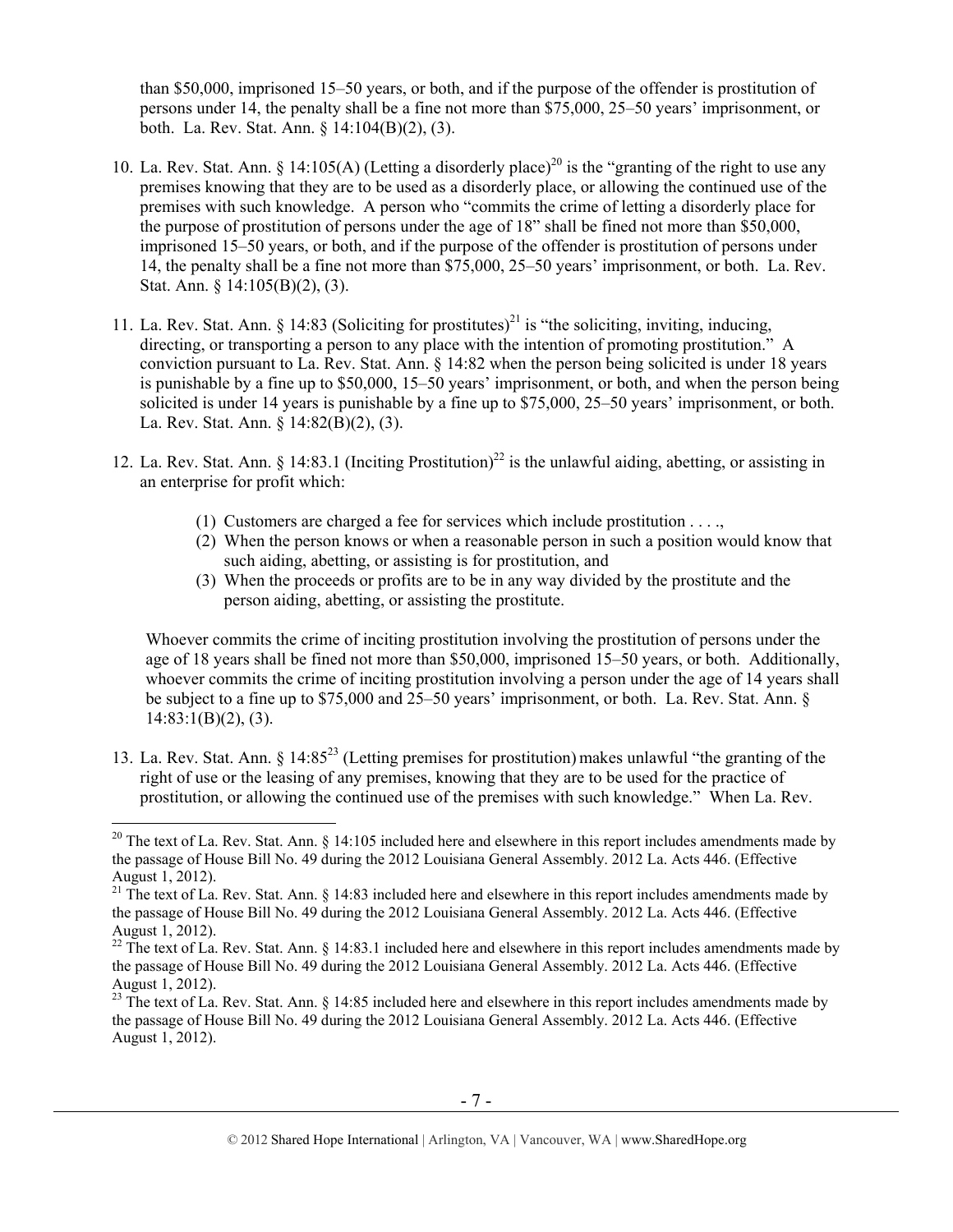Stat. Ann. § 14:85 is committed for prostitution of persons under 18, the crime is punishable by a fine up to \$50,000, 15–50 years' imprisonment, or both, and when the purpose of the offense is prostitution of a person under 14 years it is punishable by a fine up to \$75,000, 25–50 years' imprisonment, or both. La. Rev. Stat. Ann. § 14:85(B)(2), (3).

14. La. Rev. Stat. Ann. § 14:282(A)<sup>24</sup> (Operation of places of prostitution; prohibited; penalty) states,

No person shall maintain, operate, or knowingly own any place or any conveyance used for the purpose of . . . prostitution, or shall rent or let any place or conveyance to any person with knowledge of or good reason to believe that the lessee intends to use the place or conveyance for the purpose of  $\ldots$  prostitution or reside in, enter, or remain in any place for the purpose of  $\ldots$ prostitution.

For a conviction pursuant to La. Rev. Stat. Ann. § 14:282 where the purpose is the prostitution of persons under 18 years of age the penalty is a fine up to \$50,000, 15–50 years' imprisonment, or both, and if the person is under 14 years the penalty is a fine up to \$75,000, 25–50 years' imprisonment, or both. La. Rev. Stat. Ann. § 14:282(B)(2), (3).

Other laws that may apply in cases of commercial sexual exploitation of a child despite not specifically referring to commercial exchanges include,

- 1. La. Rev. Stat. Ann. § 14:42(A)(4) (Aggravated rape) states that aggravated rape occurs "where the anal, oral, or vaginal sexual intercourse is deemed to be without lawful consent of the victim because it is committed . . . [w]hen the victim is under the age of thirteen years." If a capital verdict is sought by the district attorney, a conviction is punishable by "death<sup>25</sup> or life imprisonment at hard labor without benefit of parole, probation, or suspension of sentence, in accordance with the determination of the jury." La. Rev. Stat. Ann.  $\S 14:42(D)(2)(a)$ . If a capital verdict is not sought, a conviction is punishable "by life imprisonment at hard labor without benefit of parole, probation, or suspension of sentence." La. Rev. Stat. Ann. § 14:42(D)(2)(b).
- 2. Pursuant to La. Rev. Stat. Ann. § 14:43.1(A) (Sexual battery),

Sexual battery is the intentional touching of the anus or genitals of the victim by the offender using any instrumentality or any part of the body of the offender, or the touching of the anus or genitals of the offender by the victim using any instrumentality or any part of the body of the victim, when any of the following occur:

(1) The offender acts without the consent of the victim.

(2) The act is consensual but the other person, who is not the spouse of the offender, has not yet attained fifteen years of age and is at least three years younger than the offender. . . . .

 $\overline{a}$ <sup>24</sup> The text of La. Rev. Stat. Ann.  $\S$  14:282 included here and elsewhere in this report includes amendments made by the passage of House Bill No. 49 during the 2012 Louisiana General Assembly. 2012 La. Acts 446. (Effective August 1, 2012).

<sup>25</sup> In *Kennedy v. Louisiana*, 554 U.S. 407, 412 (2008), the Supreme Court held that imposing the death sentence for child rape when the rape does not cause, or is not intended to cause, the child's death violates the Eighth Amendment's prohibition on cruel or unusual punishments.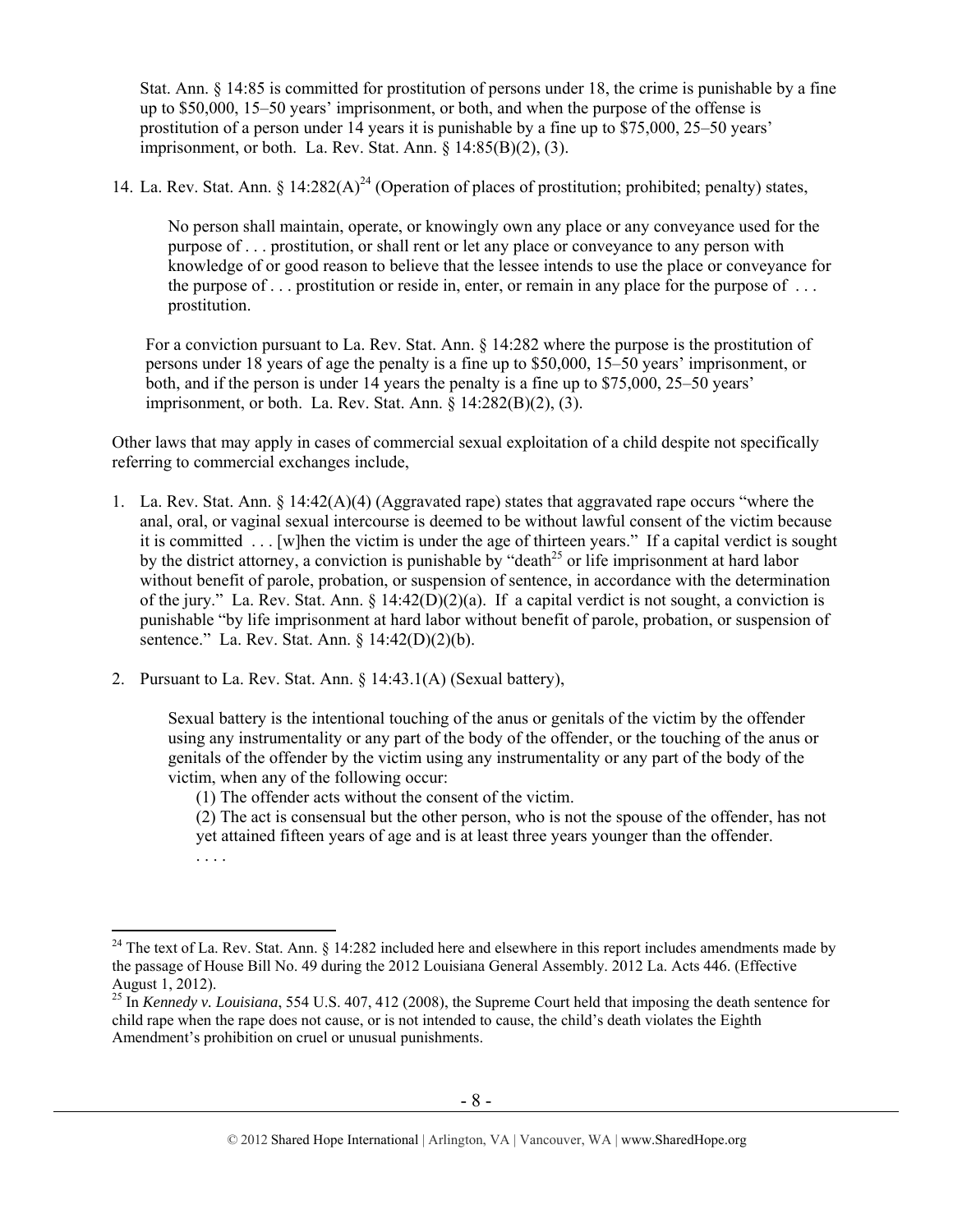If the victim is 13–14 years old, a conviction under this statute is punishable by imprisonment up to 10 years, "with or without hard labor, without benefit of parole, probation, or suspension of sentence;" however, where the victim is under 13 and the offender is 17 or older, a conviction is punishable by imprisonment for 25–99 years at hard labor, and "[a]t least twenty-five years of the sentence imposed shall be served without benefit of parole, probation, or suspension of sentence." La. Rev. Stat. Ann. § 14:43.1(C)(1), (2).

3. La. Rev. Stat. Ann. § 14:43.3(A) (Oral sexual battery) states,

Oral sexual battery is the intentional touching of the anus or genitals of the victim by the offender using the mouth or tongue of the offender, or the touching of the anus or genitals of the offender by the victim using the mouth or tongue of the victim, when any of the following occur:

(1) The victim, who is not the spouse of the offender, is under the age of fifteen years and is at least three years younger than the offender.

. . . .

If the victim is 13–14 years old, a conviction under this statute is punishable by imprisonment up to 10 years, "with or without hard labor, without benefit of parole, probation, or suspension of sentence;" however, if the victim is under 13 and the offender is at least 17, a conviction is punishable by imprisonment for 25–99 years "at hard labor," and "[a]t least twenty-five years of the sentence imposed shall be served without benefit of parole, probation, or suspension of sentence." La. Rev. Stat. Ann. § 14:43.3(C)(1), (2).

- 4. La. Rev. Stat. Ann. § 14:89<sup>26</sup> (Crime against nature) makes unlawful "the unnatural carnal copulation by a human being with another of the same sex or opposite sex or with an animal . . ." and when the person solicited is under 18 years is punishable by a fine up to \$50,000, 15–50 years' imprisonment, or both, and when the person solicited is under 14 years is punishable by a fine up to \$75,000, 25–50 years' imprisonment, or both. La. Rev. Stat. Ann. § 14:89(B)(2), (3).
- 5. La. Rev. Stat. Ann. § 14:92(A)(7) (Contributing to the delinquency of juveniles) prohibits "the intentional enticing, aiding, soliciting, or permitting, by anyone over the age of seventeen, of any child under the age of seventeen . . . to: . . . (7) [p]erform any sexually immoral act." A conviction under this statute is punishable by imprisonment up to 2 years, "with or without hard labor," a fine up to \$1,000, or both. La. Rev. Stat. Ann. § 14:92(D).
- 6. La. Rev. Stat. Ann. § 14:80(A) (Felony carnal knowledge of a juvenile) states,

Felony carnal knowledge of a juvenile is committed when:

(1) A person who is seventeen years of age or older has sexual intercourse,  $27$  with consent, with a person who is thirteen years of age or older but less than seventeen years of age, when the victim is not the spouse of the offender and when the difference between the age of the victim and the age of the offender is four years or greater; or

(2) A person commits a second or subsequent offense of misdemeanor carnal knowledge of a juvenile, or a person who has been convicted one or more times of violating one or more crimes for which the offender is required to register as a sex offender under R.S. 15:542

26

<sup>&</sup>lt;sup>27</sup> "Sexual intercourse" is defined in La. Rev. Stat. Ann. § 14:80(B) as "anal, oral, or vaginal sexual intercourse."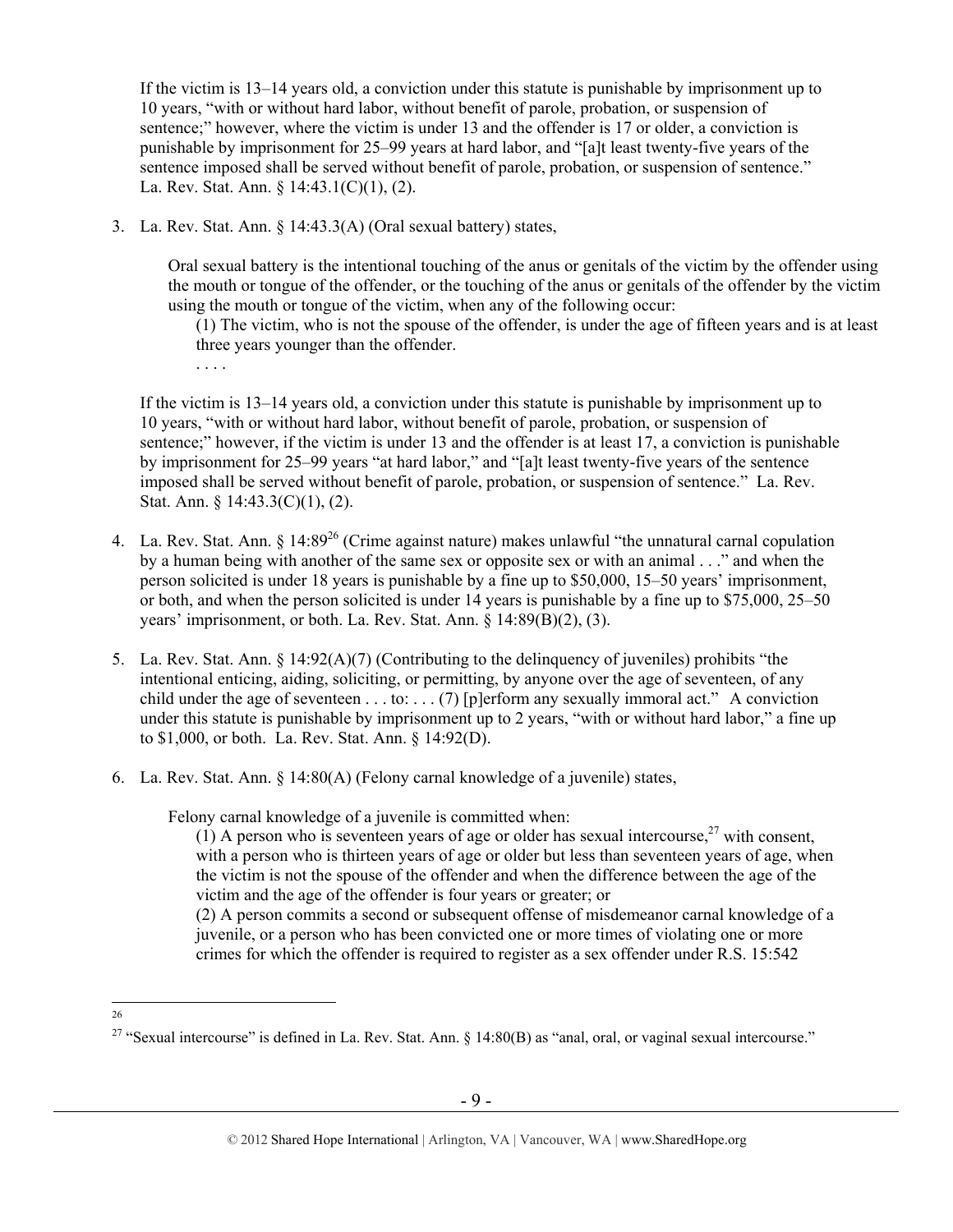[Registration of sex offenders and child predators] commits a first offense of misdemeanor carnal knowledge of a juvenile.

A conviction under this statute is punishable by imprisonment up to 10 years, "with or without hard labor," a fine up to \$5,000, or both, and "the defendant shall not be eligible to have his conviction set aside or his prosecution dismissed in accordance with the provisions of Code of Criminal Procedure Article 893." La. Rev. Stat. Ann. § 14:80(D)(1).

7. La. Rev. Stat. Ann. § 14:80.1(A) (Misdemeanor carnal knowledge of a juvenile) states,

Misdemeanor carnal knowledge of a juvenile is committed when a person who is seventeen years of age or older has sexual intercourse, with consent, with a person who is thirteen years of age or older but less than seventeen years of age, when the victim is not the spouse of the offender, and when the difference between the age of the victim and age of the offender is greater than two years, but less than four years.

A conviction under this statute is punishable by imprisonment up to 6 months, a fine up to \$1,000, or both. La. Rev. Stat. Ann. § 14:80(D).

8. La. Rev. Stat. Ann. § 14:81(A) (Indecent behavior with juveniles) states,

Indecent behavior with juveniles is the commission of any of the following acts with the intention of arousing or gratifying the sexual desires of either person:

(1) Any lewd or lascivious act upon the person or in the presence of any child under the age of seventeen, where there is an age difference of greater than two years between the two persons. . . ; or

(2) The transmission, delivery or utterance of any textual, visual, written, or oral communication depicting lewd or lascivious conduct, text, words, or images to any person reasonably believed to be under the age of seventeen and reasonably believed to be at least two years younger than the offender. . . .

If the victim is 13–17, a conviction under this statute is punishable by imprisonment up to 7 years, "with or without hard labor," a fine up to \$5,000, or both, and "the defendant shall not be eligible to have his conviction set aside or his prosecution dismissed in accordance with the provisions of Code of Criminal Procedure Article 893." La. Rev. Stat. Ann. § 14:81(H)(1). If the victim is under 13 and the offender is at least 17, a conviction is punishable by imprisonment for 2–25 years at hard labor, at least 2 years of which must "be served without benefit of parole, probation, or suspension of sentence." La. Rev. Stat. Ann. § 14:81(H)(2).

9. La. Rev. Stat. Ann. § 14:106(A) (Obscenity) states, in part,

The crime of obscenity is the intentional:

(1) Exposure of the genitals, pubic hair, anus, vulva, or female breast nipples in any public place open to public view . . . with the intent of arousing sexual desire or which appeals to the prurient interest or is patently offensive.

(2)(a) Participation or engagement in, or management, operation, production, presentation, performance, promotion, exhibition, advertisement, sponsorship, electronic communication,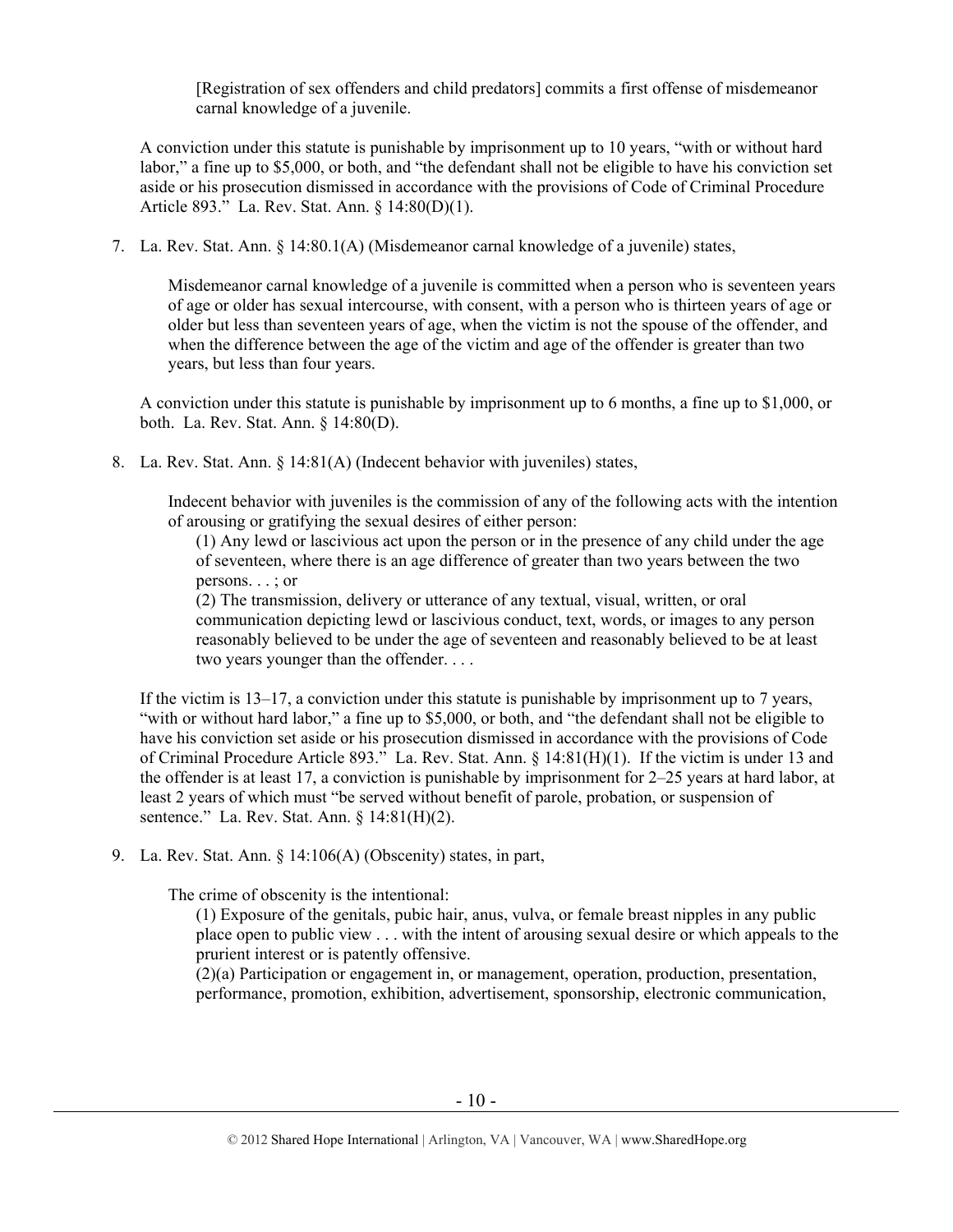or display of, hard core sexual conduct<sup>28</sup> when the trier of fact determines that the average person applying contemporary community standards would find that the conduct, taken as a whole, appeals to the prurient interest; and the hard core sexual conduct, as specifically defined herein, is presented in a patently offensive way; and the conduct taken as a whole lacks serious literary, artistic, political, or scientific value.

(5) Solicitation or enticement of an unmarried person under the age of seventeen years to commit any act prohibited by Paragraphs (1), (2), or (3) above. . . . .

. . . .

 $\overline{a}$ 

A first conviction is punishable by imprisonment for 6 months–3 years, "with or without hard labor," a fine of  $$1,000–$2,500$ , or both. La. Rev. Stat. Ann.  $14:106(G)(1)$ . A second conviction is punishable by imprisonment for 6 months–3 years, "with or without hard labor," a fine of \$2,500–  $$5,000$ , or both. La. Rev. Stat. Ann. 14:106(G)(2). Third and subsequent convictions are punishable by imprisonment for 2–5 years, "with or without hard labor," a fine of \$5,000–\$10,000, or both. La. Rev. Stat. Ann.  $14:106(G)(3)$ . A conviction under subsection 1 or 2 of this statute is punishable by imprisonment for 2–5 years, "with or without hard labor," but "without benefit of parole, probation, or suspension of sentence," and a fine up to \$10,000 if committed "with or in the presence of an unmarried person under the age of seventeen years." La. Rev. Stat. Ann.  $\S$  14:106(G)(4).

*1.3 Commercial sexual exploitation of children (CSEC) or prostitution statutes refer to the sex trafficking statute to identify the commercially sexually exploited minor as a trafficking victim.* 

Louisiana's age-neutral prostitution statutes, La. Rev. Stat. Ann. § 14:83.3(D) (Prostitution by massage) and § 14:83.4(C) (Massage; sexual conduct prohibited), and two of its prostitution statutes containing minor-specific provisions,  $\S 14:82(G)$  (Prostitution; definition; penalties; enhancement) and  $\S 14:89.2(D)(1)$  (Crime against nature by solicitation),refer to La. Rev. Stat. Ann. § 14:46.3 (Trafficking of children for sexual purposes) by providing an affirmative defense for minor trafficking victims. Each of these provisions state, "It shall be an affirmative defense to prosecution for a violation of this Section that, during the time of the alleged commission of the offense, the defendant was a victim of trafficking of children for sexual purposes as provided in R.S.

the public portrayal, for its own sake, and for ensuing commercial gain of:

<sup>&</sup>lt;sup>28</sup> Pursuant to La. Rev. Stat. Ann. § 14:106(A)(2)(b), "hard core sexual conduct" is defined as

<sup>(</sup>i) Ultimate sexual acts, normal or perverted, actual, simulated, or animated, whether between human beings, animals, or an animal and a human being; or

<sup>(</sup>ii) Masturbation, excretory functions or lewd exhibition, actual, simulated, or animated, of the genitals, pubic hair, anus, vulva, or female breast nipples; or

<sup>(</sup>iii) Sadomasochistic abuse, meaning actual, simulated or animated, flagellation, or torture by or upon a person who is nude or clad in undergarments or in a costume that reveals the pubic hair, anus, vulva, genitals, or female breast nipples, or in the condition of being fettered, bound, or otherwise physically restrained, on the part of one so clothed; or

<sup>(</sup>iv) Actual, simulated, or animated touching, caressing, or fondling of, or other similar physical contact with a pubic area, anus, female breast nipple, covered or exposed, whether alone or between humans, animals, or a human and an animal, of the same or opposite sex, in an act of apparent sexual stimulation or gratification; or

<sup>(</sup>v) Actual, simulated, or animated stimulation of a human genital organ by any device whether or not the device is designed, manufactured, or marketed for such purpose.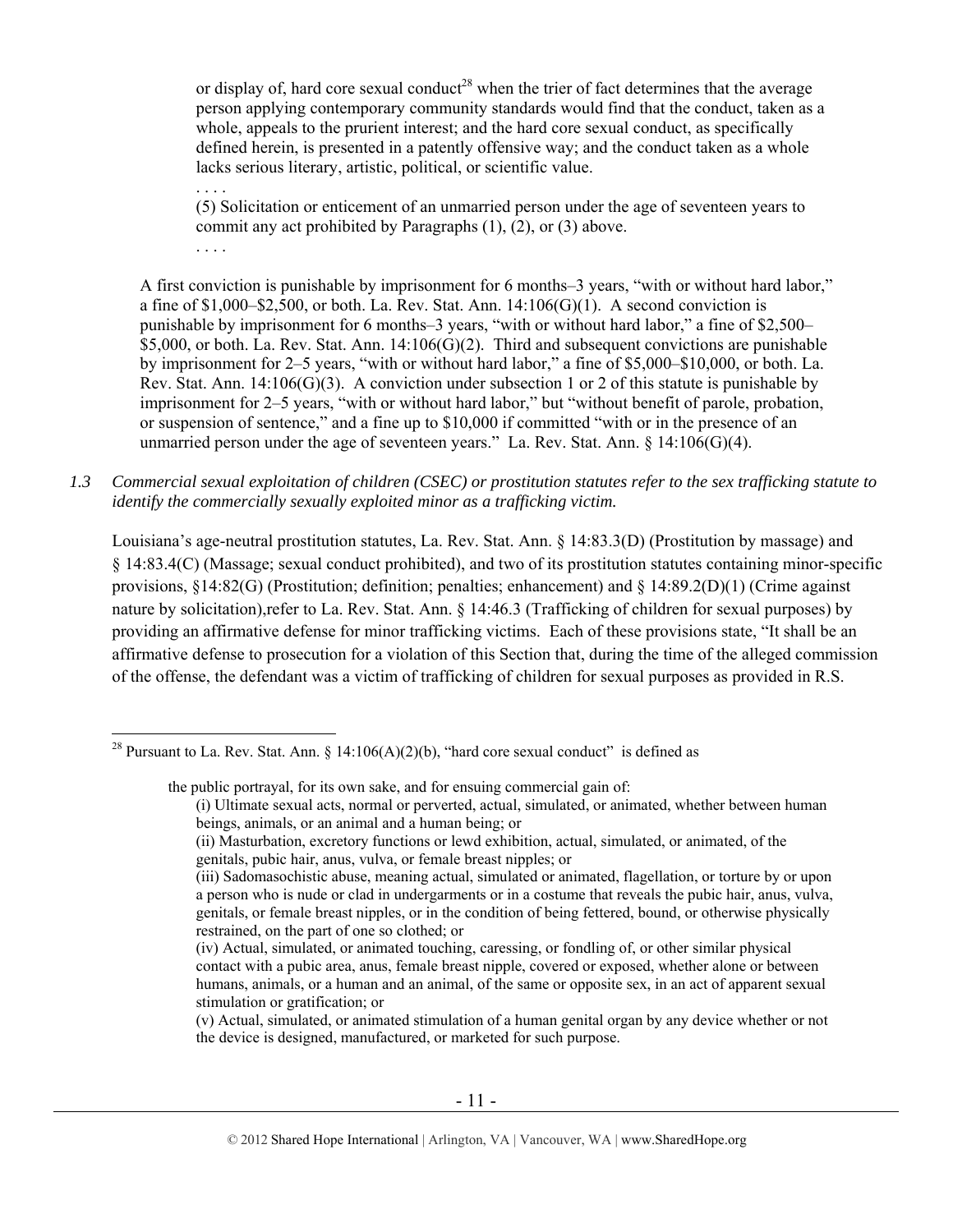14:46.3(E)." Louisiana's remaining CSEC laws do not refer to the human trafficking law to identify commercially sexually exploited minors as victims of sex trafficking.

- 1.3.1 Recommendation: Amend La. Rev. Stat. Ann. § 14:82.1(A)(1) (Prostitution ; persons under eighteen; additional offenses),  $\S 14:86(A)$  (Enticing persons into prostitution),  $\S 14:81.1(A)(2)$ (Pornography involving juveniles), § 14:83.2 (Promoting prostitution), § 14:84(A) (Pandering), § 14:104(A) (Keeping a disorderly place), § 14:105(A) (Letting a disorderly place), § 14:83 (Soliciting for prostitutes), § 14:83.1 (Inciting Prostitution), § 14:85 (Letting premises for prostitution) and  $\S 14:282(A)$  (Operation of places of prostitution; prohibited; penalty)to refer to La. Rev. Stat. Ann. § 14:46.3 (Trafficking of children for sexual purposes) to ensure all CSEC victims are identified as sex trafficking victims.
- *1.4 The state racketeering or gang crimes statute includes sex trafficking and commercial sexual exploitation of children (CSEC) offenses as predicate acts allowing the statute to be used to prosecute trafficking crimes.*

The Louisiana Racketeering Act is codified under Title 15, Chapter 11 of La. Rev. Stat. Ann. Under the act, La. Rev. Stat. Ann. § 15:1353 prohibits the following activities:

A. It is unlawful for any person who has knowingly received any proceeds derived, directly or indirectly, from a pattern of racketeering activity to use or invest, whether directly or indirectly, any part of such proceeds, or the proceeds derived from the investment or use thereof, in the acquisition of any title to, or any right, interest, or equity in immovable property or in the establishment or operation of any enterprise.

B. It is unlawful for any person, through a pattern of racketeering activity, knowingly to acquire or maintain, directly or indirectly, any interest in or control of any enterprise or immovable property.

C. It is unlawful for any person employed by, or associated with, any enterprise knowingly to conduct or participate in, directly or indirectly, such enterprise through a pattern of racketeering activity.

D. It is unlawful for any person to conspire or attempt to violate any of the provisions of Subsections A, B, or C of this Section.

Racketeering Activity is defined under La. Rev. Stat. Ann. § 15:1352(a) as "committing, attempting to commit, conspiring to commit, or soliciting, coercing, or intimidating another person to commit any crime which is punishable under the [select listed] provisions of Title 14 of the Louisiana Revised Statutes of 1950, the Uniform Controlled Dangerous Substances Law, or the Louisiana Securities Law . . . ." Notably, the only CSEC offense listed as racketeering activity under this definition is La. Rev. Stat. Ann. § 14:84 (Pandering). La. Rev. Stat. Ann. § 15:1352(a)(16). Trafficking offenses are also not listed.

Racketeering is punishable under the act by imprisonment up to 50 years at hard labor, a fine up to \$1,000,000 or "three times the gross value gained or three times the gross loss caused, whichever is greater, plus court costs and the costs of investigation and prosecution reasonably incurred," or both. La. Rev. Stat. Ann. § 15:1354(a).

1.4.1 Recommendation: Amend the definition of racketeering activity under La. Rev. Stat. Ann. § 15:1352(a) to list all CSEC and trafficking offenses—including La. Rev. Stat. Ann. §§ 14:82.1(A)(1) (Prostitution; persons under eighteen; additional offenses), 14:86(A) (Enticing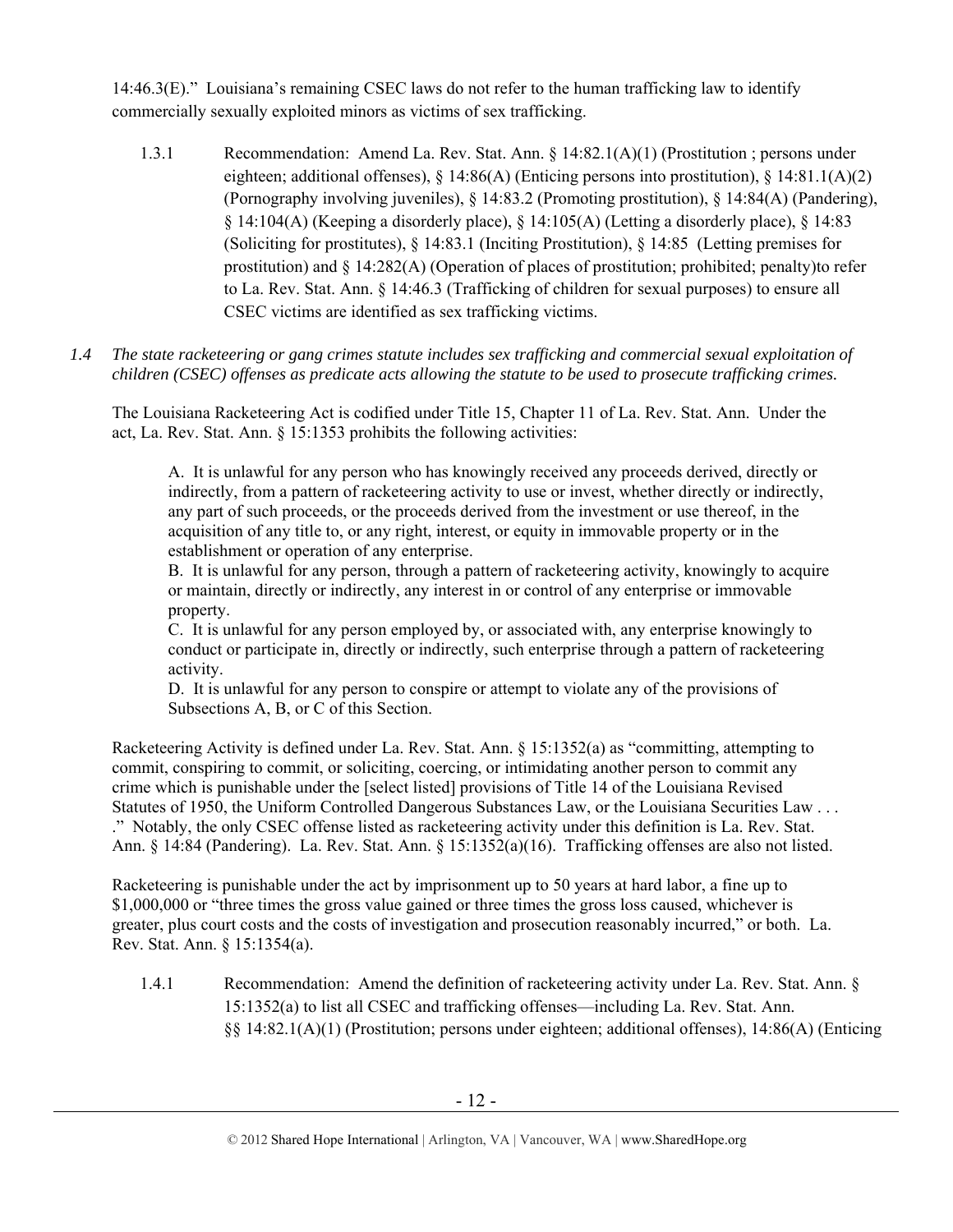persons into prostitution), 14:81.3(A)(1)(Computer-aided solicitation of a minor), 14:81.1(A)(2)(Pornography involving juveniles), 14:89.2(A)(Crime against nature by solicitation), 14:83.2 (Promoting prostitution), 14:104(A) (Keeping a disorderly place), 14:105(A) (Letting a disorderly place), 14:83 (Soliciting for prostitutes), 14:83.1 (Inciting Prostitution), 14:89 (Crime against nature), 14:85 (Letting premises for prostitution), 14:282(A) (Operation of places of prostitution; prohibited; penalty), 14:46.2(A) (Human trafficking), and 14:46.3 (A), (B) (Trafficking of children for sexual purposes)—so that the Louisiana Racketeering Act may be used to prosecute trafficking enterprises.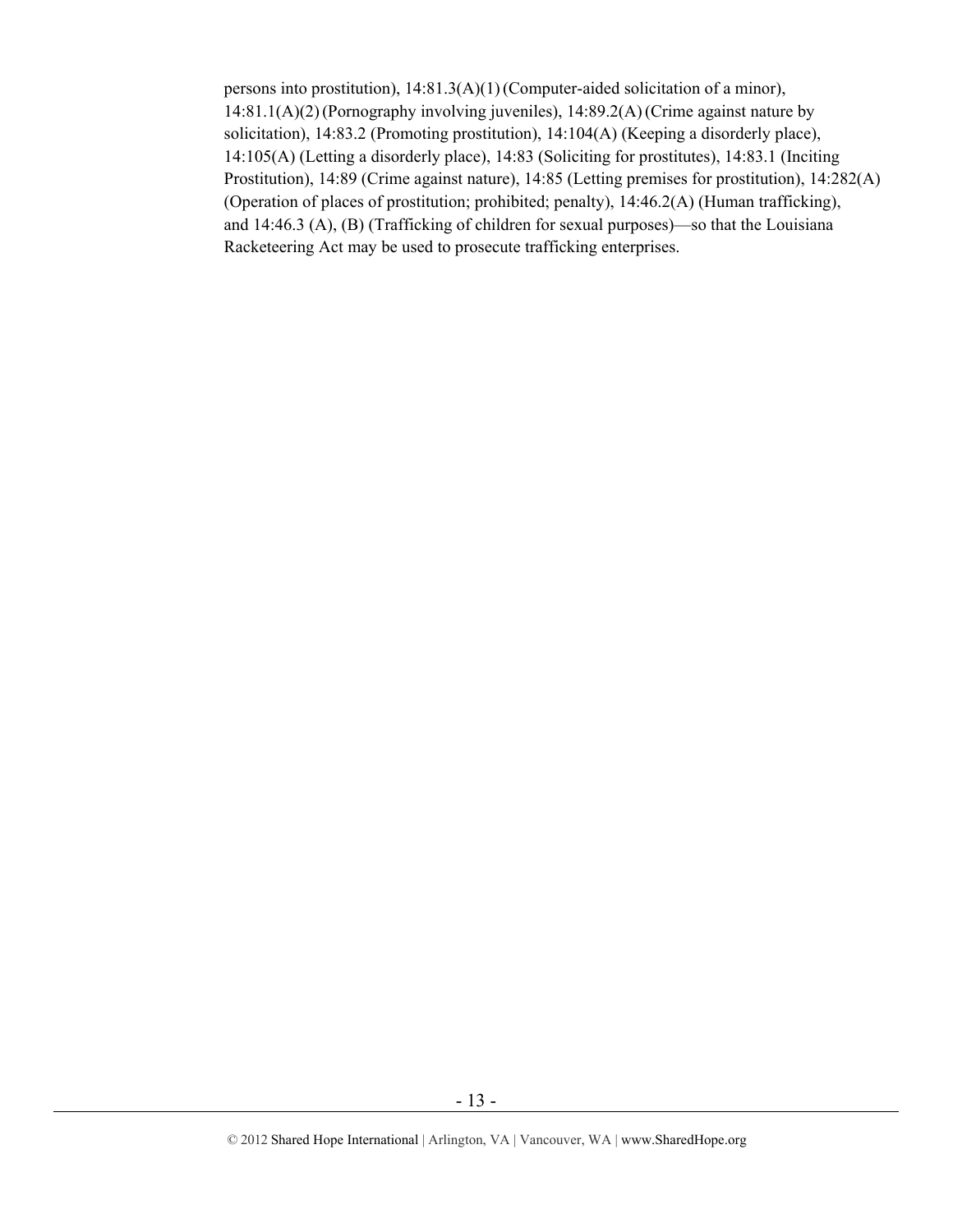#### FRAMEWORK ISSUE 2: CRIMINAL PROVISIONS FOR DEMAND

#### *Legal Components:*

- *2.1 The state human trafficking law can be applied to buyers of commercial sex acts with a victim of domestic minor sex trafficking.*
- *2.2 Buyers of commercial sex acts with a minor can be prosecuted under commercial sexual exploitation of children (CSEC) laws.*
- *2.3 Solicitation of prostitution laws differentiate between buying sex acts with an adult and buying sex acts with a minor under 18.*
- *2.4 Penalties for buyers of commercial sex acts with minors are as high as federal penalties.*
- *2.5 Using the Internet to lure, entice, or purchase, or attempt to lure, entice, or purchase commercial sex acts with a minor is a separate crime or results in an enhanced penalty for buyers.*
- *2.6 No age mistake defense is permitted for a buyer of commercial sex acts with any minor under 18.*
- *2.7 Base penalties for buying sex acts with a minor under 18 are sufficiently high and not reduced for older minors.*
- *2.8 Financial penalties for buyers of commercial sex acts with minors are sufficiently high to make it difficult for buyers to hide the crime.*
- *2.9 Buying and possessing child pornography carries penalties as high as similar federal offenses.*
- *2.10 Convicted buyers of commercial sex acts with minors and child pornography are required to register as sex offenders.*

## *Legal Analysis:*

*2.1 The state human trafficking law can be applied to buyers of commercial sex acts with a victim of domestic minor sex trafficking.*

La. Rev. Stat. Ann. § 14:46.3(A)(1) (Trafficking of children for sexual purposes) applies to buyers by making it illegal for a person to "knowingly . . . purchase, obtain, or maintain the use of a person under the age of eighteen years for the purpose of engaging in commercial sexual activity."29

In addition, La. Rev. Stat. Ann. § 14:46.2(A) (Human trafficking) may apply to buyers. La. Rev. Stat. Ann. § 14:46.2(A) states in part, "It shall be unlawful: (1) For any person to knowingly recruit, harbor, transport, provide, solicit, obtain, or maintain the use of another person through fraud, force, or coercion<sup>30</sup> to provide services or labor. (2) For any person to knowingly benefit from activity prohibited by the provisions of this Section.  $\ldots$ <sup>31</sup> Enhanced penalties for commercial sexual activity<sup>32</sup> and for trafficking involving minors under 18 suggests that this law applies to domestic minor sex trafficking. La. Rev. Stat. Ann. § 14:46.2(B)(2), (3). Federal Prosecutors, under the Trafficking Victims Protection Act (TVPA)<sup>33</sup> have applied the crime of human trafficking with minors to attempted buyers of commercial sex by charging that the buyers attempted to "obtain"<sup>34</sup> a person under 18 to engage in commercial sex.<sup>35</sup> It is unsettled whether the courts will uphold this

<sup>&</sup>lt;sup>29</sup> See supra section 1.1 for a full description of the relevant provisions of La. Rev. Stat. Ann. § 14:46.3.<br><sup>30</sup> See supra note 3.<br><sup>31</sup> See supra section 1.1 for a full description of the relevant provisions of La. Rev (codified at scattered sections of 18 U.S.C. and 22 U.S.C.).  $^{34}$  18 U.S.C. § 1591(a).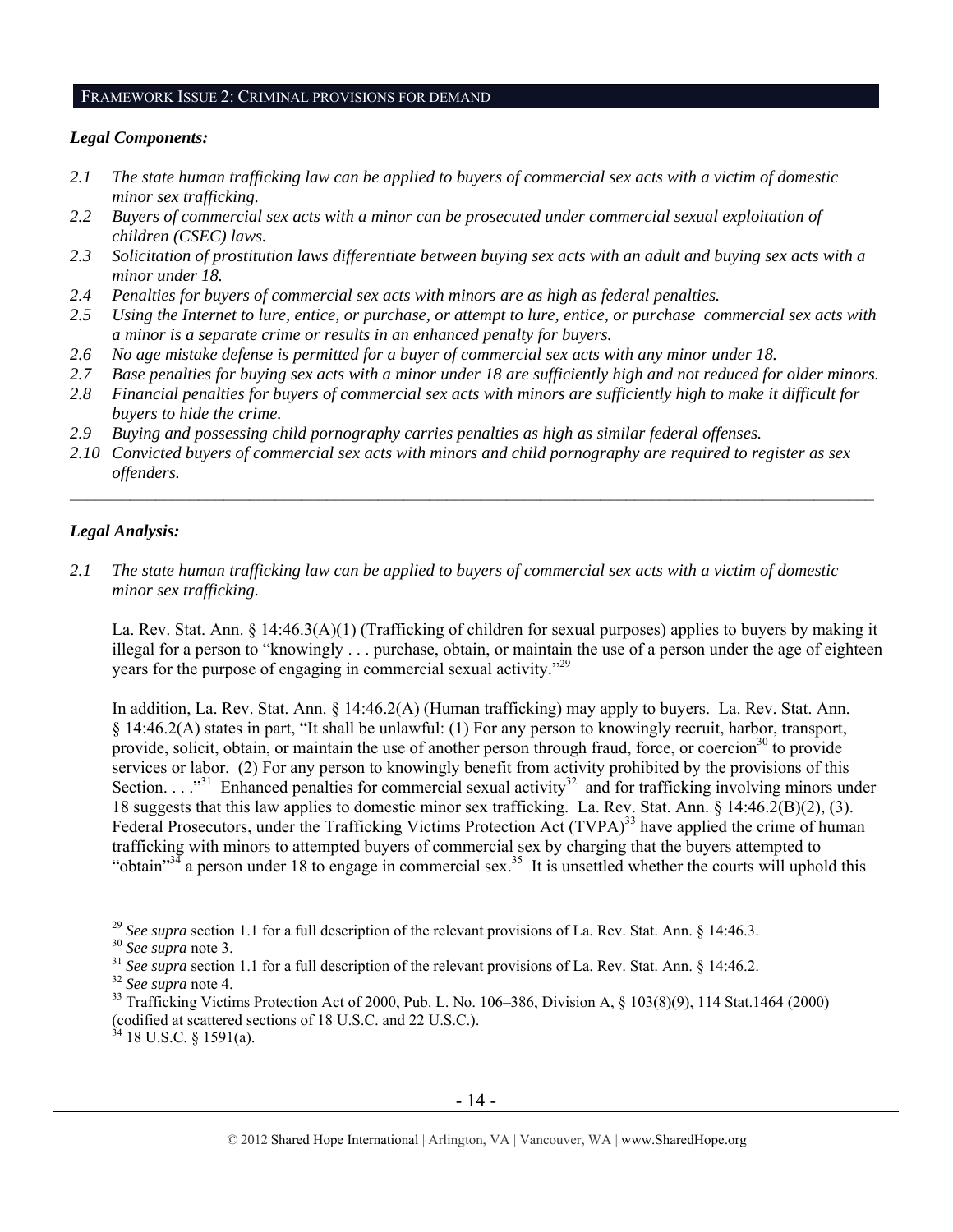interpretation of the TVPA. It is arguable, therefore, that the term "obtain" in La. Rev. Stat. Ann. § 14:46.2(A) may be similarly applied and would, therefore, implicate buyers. Even if applied, however, the placement of the word "obtain" in La. Rev. Stat. Ann. § 14:46.2(A) requires the buyer to use force, fraud, or coercion in committing the crime. This requirement, however, makes it less likely that La. Rev. Stat. Ann. § 14:46.2(A) would be applicable against buyers.

# *2.2 Buyers of commercial sex acts with a minor can be prosecuted under commercial sexual exploitation of children (CSEC) laws.*

Louisiana CSEC laws clearly identify the crime of buying sex acts with a minor under 18. La. Rev. Stat. Ann.  $§$  14:82.1(A)(1)<sup>36</sup> (Prostitution; persons under eighteen; additional offenses) makes it a crime "[f]or any person over the age of seventeen to engage in sexual intercourse with any person under the age of eighteen who is practicing prostitution, and there is an age difference of greater than two years between the two persons." A conviction under this statute is punishable by imprisonment at hard labor for 15–50 years, a fine up to \$50,000, or both. La. Rev. Stat. Ann. § 14:82.1(A)(1), (D)(1). Furthermore, a person who violates La. Rev. Stat. Ann. § 14:82.1(A)(1) (Prostitution; persons under eighteen; additional offenses) when the person practicing prostitution is under 14 shall be fined up to \$75,000, imprisoned at hard labor 25–50 years, or both. Twentyfive years of the sentence imposed shall be without benefit of parole, probation, or suspension of sentence." La. Rev. Stat. Ann. § 14:82.1(D)(2).

La. Rev. Stat. Ann. § 14:82(C)(4), (5) (Prostitution; definition; penalties; enhancement) makes it a crime for a person to commit "the crime of prostitution with a person under the age of eighteen [or fourteen] years." When this offense is commited with a person under 18, the buyer "shall be fined not more than fifty thousand dollars, imprisoned for not less than fifteen years nor more than fifty years, or both," and when the offense is committed with a person under 14, a buyer "shall be fined not more than seventy-five thousand dollars, imprisoned for not less than twenty-five years nor more than fifty years, or both."

Additionally, La. Rev. Stat. Ann.  $\S 14:89.2(A)^{37}$  (Crime against nature by solicitation) includes the crime of buying oral or anal sex with a minor, making "the solicitation by a human being of another with the intent to engage in any unnatural carnal copulation for compensation" a crime. When the individual solicited is under 18, the crime is punishable by a fine not to exceed \$50,000, 15–50 years' imprisonment at hard labor, or both, and if these offenses are committed with an individual under 14, the crime is punishable by a fine not to exceed \$75,000, 25–50 years' imprisonment at hard labor, or both, and "[t]wenty-five years of the sentence imposed shall be without benefit of parole, probation, or suspension of sentence." La. Rev. Stat. Ann.  $§ 14:89.2(B)(3)(a)$ , (b).

Where a computer is used, buyers may also be convicted under La. Rev. Stat. Ann. § 14:81.3(A) (Computeraided solicitation of a minor) which criminalizes using a computer to solicit a minor to engage in sexual acts. Pursuant to La. Rev. Stat. Ann. § 14:81.3(B),

(1) (a) Whoever violates the provisions of this Section when the victim is thirteen years of age or more but has not attained the age of seventeen shall be fined not more than ten thousand dollars and shall be

 <sup>35</sup> *See*, *e.g.*, Indictment at 1, United States v. Oflyng, No. 09-00084-01-CR-W-SOW (W.D. Mo. Mar. 10, 2009); *see also* News Release, U.S. Department of Justice, Office of the United States Attorney for the Western District of Missouri, Human Trafficking Rescue Project, Operation Guardian Angel, Final Defendant Pleads Guilty to Sex Trafficking of a Child (Dec. 18, 2009), http://www.justice.gov/usao/mow/news2009/mikoloyck.ple.htm. 36 *See supra* note 8. 37 *See supra* note 16.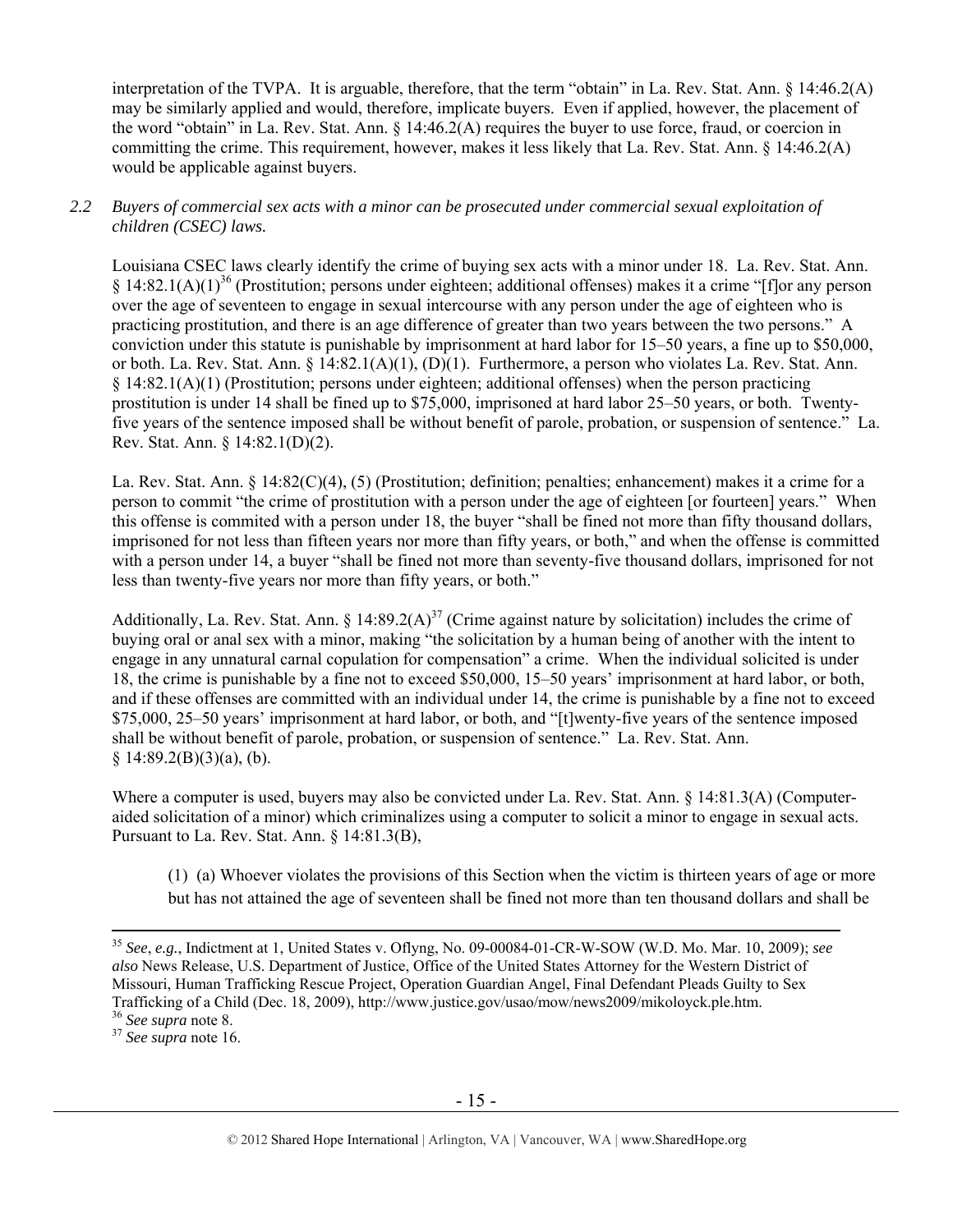imprisoned at hard labor for not less than five years nor more than ten years, without benefit of parole, probation, or suspension of sentence.

(b) Whoever violates the provisions of this Section when the victim is under thirteen years of age shall be fined not more than ten thousand dollars and shall be imprisoned at hard labor for not less than ten years nor more than twenty years, without benefit of parole, probation, or suspension of sentence.

(c) Whoever violates the provisions of this Section, when the victim is a person reasonably believed to have not yet attained the age of seventeen, shall be fined not more than ten thousand dollars and shall be imprisoned at hard labor for not less than two years nor more than ten years, without benefit of parole, probation, or suspension of sentence.

(d) If the computer-aided solicitation results in actual sexual conduct between the offender and victim and the difference between the age of the victim and the age of the offender is five years or greater, the offender shall be fined not more than ten thousand dollars and shall be imprisoned, with or without hard labor, for not less than seven years nor more than ten years.

(2) On a subsequent conviction, the offender shall be imprisoned for not less than ten years nor more than twenty years at hard labor without benefit of parole, probation, or suspension of sentence.

*2.3 Solicitation of prostitution laws differentiate between buying sex acts with an adult and buying sex acts with a minor under 18.* 

Louisiana's solicitation laws distinguish between the crime of buying sex with an adult and buying sex with a minor under 18. La. Rev. Stat. Ann. § 14:82(C)(4),  $(5)^{38}$  (Prostitution; definition; penalties; enhancement) makes it a crime for a person to commit "the crime of prostitution with a person under the age of eighteen [or fourteen] years." A buyer who purchases sex with a minor under 18 will also be guilty of La. Rev. Stat. Ann.  $§$  14:82.1<sup>39</sup> (Prostitution; persons under eighteen; additional offenses), which is punishable by imprisonment at hard labor for 15–50 years, a fine up to \$50,000, or both, and when the person practicing prostitution is under 14, a buyer "shall be fined up to \$75,000, imprisoned at hard labor 25–50 years, or both." La. Rev. Stat. Ann.  $§ 14:82.1(D)(1), (2).$ 

Similarly, La. Rev. Stat. Ann. § 14:89.2(B)(3)<sup>40</sup> (Crime against nature by solicitation) provides a penalty of 15– 50 years' imprisonment at hard labor," a fine up to \$50,000, or both when these offenses are committed with a minor under 18, and a penalty of imprisonment of 25–50 years of hard labor, a fine up to \$75,000, or both when the offenses involve a minor under 14. When the minor is under 14, "[t]wenty-five years of the sentence imposed shall be without benefit of parole, probation, or suspension of sentence." La. Rev. Stat. Ann.  $§ 14:89.2(B)(3)(a), (b).$ 

# *2.4 Penalties for buyers of commercial sex acts with minors are as high as federal penalties.*

A conviction under La. Rev. Stat. Ann. § 14:46.3(A)(1) (Trafficking of children for sexual purposes) generally is punishable by imprisonment for 15–50 years at hard labor, a fine up to \$50,000, or both. La. Rev. Stat. Ann. § 14:46.3(D)(1)(a). However, if the victim is under 14, a conviction is punishable by imprisonment for 25–50 years at hard labor and a fine up to \$75,000, with no eligibility for parole, probation, or suspension of sentence

<sup>38</sup> *See supra* note 7. 39 *See supra* note 8. 40 *See supra* note 16.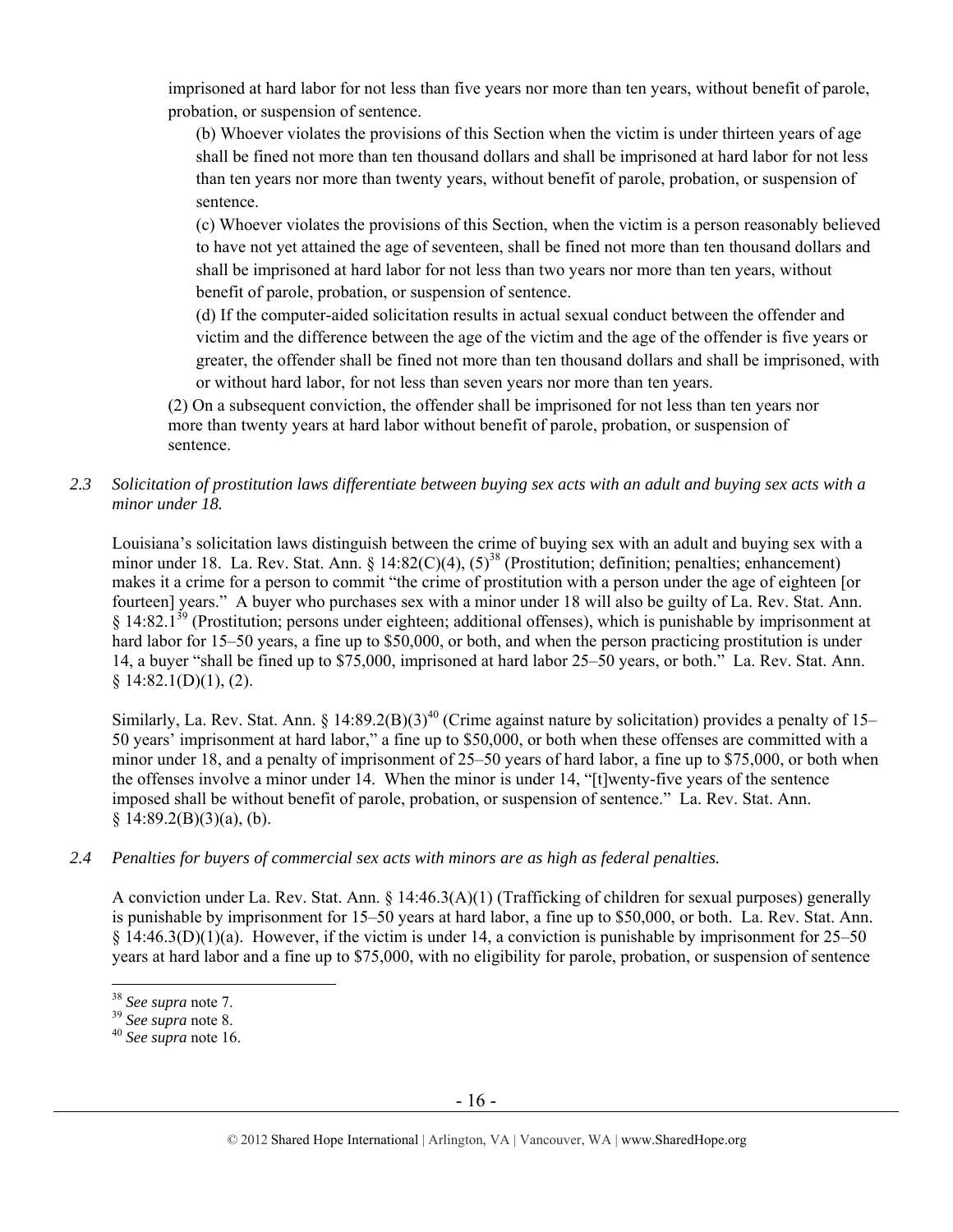for the first 25 years. La. Rev. Stat. Ann. § 14:46.3(D)(1)(b). A conviction under La. Rev. Stat. Ann. § 14:46.2 (Human trafficking) "when the services include commercial sexual activity<sup>41</sup> or any sexual conduct constituting a crime under the laws of this state" is punishable by imprisonment up to 20 years at hard labor and a fine up to \$15,000. La. Rev. Stat. Ann. § 14:46.2(B)(2). Also, a conviction involving a person under 18 is punishable by imprisonment up to 5–25 years at hard labor, "without the benefit of parole, probation, or suspension of sentence" for at least five years, and a fine up to  $$25,000$ . La. Rev. Stat. Ann.  $§$  14:46.2(B)(3).

Similarly, if prosecuted under the CSEC laws, a conviction under La. Rev. Stat. Ann. §§ 14:82(C)(4), (5) (Prostitution; definition; penalties; enhancement), 14:82.1(A)(1) (Prostitution; persons under eighteen; additional offenses), 14:89(A) (Crime against nature) or 14:89.2(A) (Crime against nature by solicitation) is punishable by imprisonment at hard labor for 15–50 years, a fine up to \$50,000, or both when the minor victim is under 18, and when the minor victim is under 14, a buyer faces 25–50 years imprisonment, a fine not to exceed \$75,000, or both. La. Rev. Stat. Ann. §§ 14.82(C)(4), (5), 14:82.1(D)(1), (2), 14:89(B)(2), (3), 14:89.2(B)(3)(a), (b). For offenses under La. Rev. Stat. Ann. §§ 14:89.2 and 14:82.1 that involve a minor victim under 14, "[t]wenty-five years of the sentence imposed shall be without benefit of parole, probation, or suspension of sentence." La. Rev. Stat. Ann. §§ 14:82.1(D)(2), 14:89.2(B)(3)(b).

In comparison, if the victim is under the age of 14, a conviction under the  $TVPA^{42}$  for child sex trafficking is punishable by 15 years to life imprisonment and a fine not to exceed \$250,000. 18 U.S.C. §§ 1591(b)(1),  $3559(a)(1)$ ,  $3571(b)(3)$ . If the victim is between the ages of  $14-17$ , a conviction is punishable by 10 years to life imprisonment and a fine not to exceed \$250,000. 18 U.S.C. §§ 1591(b)(2), 3559(a)(1), 3571(b)(3). A conviction is punishable by mandatory life imprisonment, however, if the buyer has a prior conviction for a federal sex offense<sup>43</sup> against a minor. 18 U.S.C. § 3559(e)(1). To the extent buyers can be prosecuted under other federal CSEC laws,<sup>44</sup> a conviction is punishable by penalties ranging from a fine not to exceed \$250,000 to life imprisonment and a fine not to exceed  $$250,000<sup>4</sup>$ 

<sup>&</sup>lt;sup>41</sup> *See supra* note 4.<br><sup>42</sup> *See supra* note 33.<br><sup>43</sup> Pursuant to 18 U.S.C. § 3559(e)(2), "federal sex offense" is defined as

an offense under section 1591 [18 USCS § 1591] (relating to sex trafficking of children), 2241 [18 USCS § 2241] (relating to aggravated sexual abuse), 2242 [18 USCS  $\S$  2242] (relating to sexual abuse), 2244(a)(1) [18 USCS  $\S$  2244(a)(1)] (relating to abusive sexual contact), 2245 [18 USCS  $\S$  2245] (relating to sexual abuse resulting in death), 2251 [18 USCS § 2251] (relating to sexual exploitation of children), 2251A [18 USCS  $\S 2251$ A] (relating to selling or buying of children), 2422(b) [18 USCS  $\S 2422$ (b)] (relating to coercion and enticement of a minor into prostitution), or 2423(a) [18 USCS  $\S$  2423(a)] (relating to transportation of minors).<br><sup>44</sup> 18 U.S.C. §§ 2251A(b) (Selling or buying of children), 2251(a) (Sexual exploitation of children), 2423(a)

<sup>(</sup>Transportation of a minor with intent for minor to engage in criminal sexual activity), 2422(a) (Coercion and enticement), 2252(a)(2), (a)(4) (Certain activities relating to material involving the sexual exploitation of minors). <sup>45</sup> 18 U.S.C. §§ 2251A(b) (conviction punishable by imprisonment for 30 years to life and a fine), 225 (conviction punishable by imprisonment for 15–30 years and a fine), 2423(a) (conviction punishable by imprisonment for 10 years to life and a fine), 2422(a) (conviction punishable by a fine, imprisonment up to 20 years, or both.)  $2252(a)(2)$ , (4) (stating that a conviction under subsection (a)(2) is punishable by imprisonment for 5–20 years and a fine, while a conviction under subsection (a)(4) is punishable by imprisonment up to 10 years, a fine, or both); *see also* 18 U.S.C. §§ 3559(a)(1) (classifying all of the above listed offenses as felonies), 3571(b)(3) (providing a fine up to \$250,000 for any felony conviction).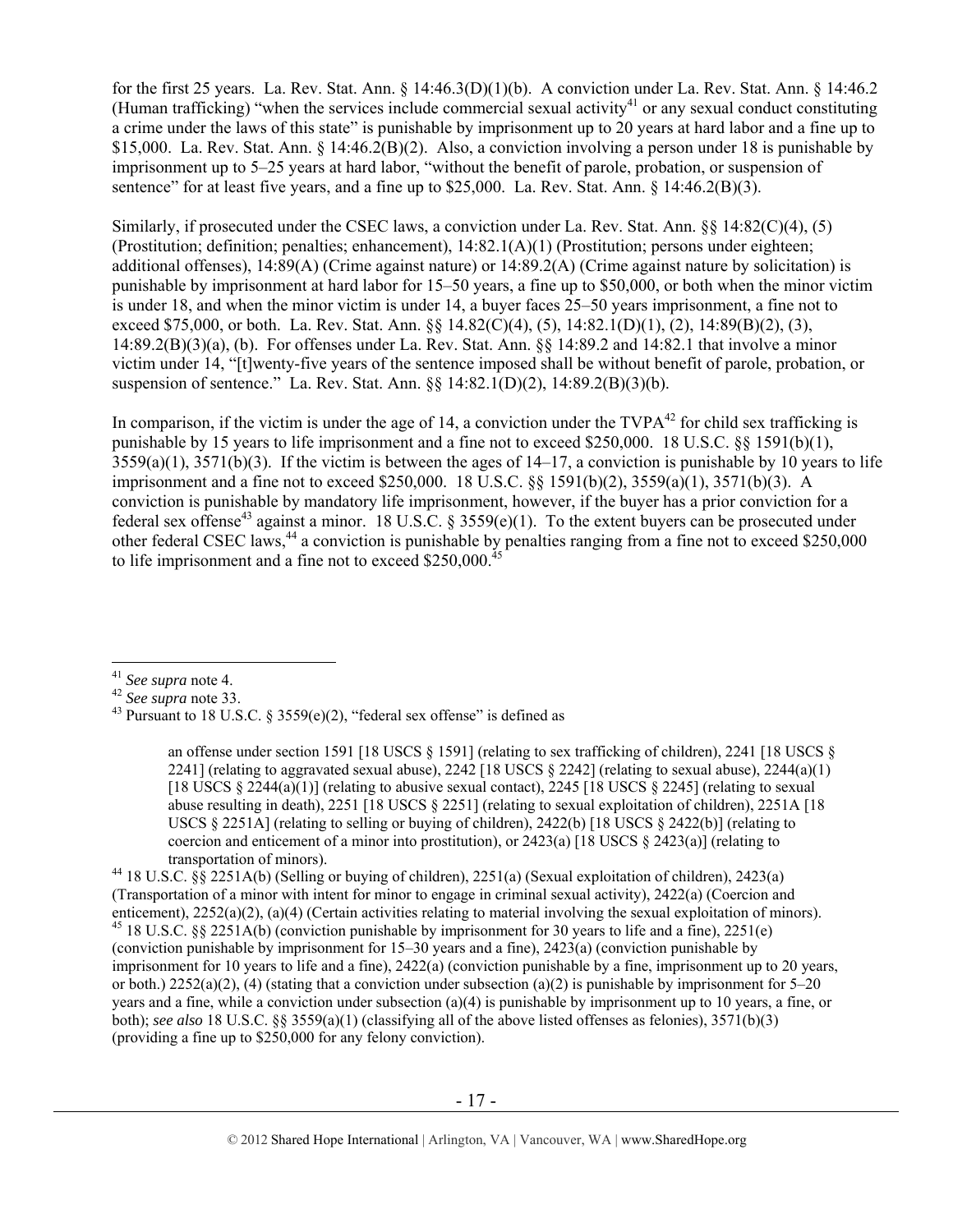*2.5 Using the Internet to lure, entice, or purchase, or attempt to lure, entice, or purchase commercial sex acts with a minor is a separate crime or results in an enhanced penalty for buyers.* 

It is a crime in Louisiana to use the Internet to solicit a minor to engage in sex acts. Pursuant to La. Rev. Stat. Ann. § 14:81.3(A) (Computer-aided solicitation of a minor),

(1) Computer-aided solicitation of a minor is committed when a person seventeen years of age or older knowingly contacts or communicates, through the use of electronic textual communication.<sup>46</sup> with a person who has not yet attained the age of seventeen where there is an age difference of greater than two years, or a person reasonably believed to have not yet attained the age of seventeen and reasonably believed to be at least two years younger, for the purpose of or with the intent to persuade, induce, entice, or coerce the person to engage or participate in sexual conduct<sup>47</sup> or a crime of violence as defined in R.S.  $14:2(B)$ ,<sup>48</sup> or with the intent to engage or participate in sexual conduct in the presence of the person who has not yet attained the age of seventeen, or person reasonably believed to have not yet attained the age of seventeen.

(2) It shall also be a violation of the provisions of this Section when a person seventeen years of age or older knowingly contacts or communicates, through the use of electronic textual communication, with a person who has not yet attained the age of seventeen where there is an age difference of greater than two years, or a person reasonably believed to have not yet attained the age of seventeen and reasonably believed to be at least two years younger, for the purpose of or with the intent to arrange for any third party to engage in any of the conduct proscribed by the provisions of Paragraph (1) of this Subsection.

All convictions under La. Rev. Stat. Ann. § 14:81.3(A), unless specifically mentioned below, are punishable by imprisonment at hard labor that is "without benefits of parole, probation, or suspension of sentence" and are subject to a fine up to \$10,000. La. Rev. Stat. Ann. § 14:81.3(B). Where the victim is 13–16, a conviction is punishable by imprisonment for 5–10 years, and where the victim is under 13, a conviction is punishable by imprisonment for 10–20 years. La. Rev. Stat. Ann. § 14:81.3(B)(1)(a), (b). Where the victim is "reasonably believed to have not yet attained the age of seventeen," a conviction is punishable by imprisonment for 2–10 years. La. Rev. Stat. Ann.  $\S 14:81.3(B)(1)(c)$ . If "the computer-aided solicitation results in actual sexual conduct between the offender and victim and the difference between the age of the victim and the age of the offender is five years or greater," a conviction is punishable by imprisonment for 7–10 years, "with or without hard labor." La. Rev. Stat. Ann. § 14:81.3(B)(1)(d). Subsequent convictions are punishable by imprisonment for 10–20 years. La. Rev. Stat. Ann. § 14:81.3(B)(2). Finally, for any conviction under La. Rev. Stat. Ann. § 14:81.3(A), the court also may limit or restrict the offender's "access to the Internet when the Internet was used in the commission of the crime." La. Rev. Stat. Ann. § 14:81.3(B)(3).

## *2.6 No age mistake defense is permitted for a buyer of commercial sex acts with any minor under 18.*

Several of Louisiana's CSEC statutes and the trafficking of children for sexual purposes statute specifically state that no age mistake defense is permitted for a buyer of commercial sex acts with a minor. La. Rev. Stat. Ann. § 14:46.3(C)(2) (Trafficking of children for sexual purposes) and § 14.81.1(D)(1)<sup>49</sup> (Pornography involving juveniles) state, "Lack of knowledge of the victim's [juvenile's] age shall not be a defense." La. Rev. Stat. Ann. § 14:82.1(B)(1) (Prostitution; persons under eighteen; additional offenses) states, "Lack of knowledge of the age of the person practicing prostitution shall not be a defense." Finally, La. Rev. Stat. Ann.

<sup>46</sup> *See supra* note 12. 47 *See supra* note 13. 48 *See supra* note 14. 49 *See supra* note 15.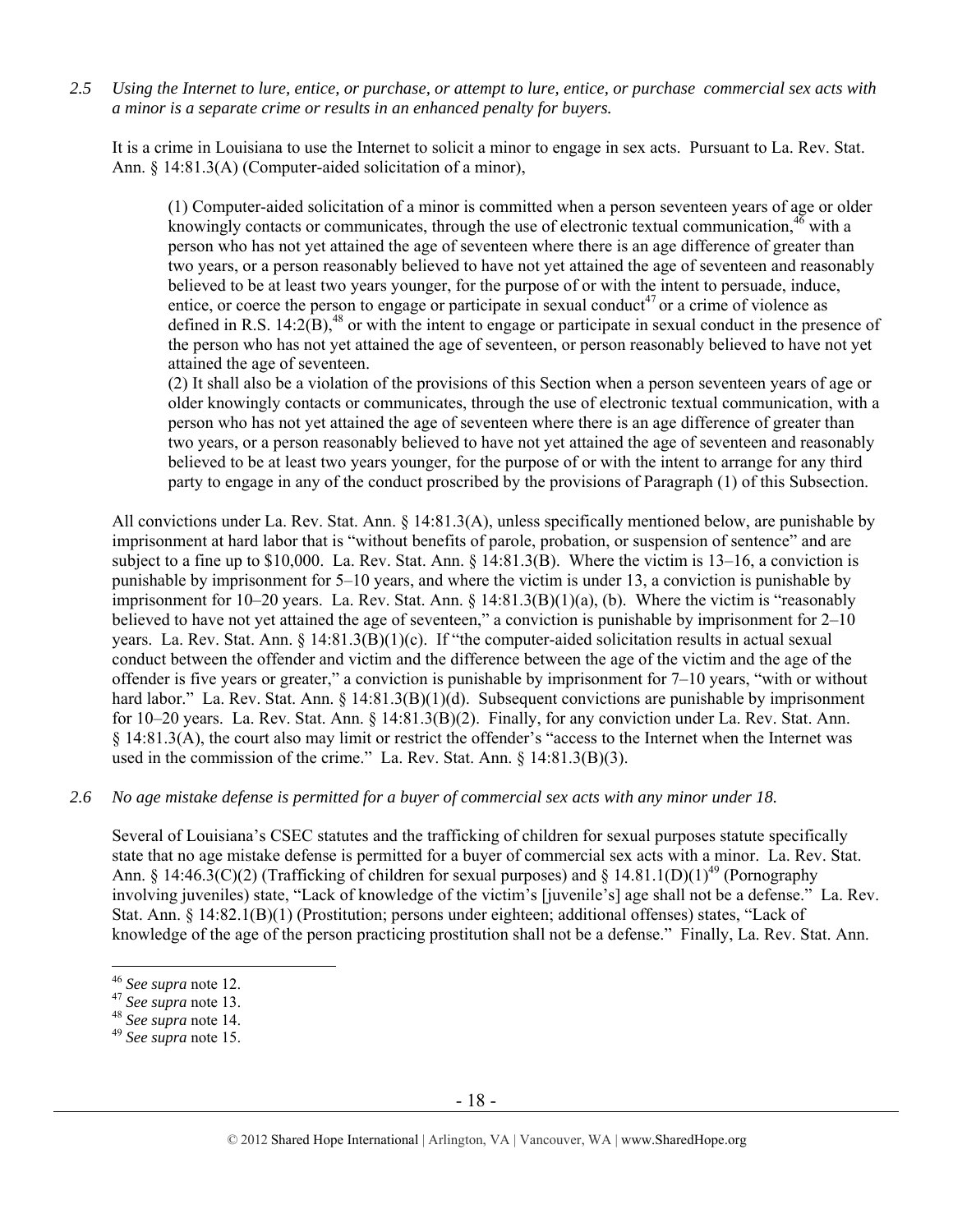§ 14:89.2(D)(2) (Crime against nature by solicitation) provides, "Lack of knowledge of the age of the person being solicited shall not be a defense."

# *2.7 Base penalties for buying sex acts with a minor under 18 are sufficiently high and not reduced for older minors.*

La. Rev. Stat. Ann. § 14.46.3(A)(1) (Trafficking of children for sexual purposes) provides a substantial base penalty for sex trafficking of minors under 18 and provides an enhanced penalty for buyers of sex acts with minors under 14, paralleling the federal Trafficking Victims Protection Act.<sup>50</sup> A conviction under La. Rev. Stat. Ann. § 14:46.3(A)(1) (Trafficking of children for sexual purposes) is generally punishable by imprisonment for 15–50 years at hard labor, a fine up to \$50,000, or both. La. Rev. Stat. Ann. § 14:46.3(D)(1)(a). However, if the victim is under 14, a conviction is punishable by imprisonment for 25–50 years at hard labor and a fine up to \$75,000, with no parole eligibility for the first 25 years. La. Rev. Stat. Ann.  $\S$  14:46.3(D)(1)(b).

La. Rev. Stat. Ann. § 14:82 (Prostitution; definition; penalties; enhancement) and § 14:82.1 (Prostitution; persons under eighteen; additional offenses) make offenses involving any minor under 18 punishable by imprisonment for 15–50 years at hard labor, a fine up to \$50,000, or both. La. Rev. Stat. Ann. § 14:82.1(D)(1). Similarly, the operable statute regarding purchasing oral or anal sex acts with a minor, La. Rev. Stat. Ann. § 14:89.2(A) (Crime against nature by solicitation), punishes convictions by 15–50 years imprisonment at hard labor, a fine not to exceed \$50,000, or both. If the minor is under 14 years of age, the offense is punishable by 25–50 years imprisonment at hard labor, a fine not to exceed \$75,000, or both and "[t]wenty-five years of the sentence imposed shall be without benefit of parole, probation, or suspension of sentence." La. Rev. Stat. Ann. § 14:89.2(B)(3)(a), (b).

Buyers may also be convicted under La. Rev. Stat. Ann. § 14:81.3(A) (Computer-aided solicitation of a minor) which criminalizes using a computer to solicit a minor to engage in sexual acts. However, La. Rev. Stat. Ann. § 14:81.3(A) only protects minors who are less than 17 years of age.

2.7.1 Recommendation; Amend La. Rev. Stat. Ann. § 14:81.3(A) (Computer-aided solicitation of a minor) to protect all minors under 18.

## *2.8 Financial penalties for buyers of commercial sex acts with minors are sufficiently high to make it difficult for buyers to hide the crime.*

Various fines ranging from \$500 to \$75,000 are in place for buyers of commercial sex with minors. A conviction under La. Rev. Stat. Ann. § 14:46.3(A)(1) (Trafficking of children for sexual purposes) is punishable by a possible fine up to \$50,000, or a fine up to \$75,000 if the victim was under 14. La. Rev. Stat. Ann. § 14:46.3(D)(1)(a), (b). A conviction under La. Rev. Stat. Ann. § 14:82.1 (Prostitution; persons under eighteen; additional offenses) also carries a possible fine up to \$50,000 for minors under 18 and \$75,000 if the minor is under 14 years of age. La. Rev. Stat. Ann. §§ 14:82.1(D)(1), (2), 14:83(B)(2). Additionally, a person convicted under La. Rev. Stat. Ann. § 14:89.2 (Crime against nature by solicitation), when the victim is under 18, may face a possible fine up to \$50,000, whereas if the victim is younger than 14, a first offense is punishable by a possible fine up to \$75,000. La. Rev. Stat. Ann. §§ 14:89.2(B)(1), (2), (3). Lastly, a conviction under La. Rev. Stat. Ann. § 14:81.3 (Computer-aided solicitation of a minor) is punishable by a fine up to \$10,000. La. Rev. Stat. Ann. § 14:81.3(B)(1).

<sup>50</sup> *See supra* note 33.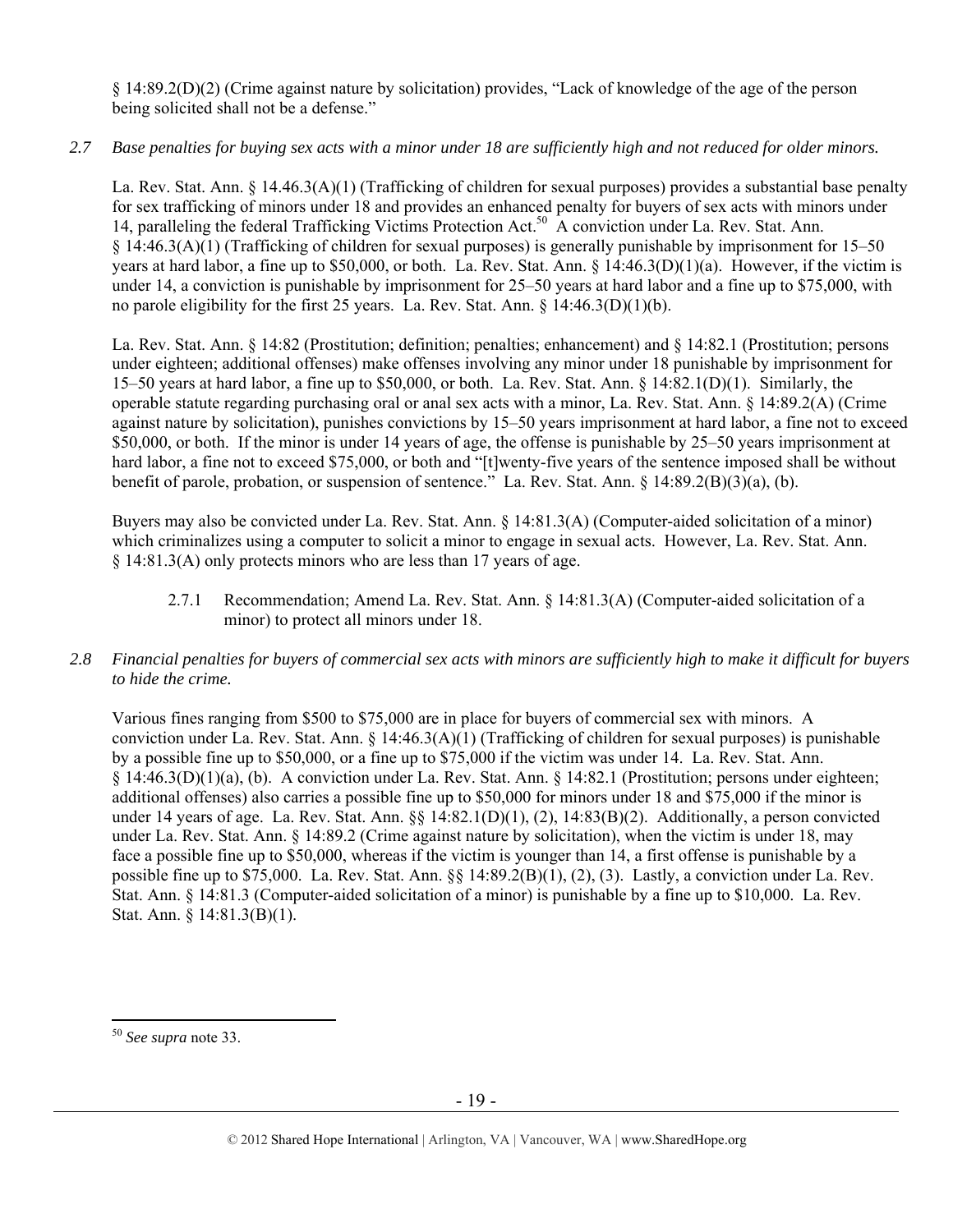Asset forfeiture provisions may also apply to buyers. Convictions under La. Rev. Stat. Ann. § 14:46.3 (Trafficking of children for sexual purposes) are punishable by asset forfeiture under La. Rev. Stat. Ann. § 14:46.3(D)(3). La. Rev. Stat. Ann. §14:46.3 provides for criminal, mandatory asset forfeiture  $^{51}$  and states,

(a) In addition, the court shall order that the personal property used in the commission of the offense shall be seized and impounded, and after conviction, sold at public sale or public auction by the district attorney in accordance with R.S. 15:539.1 [Forfeited property related to certain sex crimes; exempt property; allocation of forfeited property].

(b) The personal property made subject to seizure and sale pursuant to Subparagraph (a) of this Paragraph may include, but shall not be limited to, electronic communication devices, computers, computer related equipment, motor vehicles, photographic equipment used to record or create still or moving visual images of the victim that are recorded on paper, film, video tape, disc, or any other type of digital recording media.

Likewise, La. Rev. Stat. Ann. § 14:81.3(B)(4)(b) (Computer-aided solicitation of a minor) provides for mandatory criminal asset forfeiture, also governed by La. Rev. Stat. Ann. §15:539.1, stating in part,

In addition, the court shall order that the personal property used in the commission of the offense shall be seized and impounded, and after conviction, sold at public sale or public auction by the district attorney in accordance with R.S. 15:539.1. The personal property made subject to seizure and sale pursuant to Subparagraph (a) of this Paragraph may include, but shall not be limited to, electronic communication devices, computers, computer related equipment, motor vehicles, photographic equipment used to record or create still or moving visual images of the victim that are recorded on paper, film, video tape, disc, or any other type of digital recording media.

Buyers convicted under La. Rev. Stat. Ann. § 14:81.1 (Pornography involving juveniles) also shall have "personal property used in the commission of the offense . . . seized and impounded, and after conviction, sold at public sale." La. Rev. Stat. Ann. § 14:81.1. Property subject to forfeiture pursuant to La. Rev. Stat. Ann. § 14:46.3(C)(3)(a) (Trafficking of children for sexual purposes), § 14.81.3(B)(4)(a) (Computer aided solicitation of a minor) and § 14:81.1(E)(5)(c) (Pornography involving juveniles), may be seized, impounded and sold following a court order and distribution of the forfeited property is governed by La. Rev. Stat. Ann. § 15:539.1. La. Rev. Stat. Ann. § 15:539.1 (Forfeited property related to certain sex crimes; exempt property; allocation of forfeited property) which states,

(A) When personal property is forfeited under the provisions of . . . R.S. 14:46.3 (Trafficking of children for sexual purposes) . . . (Pornography involving juveniles) . . . (Computer-aided solicitation of a minor) . . . the district attorney shall authorize a public sale or a public auction conducted by a licensed auctioneer, without appraisal, of that which is not required by law to be destroyed and which is not harmful to the public.

(D) The proceeds of the public sale or public auction shall pay the costs of the public sale or public auction, court costs, and fees related to the seizure and storage of the personal property. Any proceeds remaining shall be distributed by the district attorney in the following manner:

(1) Sixty percent to the seizing agency or agencies in an equitable manner.

(2) Twenty percent to the prosecuting agency.

. . . .

<sup>&</sup>lt;sup>51</sup> For additional information on asset forfeiture laws and procedure, see http://www.sharedhope.org/wpcontent/uploads/2012/11/SHIStateAssetForfeitureLawsChart.pdf.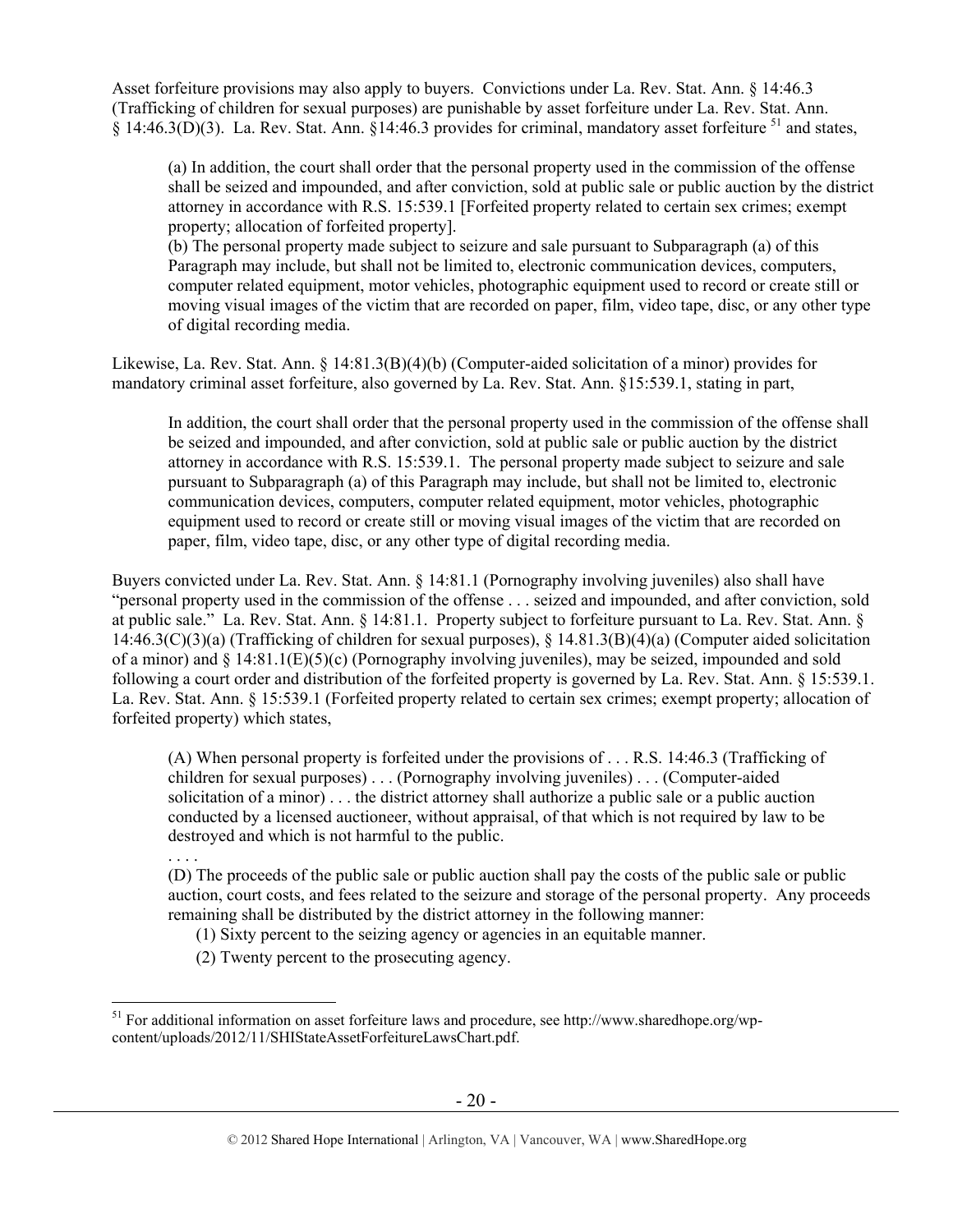(3) Twenty percent to the criminal court fund of the parish in which the offender was prosecuted.

Buyers are also subject to mandatory restitution orders where pecuniary damages can be shown. La. Code Crim. Proc. Art. 883.2(A) (Restitution to victim) provides, "In all cases in which the court finds an actual pecuniary loss to a victim, or in any case where the court finds that costs have been incurred by the victim in connection with a criminal prosecution, the trial court shall order the defendant to provide restitution to the victim as a part of any sentence that the court shall impose.<sup> $52$ </sup>

## *2.9 Buying and possessing child pornography carries penalties as high as similar federal offenses.*

Possession of child pornography is illegal under La. Rev. Stat. Ann. § 14:81.1(A)(1) (Pornography involving iuveniles), which states that "[i]t shall be unlawful for a person to . . . possess . . . pornography involving juveniles."53 A conviction under this statute generally is punishable by imprisonment for 5–20 years at hard labor, "without benefit of parole, probation, or suspension of sentence," and a fine up to \$50,000; however, if the victim is under 13 and the offender is at least 17, a conviction is punishable by "imprisonment at hard labor for not less than one-half the longest term nor more than twice the longest term of imprisonment provided" (thus, 10–40 years), which also will "be served without benefit of parole, probation, or suspension of sentence," and under a second conviction for the intentional possession of pornography involving juveniles the offender shall be fined up to \$75,000 and imprisoned at hard labor for up to 40 years "without benefit of parole, probation, or suspension of sentence." La. Rev. Stat. Ann.  $\S 14:81.1(E)(1)(a)$ , (b),  $(E)(5)(a)$ . Convicted violators also will have any "personal property used in the commission of the offense . . . seized and impounded, and after conviction, sold at public sale or public auction by the district attorney.<sup>554</sup> La. Rev. Stat. Ann.  $\frac{14:81.1(E)(5)(c)}{2}$ .

Additionally, La. Rev. Stat. Ann. § 14:73.8(A) (Unauthorized use of a wireless router system; pornography involving juveniles; penalty) states that "[u]nauthorized use of a wireless router system is the accessing or causing to be accessed of any computer, computer system, computer network, or any part thereof via any wireless router system for the purposes of uploading, downloading, or selling of pornography involving

 $54$  La. Rev. Stat. Ann. § 14:81.1(E)(5)(d) states,

 $\overline{a}$ 

The personal property made subject to seizure and sale pursuant to Subparagraph (c) of this Paragraph may include, but shall not be limited to, electronic communication devices, computers, computer related equipment, motor vehicles, photographic equipment used to record or create still or moving visual images of the victim that are recorded on paper, film, video tape, disc, or any other type of digital recording media.

 $52$  La. Rev. Stat. Ann. § 46:1844(M) (Basic rights for victim and witness) states,

<sup>(1)</sup> If the defendant is found guilty, the court or parole board shall require the defendant to pay restitution to the appropriate party in an amount and manner determined by the court. In addition, the court or parole board may require the defendant to perform community service work in an amount and according to a schedule determined by the court.

<sup>(2)</sup> One of the conditions of work release shall be a requirement that an inmate pay from his earnings all restitution ordered by the court or the parole board. Even if no restitution has been ordered, the sheriff or director of the program shall have the right to require payment of restitution as a condition of work release. (3) A victim shall not be required to pay recording fees for the filing of a restitution order with the clerk of

court. The defendant shall be responsible for all costs associated with this action. 53 "Pornography involving juveniles" is defined in La. Rev. Stat. Ann. § 14:81.1(B)(5) as "any photograph, videotape, film, or other reproduction, whether electronic or otherwise, of any sexual performance involving a child under the age of seventeen."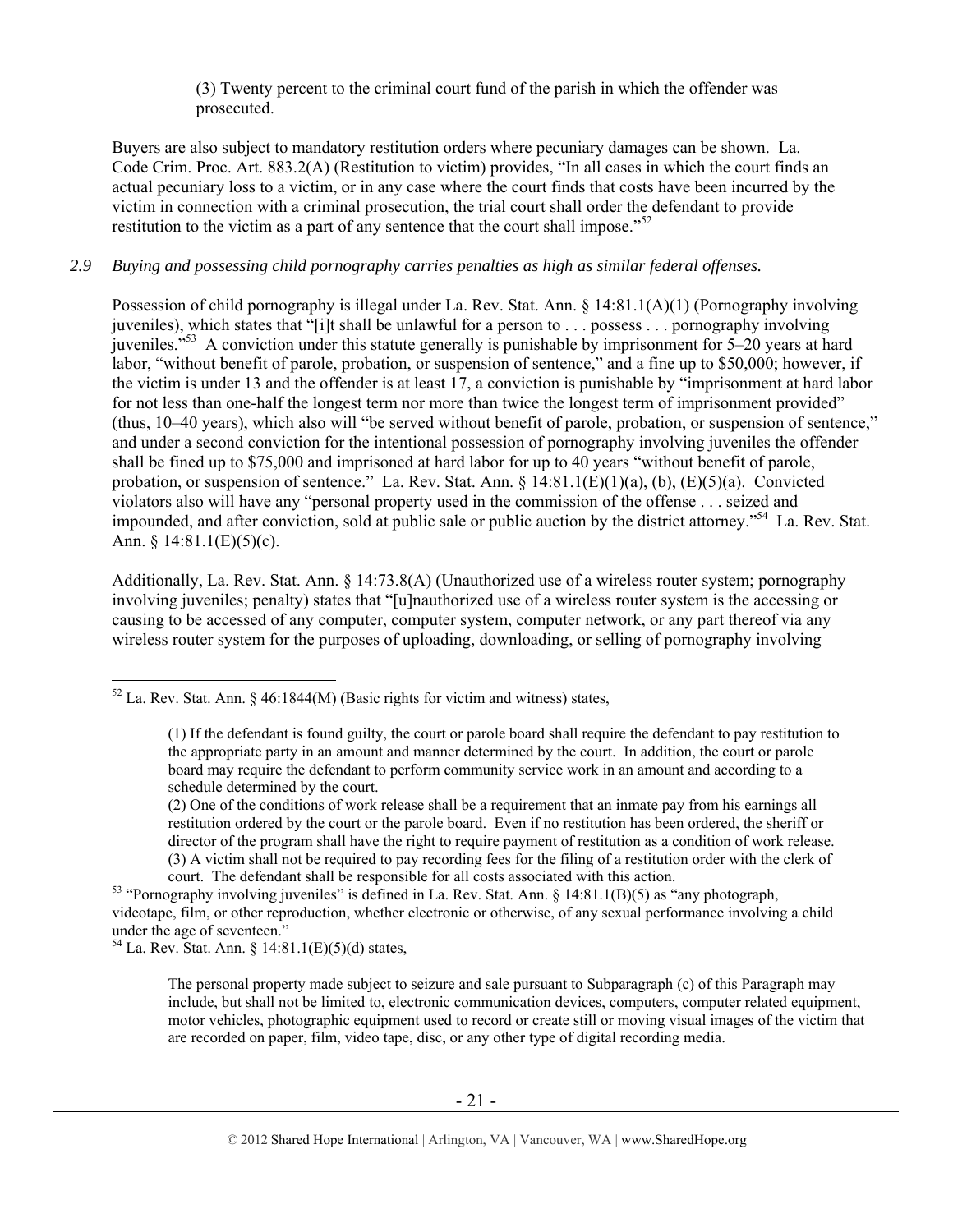juveniles as defined in R.S. 14:81.1[Pornography involving juveniles]."55 If the victim is 13–17 years old, a violation is punishable by imprisonment for 2–10 years at hard labor, "without benefit of parole, probation, or suspension of sentence," and a fine up to \$10,000. La. Rev. Stat. Ann. § 14:73.8(C). However, if the victim is under 13, a violation is punishable by imprisonment for 25–99 years at hard labor, to "be served without benefit of parole, probation, or suspension of sentence." La. Rev. Stat. Ann. § 14:73.8(D).

In comparison, a federal conviction for possession of child pornography<sup>56</sup> is generally punishable by imprisonment for 5–20 years and a fine not to exceed \$250,000.<sup>57</sup> Subsequent convictions, however, are punishable by imprisonment up to 40 years and a fine not to exceed \$250,000.<sup>58</sup>

# *2.10 Convicted buyers of commercial sex acts with minors and child pornography are required to register as sex offenders.*

Some buyers of sex with minors convicted under Louisiana's human trafficking and CSEC laws are required to register as sex offenders under La. Rev. Stat. Ann. § 15:542 (Registration of sex offenders and child predators). La. Rev. Stat. Ann. § 15:542(A)(1) states,

A. The following persons shall be required to register and provide notification as a sex offender or child predator in accordance with the provisions of this Chapter:

(1) Any adult residing in this state who has pled guilty to, has been convicted of, or where adjudication has been deferred or withheld for the perpetration or attempted perpetration of, or any conspiracy to commit either of the following:

(a) A sex offense as defined in R.S. 15:541 [Definitions],<sup>59</sup> with the exception of those convicted of felony carnal knowledge of a juvenile as provided in Subsection F of this Section;

 $\overline{a}$ 

 $57$  18 U.S.C. §§ 2252(b) (stating that a conviction under subsection (a)(2) is punishable by imprisonment for 5–20 years and a fine, while a conviction under subsection (a)(4) is punishable by imprisonment up to 10 years, a fine, or both),  $2252A(b)(1)$  (a conviction is punishable by imprisonment for 5–20 years and a fine),  $1466A(a)$ , (b) (stating that a conviction under subsection (a) is "subject to the penalties provided in section  $2252A(b)(1)$ ," imprisonment for 5–20 years and a fine, while a conviction under subsection (b) is "subject to the penalties provided in section 2252A(b)(2)," imprisonment up to 10 years, a fine, or both); *see also* 18 U.S.C. §§ 3559(a)(1) (classifying all of the above listed offenses as felonies), 3571(b)(3) (providing a fine up to \$250,000 for any felony conviction). <sup>58</sup> 18 U.S.C. §§ 2252(b) (stating if a person has a prior conviction under subsection (a)(2), or a list of other statutes, a conviction is punishable by a fine and imprisonment for 15–40 years, but if a person has a prior conviction under subsection (a)(4) or a list of other statutes, a conviction is punishable by a fine and imprisonment for  $10-20$  years),  $2252A(b)(1)$  (stating if a person has a prior conviction under subsection (a)(2), (a)(3), or a list of other statutes, a conviction is punishable by a fine and imprisonment for  $15-40$  years),  $1466A(a)$ , (b) (stating that the penalty scheme for section 2252A(b) applies); *see also* 18 U.S.C. §§ 3559(a)(1) (classifying all of the above listed offenses as felonies), 3571(b)(3) (providing a fine up to \$250,000 for any felony conviction).  $59$  La. Rev. Stat. Ann. § 15:541(24)(a) (Definitions) defines "sex offense" as

deferred adjudication, adjudication withheld, or conviction for the perpetration or attempted perpetration of or conspiracy to commit human trafficking when prosecuted under the provisions of R.S.  $14:46.2(B)(2)$  or (3), R.S. 14:46.3 (trafficking of children for sexual purposes), . . . R.S. 14:89.2(B)(3) (crime against nature

<sup>55</sup> La. Rev. Stat. Ann. § 14:73.8(B) defines "wireless router system" as "a device in a wireless local area network that determines the next network point to which a unit of data is routed between an origin and a destination on the Internet."

<sup>&</sup>lt;sup>56</sup> 18 U.S.C. §§ 2252(a)(2), (a)(4) (Certain activities relating to material involving the sexual exploitation of minors),  $2252A(a)(2)$ –(3) (Certain activities relating to material constituting or containing child pornography), 1466A(a), (b) (Obscene visual representations of the sexual abuse of children).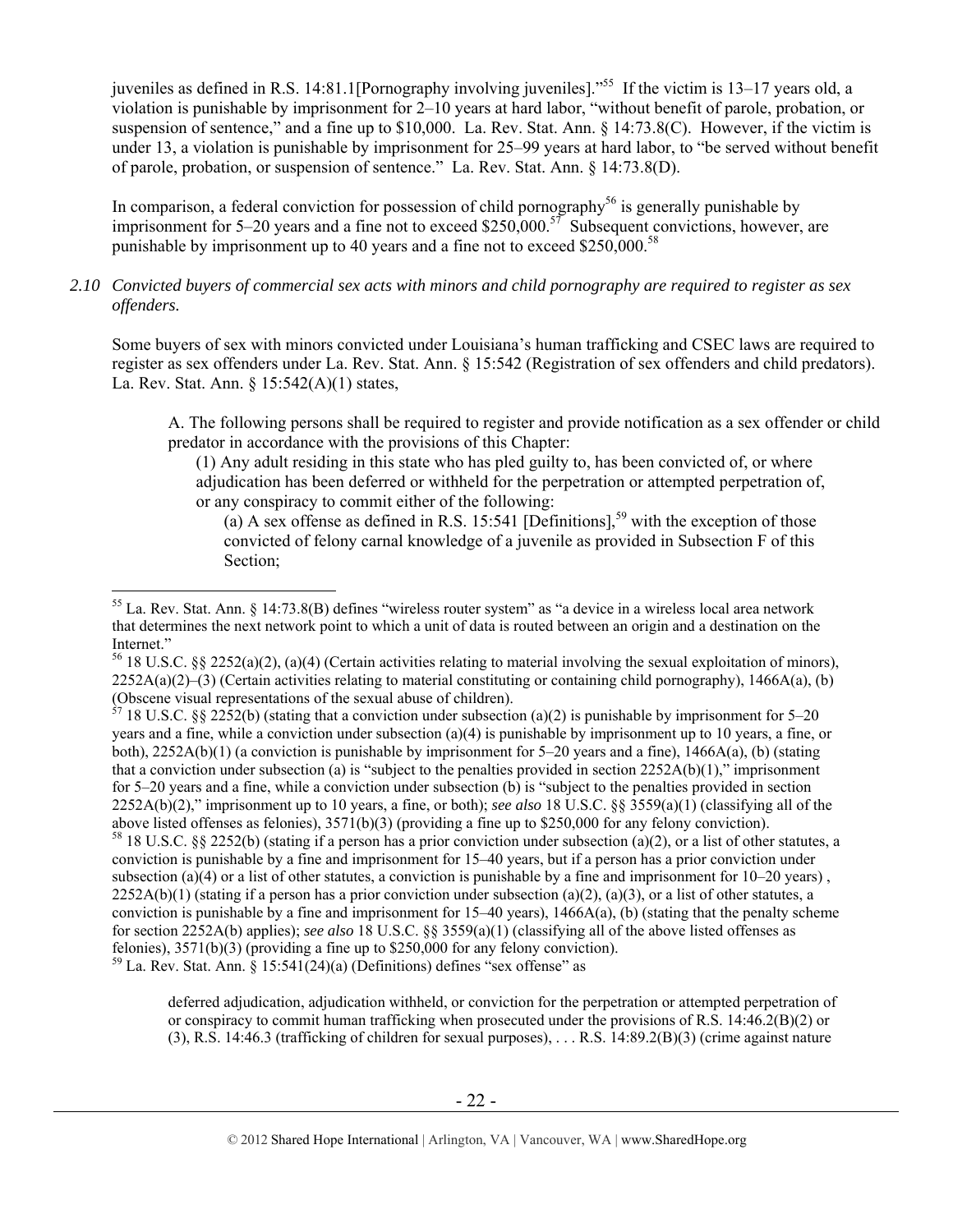Therefore, buyers convicted under La. Rev. Stat. Ann. § 14:46.3(A)(1) (Trafficking of children for sexual purposes),  $\S 14:82.1(A)(1)$  (Prostitution; persons under eighteen; additional offenses), and,  $\S 14:89.2(A)$ (Crime against nature by solicitation) will be required to register as sex offenders.

Finally, buyers required to register as sex offenders are prohibited from the unlawful use of a social networking websites. La. Rev. Stat. Ann. § 14:91.5(A) $(1)^{61}$  (Unlawful use of a social networking website), makes unlawful "the intentional use of a social networking website<sup>62</sup> by a person who is required to register as a sex offender and who was convicted of R.S. 14:81 (Indecent behavior with juveniles), R.S. 14:81.1 (Pornography involving juveniles), R.S. 14:81.3 (Computer-aided solicitation of a minor), or R.S. 14:283 (Video voyeurism) or was previously convicted of a sex offense as defined in R.S. 15:541 in which the victim of the sex offense was a minor.<sup> $63$ </sup> Buyers that "commit the crime of unlawful use of a social networking website" are subject to a fine up to \$10,000 and imprisonment at hard labor for up to 10 years "without benefit of parole, probation, or suspension of sentence." La. Rev. Stat. Ann.  $§ 14:91.5(C)(1).$ 

 by solicitation), R.S. 14:80 (felony carnal knowledge of a juvenile), R.S. 14:81 (indecent behavior with juveniles), R.S.14:81.1 (pornography involving juveniles), R.S. 14:81.2 (molestation of a juvenile), R.S. 14:81.3 (computer-aided solicitation of a minor), R.S. 14:81.4 (prohibited sexual conduct between an educator and student), R.S.  $14:92(A)(7)$  (contributing to the delinquency of juveniles), ... R.S.  $14:106(A)(5)$  (obscenity by solicitation of a person under the age of seventeen), ... R.S. 14:42 (aggravated rape) . . . committed on or after June 18, 1992 . . . .

The text of La. Rev. Stat. Ann. § 15:541 included here and elsewhere in this report includes amendments made by the passage of House Bill No. 49 during the 2012 Louisiana General Assembly. 2012 La. Acts 446. (Effective August 1, 2012).

 $60$  La. Rev. Stat. Ann. § 15:541(12)(b), (c) (Definitions) defines "criminal offense against a victim who is a minor" in part as a "conviction for the perpetration or attempted perpetration of or conspiracy to commit . . . (b) A violation of any of the following provisions when the victim is under eighteen years of age: R.S. 14:82.1 [Prostitution; persons under eighteen; additional offenses] ...,  $84(1)$ ,  $(3)$ ,  $(5)$ , or  $(6)$  [Pandering], or  $86$  [Enticing persons into prostitution], or R.S. 23:251(A)(4) [Minors under sixteen; prohibited employments or occupations; penalty―In any illegal, indecent, or immoral exhibition or practice] and (c) a violation of R.S. 14:83 (Soliciting for prostitutes), 83.1 (Inciting prostitution), 83.2 (Promoting prostitution), and 14:282 (Operation of places of prostitution prohibited; penalty) when the prostitution involves persons under the age of 18 years. The text of La. Rev. Stat. Ann. § 15:541 included here and elsewhere in this report includes amendments made by the passage of House Bill No. 49 during the 2012 Louisiana General Assembly. 2012 La. Acts 446. (Effective August 1, 2012).

 $61$  The text of La. Rev. Stat. Ann. § 14:91.5 included here and elsewhere in this report includes amendments made by the passage of House Bill No. 620 during the 2012 Louisiana General Assembly. 2012 La. Acts 205. (Effective August 1, 2012).

<sup>&</sup>lt;sup>62</sup> La. Rev. Stat. Ann. § 14:91.5 (2)(a) defines "social networking website" in part as "an Internet website, the primary purpose of which is facilitating social interaction with other users of the website . . . ."

 $^{63}$  La. Rev. Stat. Ann. § 15:541(25) (Definitions) defines "sexual offense against a victim who is a minor" in part as a "conviction for the perpetration or attempted perpetration of or conspiracy to commit . . . . (c) R.S. 14:46.2(B)(3) (Human trafficking), . . .(e) R.S. 14:81.1 (Pornography involving juveniles, . . . (g) R.S. 14:81.3 (Computer-aided solicitation of a minor), (h) R.S. 14:82.1 (Prostitution; persons under eighteen), (i) R.S. 14:86 (Enticing minors into prostitution), (j) R.S.  $14:84(1)$ ,  $(3)$ ,  $(5)$ ,  $(6)$  (Pandering), and (k) R.S.  $14:89.1$  (Aggravated crime against nature)."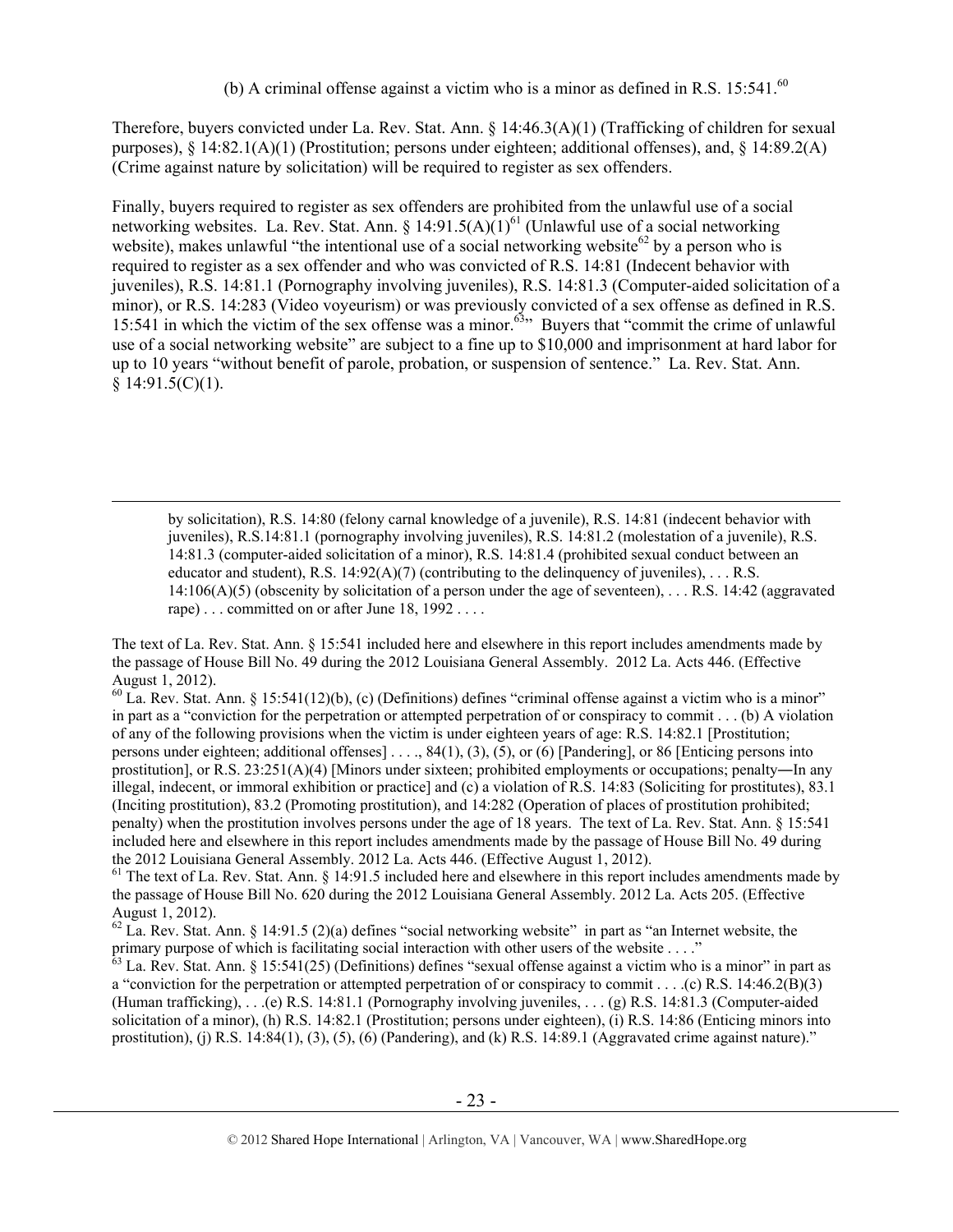#### FRAMEWORK ISSUE 3: CRIMINAL PROVISIONS FOR TRAFFICKERS

#### *Legal Components:*

- *3.1 Penalties for trafficking a child for sexual exploitation are as high as federal penalties.*
- *3.2 Creating and distributing child pornography carries penalties as high as similar federal offenses.*
- *3.3 Using the Internet to lure, entice, recruit, or sell commercial sex acts with a minor is a separate crime or results in an enhanced penalty for traffickers.*
- *3.4 Financial penalties for traffickers, including asset forfeiture, are sufficiently high.*
- *3.5 Convicted traffickers are required to register as sex offenders.*
- *3.6 Laws relating to termination of parental rights for certain offenses include sex trafficking or commercial sexual exploitation of children (CSEC) offenses in order to remove the children of traffickers from their control and potential exploitation.*

*\_\_\_\_\_\_\_\_\_\_\_\_\_\_\_\_\_\_\_\_\_\_\_\_\_\_\_\_\_\_\_\_\_\_\_\_\_\_\_\_\_\_\_\_\_\_\_\_\_\_\_\_\_\_\_\_\_\_\_\_\_\_\_\_\_\_\_\_\_\_\_\_\_\_\_\_\_\_\_\_\_\_\_\_\_\_\_\_\_\_\_\_\_\_* 

## *Legal Analysis:*

*3.1 Penalties for trafficking a child for sexual exploitation are as high as federal penalties.* 

La. Rev. Stat. Ann. § 14:46.3(A) (Trafficking of children for sexual purposes) makes it a crime for a person to "knowingly recruit, harbor, transport, provide, sell, purchase, obtain, or maintain the use of a person under the age of eighteen years for the purpose of engaging in commercial sexual activity."<sup>64</sup> A conviction under this statute is punishable by imprisonment for 15–50 years at hard labor, a fine up to \$50,000, or both; however, if the victim is under 14, a conviction is punishable by imprisonment for 25–50 years at hard labor and a fine up to \$75,000, with no eligibility for "probation, parole, or suspension of sentence" for the first 25 years. La. Rev. Stat. Ann. § 14:46.3(D)(1)(a), (b). Pursuant to La. Rev. Stat. Ann. § 14:46.3(D)(1)(c), "Any person who violates the provisions of Paragraph (A)(1), (2), (4), (5), or (6) of this Section, who was previously convicted of a sex offense as defined in R.S. 15:541 when the victim of the sex offense was under the age of eighteen years, shall be fined not more than one hundred thousand dollars and shall be imprisoned at hard labor for not less than fifty years or for life. At least fifty years of the sentence imposed shall be served without benefit of parole, probation, or suspension of sentence."

In addition, a trafficker could be convicted under La. Rev. Stat. Ann. § 14:46.2(A) (Human trafficking).<sup>65</sup> A conviction "when the services include commercial sexual activity<sup>66</sup> or any sexual conduct constituting a crime under the laws of this state" is punishable by imprisonment up to 20 years at hard labor and a fine up to \$15,000. La. Rev. Stat. Ann. § 14:46.2(B)(2). Also, a conviction when the victim is under 18 is punishable by imprisonment for 5–25 years at hard labor, "which shall be without the benefit of parole, probation, or suspension of sentence" for 5 years, and a fine up to \$25,000. La. Rev. Stat. Ann. § 14:46.2(B)(3).

Traffickers may also be convicted under Louisiana's CSEC offenses, including La. Rev. Stat. Ann. § 14:86(A)<sup>67</sup> (Enticing persons into prostitution), § 14:282<sup>68</sup> (Operation of places of prostitution

<sup>&</sup>lt;sup>64</sup> See supra Section 1.1 for a full description of the applicable provisions of La. Rev. Stat. Ann. § 14:46.3.<br><sup>65</sup> See supra Section 1.1 for a full description of the applicable provisions of La. Rev. Stat. Ann. § 14:4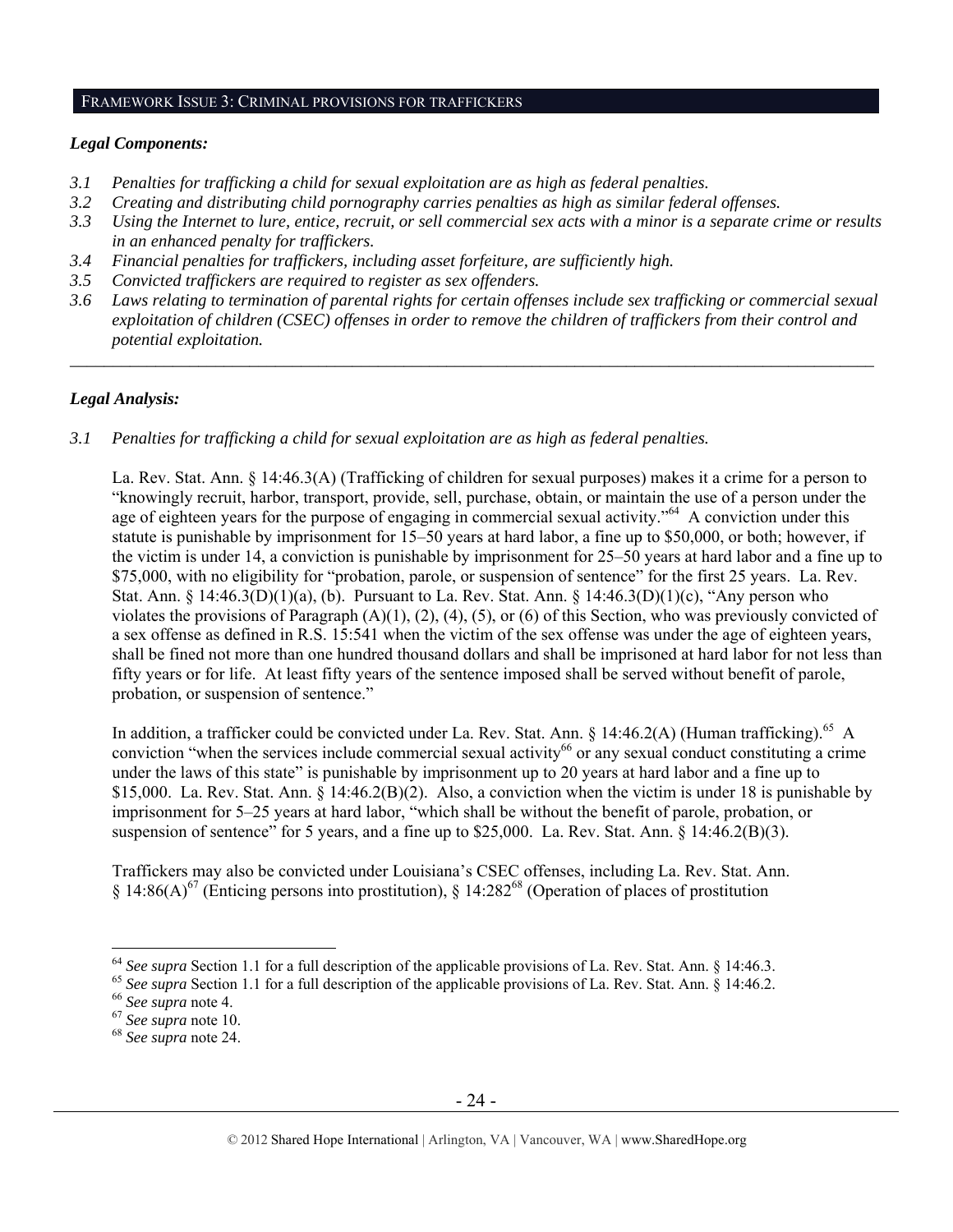prohibited; penalty), § 14:83.2<sup>69</sup> (Promoting prostitution), § 14:84<sup>70</sup> (Pandering), § 14:104<sup>71</sup> (Keeping a disorderly place), § 14:105<sup>72</sup> (Letting a disorderly place), § 14:83 (Soliciting for prostitutes), § 14:83.1<sup>73</sup> (Inciting Prostitution) and  $\S$  14:85<sup>74</sup> (Letting premises for prostitution). These crimes are punishable by imprisonment for 15–50 years if the minor victim is under 18, and 25–50 years' imprisonment if the minor victim is under 14. La. Rev. Stat. Ann. §§ 14:86 (B)(1)(b), (c), 14:282(B)(2), (3), 14:86(B)(b), (c), 14:83.2(B)(2), (3), 14:84(B)(2), (3), 14:104(B)(2), (3), 14:105(B)(2), (3), 14:83.1(B)(2), (3), 14:85(B)(2), (3).

A parent-trafficker may be convicted under La. Rev. Stat. Ann. § 14:81.1(A)(2) (Pornography involving juveniles), which makes it unlawful "for a parent, legal guardian, or custodian of a child to consent to the participation of the child in pornography involving juveniles." A conviction for violating La. Rev. Stat. Ann. § 14:81.1(A)(2) is punishable by imprisonment for 5–20 years at hard labor, "without benefit of probation, parole, or suspension of sentence," and a fine up to \$10,000; however, if the victim is under 13, the parenttrafficker will be punished by "imprisonment at hard labor for not less than one-half the longest term nor more than twice the longest term of imprisonment [otherwise] provided," here, 10–40 years, "without benefit of probation, parole, or suspension of sentence." La. Rev. Stat. Ann. § 14:81.1(E)(3), (E)(5)(a).

Traffickers may also be prosecuted under La. Rev. Stat. Ann. § 14:230(B) (Money laundering; transactions involving proceeds of criminal activity) if they

(1) Conduct, supervise, or facilitate a financial transaction involving proceeds known to be derived from criminal activity,  $\frac{75}{15}$  when the transaction is designed in whole or in part to conceal or disguise the nature, location, source, ownership, or the control of proceeds known to be derived from such violation or to avoid a transaction reporting requirement under state or federal law.

(2) Give, sell, transfer, trade, invest, conceal, transport, maintain an interest in, or otherwise make available anything of value known to be for the purpose of committing or furthering the commission of any criminal activity.

(3) Direct, plan, organize, initiate, finance, manage, supervise, or facilitate the transportation or transfer of proceeds known to be derived from any violation of criminal activity.

(4) Receive or acquire proceeds derived from any violation of criminal activity, or knowingly or intentionally engage in any transaction that the person knows involves proceeds from any such violations.

(5) Acquire or maintain an interest in, receive, conceal, possess, transfer, or transport the proceeds of criminal activity.

(6) Invest, expend, or receive, or offer to invest, expend, or receive, the proceeds of criminal activity.

Because criminal activities include convictions under La. Rev. Stat. Ann. § 14:46.3(A)(1), (2), (4), or (5) (Trafficking of children for sexual purposes), § 14:83.2(A) (Promoting prostitution), and § 14:86(A) (Enticing

<sup>&</sup>lt;sup>69</sup> See supra note 17.

<sup>&</sup>lt;sup>70</sup> See supra note 18.<br>
<sup>71</sup> See supra note 19.<br>
<sup>72</sup> See supra note 20.<br>
<sup>73</sup> See supra note 22.<br>
<sup>74</sup> See supra note 23.<br>
<sup>74</sup> See supra note 23.<br>
<sup>75</sup> "Criminal activity" is defined in La. Rev. Stat. Ann. § 14:230(A)( attempt to commit the offense, that is classified as a felony under the laws of this state or the United States or that is punishable by confinement for more than one year under the laws of another state." Further, a "felony" is defined in La. Rev. Stat. Ann. § 14:2(4) (Definitions) as "any crime for which an offender may be sentenced to death or imprisonment at hard labor."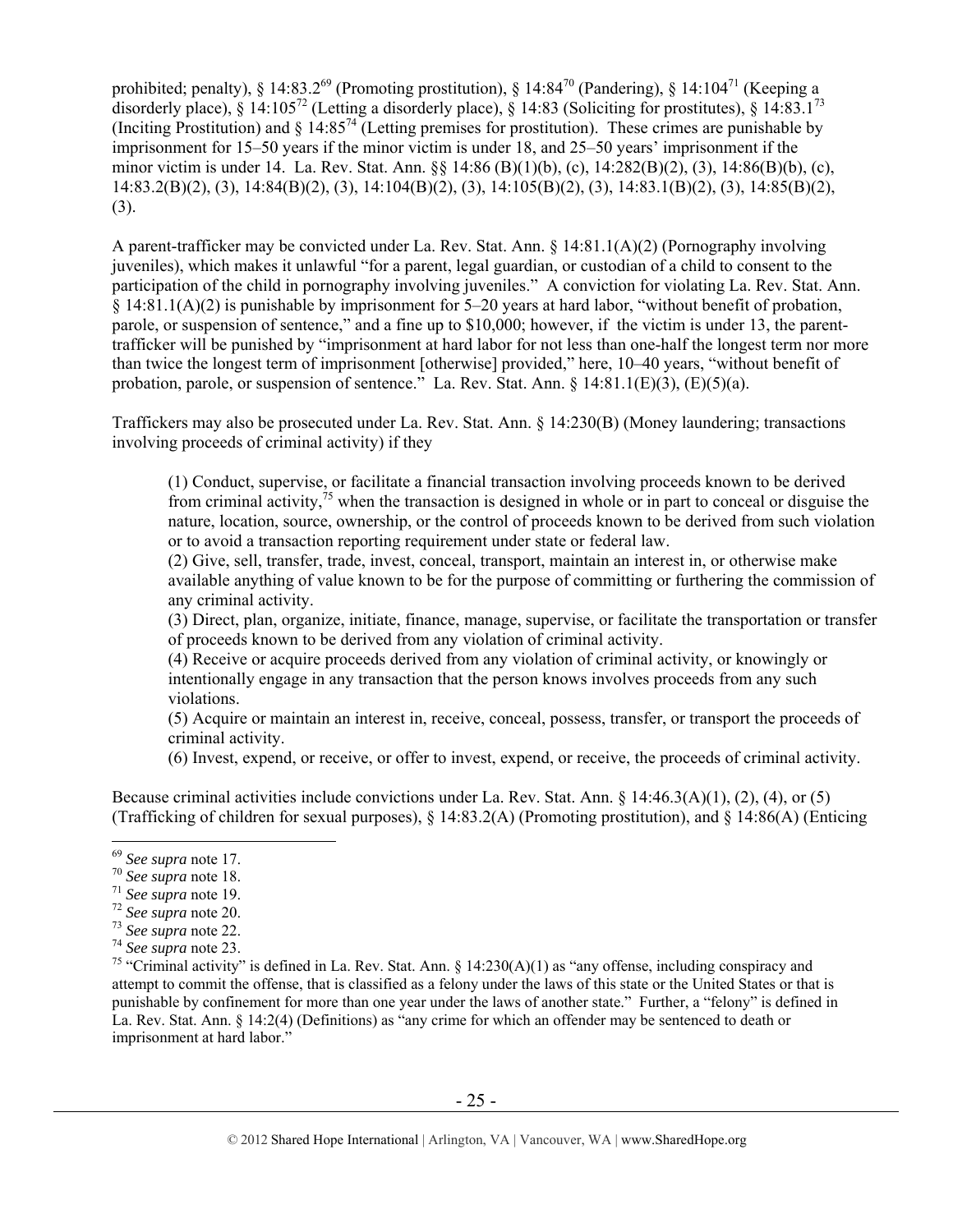persons into prostitution), persons convicted would be subject to the provisions of La. Rev. Stat. Ann. § 14:230. Punishments for convictions under La. Rev. Stat. Ann. § 14:230 vary based on the value of the funds derived, invested, spent, or received in the violation. If the value is less than \$3,000, a conviction is punishable by imprisonment up to 6 months, a fine up to \$1,000, or both; if the value is \$3,000–\$19,999.99, a conviction is punishable by imprisonment for 2–10 years and a fine up to \$10,000; if the value is \$20,000–\$99,999.99, a conviction is punishable by imprisonment for 2–20 years at hard labor and a fine up to \$20,000; if the value is \$100,000 or more, a conviction is punishable by imprisonment for 5–99 years and a fine up to \$50,000. La. Rev. Stat. Ann. § 14:230(E).

The Louisiana Racketeering Act, codified at La. Rev. Stat. Ann. Title 15 (Criminal procedure), Chapter 11 (Drug racketeering and related organizations) provides greater financial penalties through criminal fines and civil remedies. La. Rev. Stat. Ann. § 15:1352(A) (Definitions) defines "racketeering activity" as "committing, attempting to commit, conspiring to commit, or soliciting, coercing, or intimidating another person to commit any crime which is punishable under the following provisions of Title 14 of the Louisiana Revised Statutes of 1950: . . . (17) R.S. 14:230 [Money laundering; transactions involving proceeds of criminal activity] . . . ."

La. Rev. Stat. Ann. § 15:1353 (Prohibited activities) states,

A. It is unlawful for any person who has knowingly received any proceeds derived, directly or indirectly, from a pattern of racketeering activity to use or invest, whether directly or indirectly, any part of such proceeds, or the proceeds derived from the investment or use thereof, in the acquisition of any title to, or any right, interest, or equity in immovable property or in the establishment or operation of any enterprise.

B. It is unlawful for any person, through a pattern of racketeering activity, knowingly to acquire or maintain, directly or indirectly, any interest in or control of any enterprise or immovable property. C. It is unlawful for any person employed by, or associated with, any enterprise knowingly to conduct or participate in, directly or indirectly, such enterprise through a pattern of racketeering activity. D. It is unlawful for any person to conspire or attempt to violate any of the provisions of Subsections A, B, or C of this Section.

A conviction under La. Rev. Stat. Ann. § 15:1353 is punishable by imprisonment up to 50 years at hard labor, a fine up to \$1,000,000 or "three times the gross value gained or three times the gross loss caused, whichever is greater, plus court costs and the costs of investigation and prosecution reasonably incurred," or both. La. Rev. Stat. Ann. § 15:1354(A), (B).

In comparison, if the victim is under the age of 14, a conviction under the Trafficking Victims Protection Act  $(TVPA)<sup>76</sup>$  for child sex trafficking is punishable by 15 years to life imprisonment and a fine not to exceed \$250,000. 18 U.S.C. §§ 1591(b)(1), 3559(a)(1), 3571(b)(3). If the victim is between the ages of 14–17, a conviction is punishable by 10 years to life imprisonment and a fine not to exceed \$250,000. 18 U.S.C. §§ 1591(b)(2), 3559(a)(1), 3571(b)(3). A conviction is punishable by mandatory life imprisonment however, if the trafficker has a prior conviction for a federal sex offense<sup>77</sup> against a minor.

<sup>76</sup> *See supra* note 33. 77 *See supra* note 43.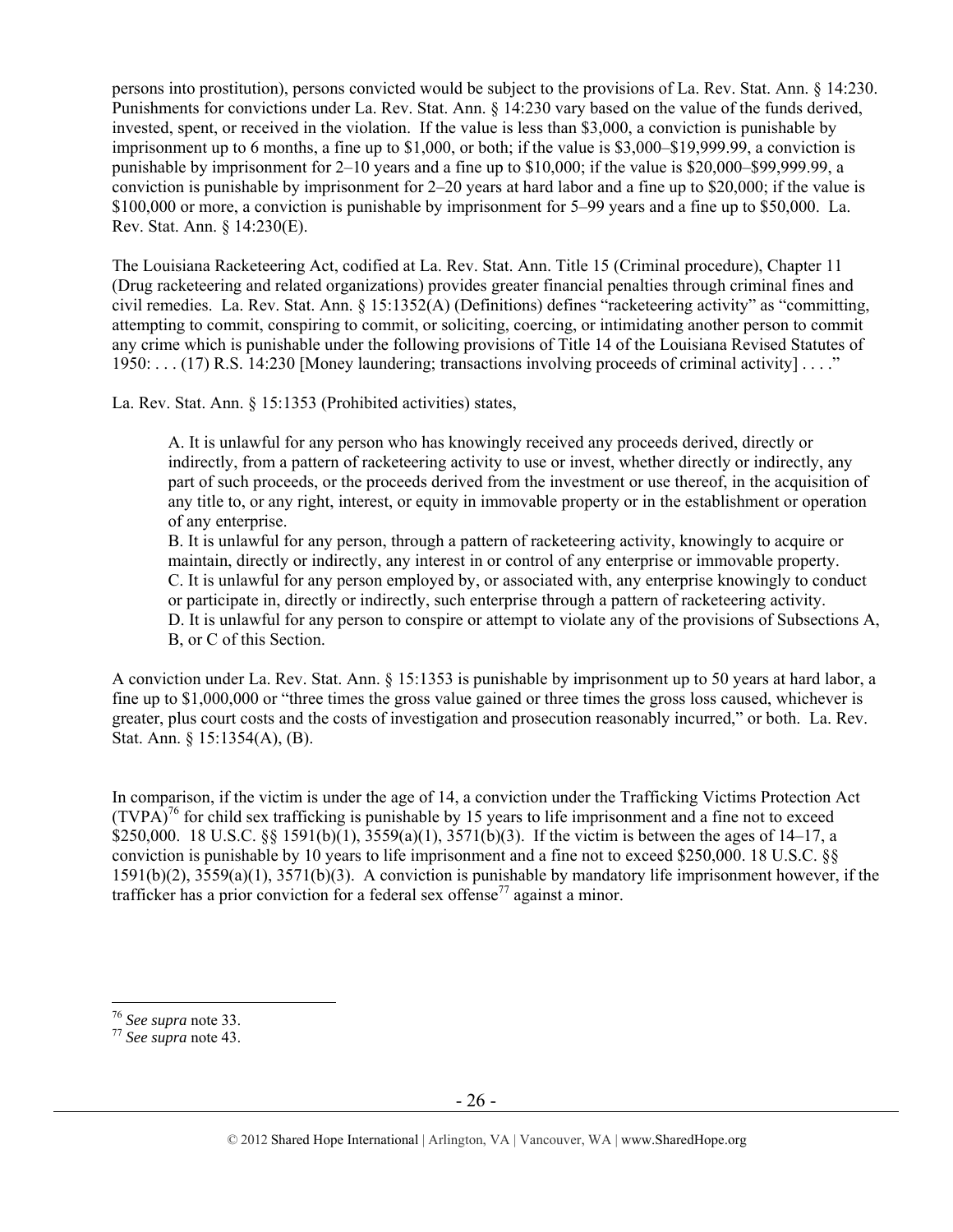## *3.2 Creating and distributing child pornography carries penalties as high as similar federal offenses*.

La. Rev. Stat. Ann.  $\frac{14.81.1(A)^{78}}{P^5}$  (Pornography involving juveniles) states,

(1) It shall be unlawful for a person to produce, <sup>79</sup> promote, advertise, distribute,  $80$  possess, or possess with the intent to distribute pornography involving juveniles.  $81$ (2) It shall also be a violation of the provision of this Section for a parent, legal guardian, or custodian of a child to consent to the participation of the child in pornography involving juveniles.

Distributing child pornography is punishable by imprisonment for 5–20 years at hard labor, "without benefit of parole, probation, or suspension of sentence" and a fine up to \$50,000; however, where the victim is under 13 and the offender is at least 17, the trafficker can be punished by "imprisonment at hard labor for not less than one-half the longest term nor more than twice the longest term of imprisonment [otherwise] provided," which, in this case, is 5–20 years, and on a second or subsequent conviction for distributing child pornography, the offender shall be fined up to \$75,000 and imprisoned at hard labor up to 40 years "without benefit of parole, probation, or suspension of sentence." La. Rev. Stat. Ann.  $\S$  14:81.1(E)(2)(a), (b), (E)(5)(a).

The promotion, advertisement, and production of child pornography is punishable by imprisonment for 10–20 years at hard labor, "without benefit of probation, parole, or suspension of sentence" and a fine up to \$15,000; however, if the victim is under 13 and the offender is at least 17, the trafficker can be punished by imprisonment for 25–99 years at hard labor, at least 25 of which must "be served without benefit of parole, probation, or suspension of sentence." La. Rev. Stat. Ann.  $\S$  14:81.1(E)(4), (E)(5)(b).

Traffickers who sell or upload child pornography by using a computer also may be prosecuted under La. Rev. Stat. Ann. § 14:73.8 (Unauthorized use of a wireless router system; pornography involving juveniles; penalty).<sup>82</sup> If the victim is 13–17, a conviction under this statute is punishable by imprisonment for 2–10 years at hard labor, "without benefit of parole, probation, or suspension of sentence," and a fine up to \$10,000; however, if the victim is under 13, a conviction is punishable by imprisonment for 25–99 years at hard labor, 25 years of which must "be served without benefit of parole, probation, or suspension of sentence." La. Rev. Stat. Ann.  $§$  14:73.8(C), (D).

In comparison, if the victim is under the age of 14, a conviction under the TVPA for child sex trafficking is punishable by 15 years to life imprisonment and a fine not to exceed \$250,000. 18 U.S.C. §§ 1591(b)(1),  $3559(a)(1)$ ,  $3571(b)(3)$ . If the victim is between the ages of  $14-17$ , a conviction is punishable by 10 years to life imprisonment and a fine not to exceed \$250,000. 18 U.S.C. §§ 1591(b)(2), 3559(a)(1), 3571(b)(3). A conviction is punishable by mandatory life imprisonment, however, if the trafficker has a prior conviction for a federal sex offense<sup>83</sup> against a minor. Additionally, a federal conviction for distribution of child pornography<sup>84</sup>

<sup>&</sup>lt;sup>78</sup> *See supra* note 15.<br><sup>79</sup> La. Rev. Stat. Ann. § 14:81.1(B)(6) defines "produce" as "to photograph, videotape, film, or otherwise reproduce pornography involving juveniles, or to solicit, promote, or coerce any child for the purpose of pornography involving juveniles."

 $80$  La. Rev. Stat. Ann. § 14:81.1(B)(3) defines "distribute" as "to issue, sell, give, provide, lend, mail, deliver,

transfer, transmute, distribute, circulate, or disseminate by any means."<br>
<sup>81</sup> See supra note 53.<br>
<sup>82</sup> See supra section 2.9 for a more complete description of relevant provisions of La. Rev. Stat. Ann. § 14:73.8.<br>
<sup>83</sup>

minors),  $2252A(a)(2)$ ,  $(a)(3)$  (Certain activities relating to material constituting or containing child pornography), 1466A(a) (Obscene visual representations of the sexual abuse of children).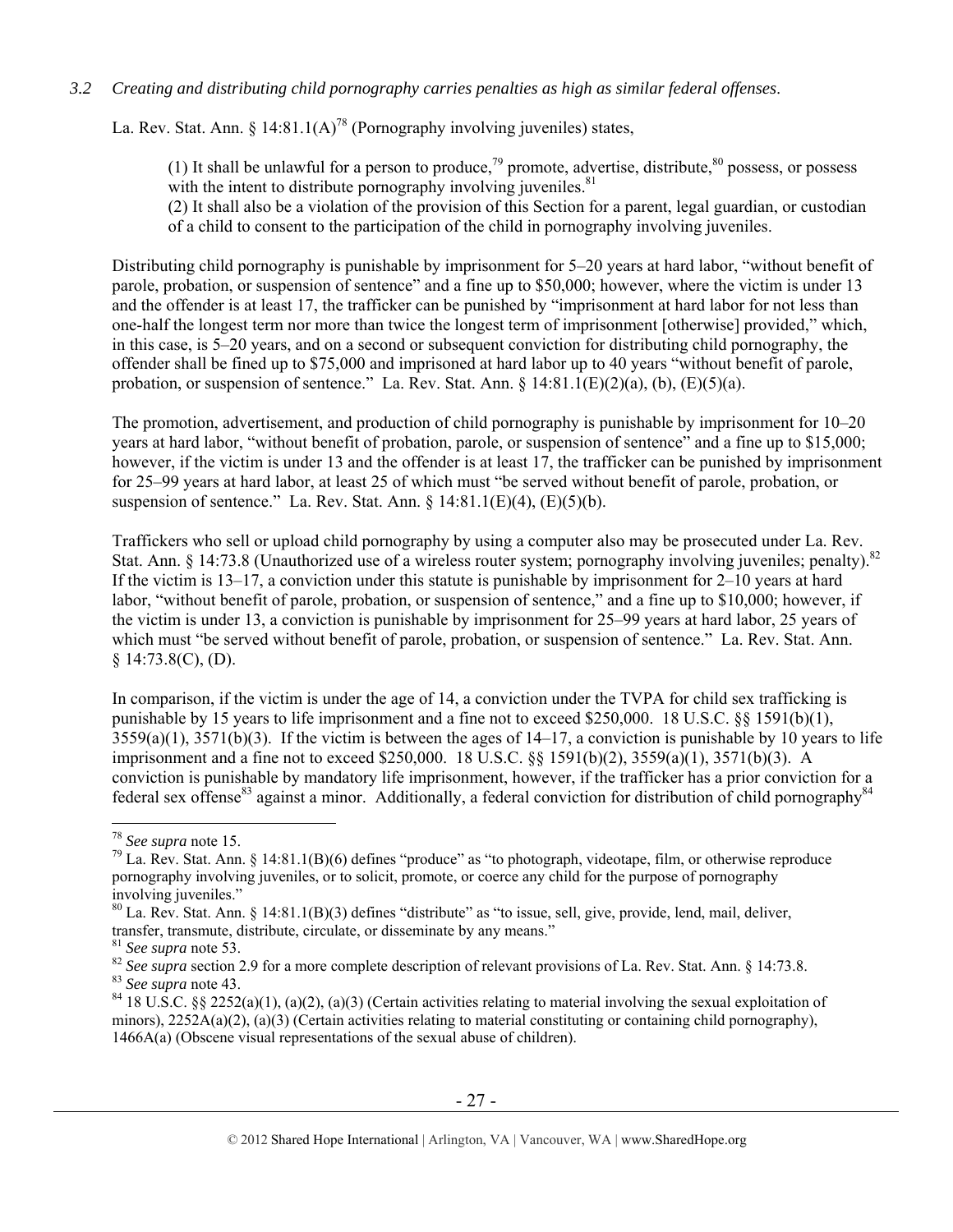is generally punishable by imprisonment for 5–20 years and a fine not to exceed \$250,000.<sup>85</sup> Subsequent convictions, however, are punishable by imprisonment up to 40 years and a fine not to exceed \$250,000.<sup>86</sup>

*3.3 Using the Internet to lure, entice, recruit, or sell commercial sex acts with a minor is a separate crime or results in an enhanced penalty for traffickers.* 

It is a crime in Louisiana for a person at least 17 years old to use the Internet to communicate with a minor under 17 who is at least two years younger for the purpose of persuading that person to engage in or arranging for a third party to engage in sex acts (including acts constituting trafficking of children for sexual purposes) under La. Rev. Stat. Ann. § 14:81.3 (Computer-aided solicitation of a minor).<sup>87</sup> All convictions under La. Rev. Stat. Ann. § 14:81.3, unless specifically mentioned below, are punishable by imprisonment at hard labor that is "without benefit of parole, probation, or suspension of sentence" and are subject to a fine up to \$10,000. La. Rev. Stat. Ann. § 14:81.3(B). If the victim is 13–16, a conviction is punishable by imprisonment for 5–10 years, and, if the victim is under 13, a conviction is punishable by imprisonment for 10–20 years. La. Rev. Stat. Ann.  $\S$  14:81.3(B)(1)(a), (b). If the victim is "reasonably believed to have not yet attained the age of seventeen," a conviction is punishable by imprisonment for 2–10 years. La. Rev. Stat. Ann. § 14:81.3(B)(1)(c). If "the computer-aided solicitation results in actual sexual conduct between the offender and victim and the difference between the age of the victim and the age of the offender is five years or greater," a conviction is punishable by imprisonment for 7–10 years, "with or without hard labor." La. Rev. Stat. Ann. § 14:81.3(B)(1)(d). Subsequent convictions are punishable by imprisonment for 10–20 years. La. Rev. Stat. Ann. § 14:81.3(B)(2). Finally, for any conviction under La. Rev. Stat. Ann. § 14:81.3(A), the court also may limit or restrict the offender's "access to the Internet when the Internet was used in the commission of the crime." La. Rev. Stat. Ann. § 14:81.3(B)(3).

3.3.1 Recommendation: Amend La. Rev. Stat. Ann. § § 14:81.3 to apply to all minors under 18 and to specifically include use of the Internet to communicate with a minor for the purpose of violating Louisiana's CSEC laws.

## *3.4 Financial penalties for traffickers, including asset forfeiture, are sufficiently high*.

 $\overline{a}$ 

Several statutes impose significant financial penalties for trafficking a child for sexual exploitation, including fines, asset forfeiture, restitution and potential civil damages. A trafficker convicted under La. Rev. Stat. Ann. § 14:46.3(A)(1), (A)(2), (A)(4), or (A)(5) (Trafficking of children for sexual purposes), if the victim is 14–17, may be required to pay a fine up to \$50,000, and, if the victim is under 14, a trafficker is required to pay a fine

<sup>&</sup>lt;sup>85</sup> 18 U.S.C. §§ 2252(b) (stating that a conviction under subsection (a)(1), (a)(2), or (a)(3) is punishable by imprisonment for 5–20 years and a fine), 2252A(b)(1) (a conviction is punishable by imprisonment for 5–20 years and a fine),  $1466A(a)$ , (b) (stating that a conviction under subsection (a) is "subject to the penalties provided in section 2252A(b)(1)," imprisonment for 5–20 years and a fine, while a conviction under subsection (b) is "subject to the penalties provided in section 2252A(b)(2)," imprisonment up to 10 years, a fine, or both); *see also* 18 U.S.C. §§  $3559(a)(1)$  (classifying all of the above listed offenses as felonies),  $3571(b)(3)$  (providing a fine up to \$250,000 for any felony conviction).

<sup>&</sup>lt;sup>86</sup> 18 U.S.C. §§ 2252(b) (stating if a person has a prior conviction under subsection (a)(1), (a)(2), or (a)(3) or a list of other statutes, a conviction is punishable by a fine and imprisonment for 15–40 years), 2252A(b)(1) (stating if a person has a prior conviction under subsection (a)(2), (a)(3), or a list of other statutes, a conviction is punishable by a fine and imprisonment for 15–40 years), 1466A(a), (b) (stating that the penalty scheme for section 2252A(b) applies); *see also* 18 U.S.C. §§ 3559(a)(1) (classifying all of the above listed offenses as felonies), 3571(b)(3) (providing a fine up to \$250,000 for any felony conviction).

<sup>87</sup> *See supra* sections 1.2 and 2.5 for more complete descriptions of relevant provisions of La. Rev. Stat. Ann. § 14:81.3.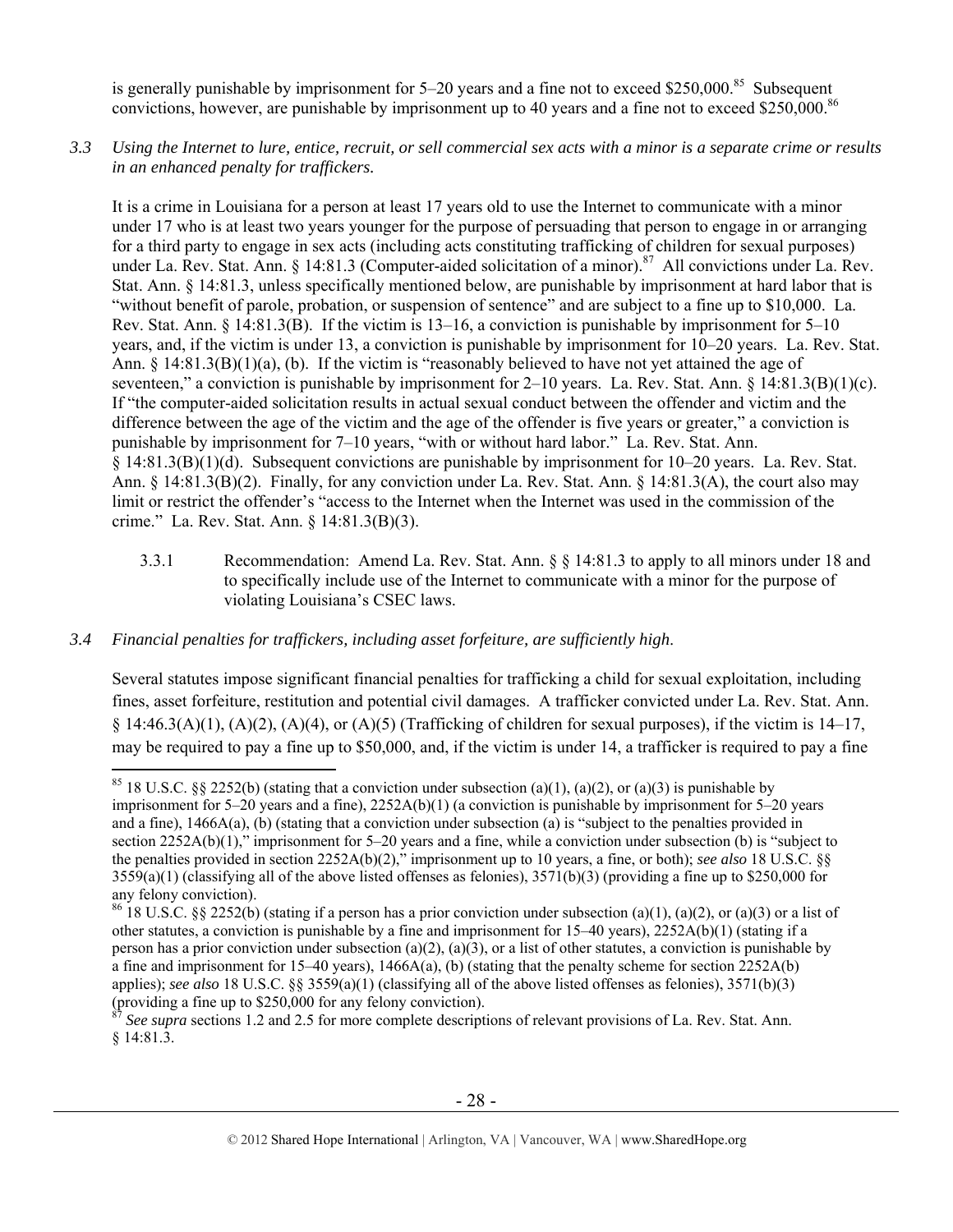up to \$75,000. La. Rev. Stat. Ann. § 14:46.3(D)(1)(a), (1)(b). Pursuant to La. Rev. Stat. Ann. § 14:46.3(D)(1)(c), "Any person who violates the provisions of Paragraph  $(A)(1)$ ,  $(2)$ ,  $(4)$ ,  $(5)$ , or  $(6)$  of this Section, who was previously convicted of a sex offense as defined in R.S. 15:541 when the victim of the sex offense was under the age of eighteen years, shall be fined not more than one hundred thousand dollars. A trafficker could be convicted under La. Rev. Stat. Ann. § 14:46.2(A) (Human trafficking). A conviction "when the services include commercial sexual activity or any sexual conduct constituting a crime under the laws of this state" is punishable by a fine up to \$15,000. La. Rev. Stat. Ann.  $\S$  14:46.2(B)(2). When the victim is under 18, the fine is up to \$25,000. La. Rev. Stat. Ann. § 14:46.2(B)(3).

A trafficker who produces child pornography faces a fine up to \$15,000, while one who distributes child pornography is required to pay a fine up to \$50,000. La. Rev. Stat. Ann. §  $14:81.1(E)(2)(a)$ ,  $(E)(4)$ . A person convicted under La. Rev. Stat. Ann. § 14:81.3 (Computer-aided solicitation of a minor) is subject to a fine up to \$10,000. La. Rev. Stat. Ann. § 14:81.3(B). A conviction under La. Rev. Stat. Ann. § 14:73.8 (Unauthorized use of a wireless router system; pornography involving juveniles; penalty) is also punishable by a fine up to \$10,000. La. Rev. Stat. Ann. § 14:73.8(D).

Louisiana's CSEC laws may also subject traffickers to fines. A conviction under La. Rev. Stat. Ann. § 14:8388 (Soliciting for prostitutes),  $\S 14:86(A)^{89}$  (Enticing persons into prostitution),  $\S 14:83.2^{90}$  (Promoting prostitution),  $\S$  14:84<sup>91</sup> (Pandering) or  $\S$  14:83.1<sup>92</sup> (Inciting Prostitution) is punishable by a possible fine up to \$50,000 if the person solicited is under 18 and \$75,000 if the person solicited is under 14. A conviction under La. Rev. Stat. Ann. § 14:83.2<sup>93</sup> (Promoting prostitution) is also punishable by a possible fine up to \$50,000 if the person solicited is under 18 and \$75,000 if the person solicited is under 14. La. Rev. Stat. Ann. §§ 14:83(B)(1), (2), 14:83.2(B)(2), (3). A conviction under La. Rev. Stat. Ann. § 14:104<sup>94</sup> (Keeping a disorderly place), La. Rev. Stat. Ann. § 14:282<sup>95</sup> (Operation of places of prostitution prohibited; penalty), § 14:105<sup>96</sup> (Letting a disorderly place) or § 14:85<sup>97</sup> (Letting premises for prostitution) is punishable by a possible fine of \$50,000 if the purpose of the offense is prostitution of a person under 18, or if under 14 years old punishable by a \$75,000 fine. La. Rev. Stat. Ann. §§ 14:104(B)(2), (3), 14:105(B)(2), (3), 14:282(B)(2), (3),  $14:85(B)(2)$ , (3).

Convicted traffickers of certain crimes face asset forfeiture. The "personal property used in the commission of" La. Rev. Stat. Ann. § 14:46.3 (Trafficking of children for sexual purposes) shall be "seized and impounded" and, after conviction, sold at public sale or public auction. La. Rev. Stat. Ann. § 14:46.3(D)(3)(a). Traffickers convicted under La. Rev. Stat. Ann. § 14:86 (Enticing persons into prostitution), § 14:81.3 (Computer-aided solicitation of a minor) or § 14:81.1 (Pornography involving juveniles) are also subject to mandatory, criminal asset forfeiture and shall have any "personal property used in the commission of the offense . . . seized and impounded, and after conviction, sold at public sale or public auction." La. Rev. Stat. Ann. §§ 14:86(B)(2), 14:81.1(E)(5)(c). Property that is forfeitable pursuant to La. Rev. Stat. Ann.  $\S$  14:46.3C(3)(a),  $\S$ 14.81.3(B)(4)(a) and § 14:86(B)(2) may be seized, impounded and sold following a court order and distribution

<sup>&</sup>lt;sup>88</sup> See supra note 21.

<sup>&</sup>lt;sup>89</sup> See supra note 10.<br><sup>90</sup> See supra note 17.<br><sup>91</sup> See supra note 18.<br><sup>92</sup> See supra note 22.<br><sup>93</sup> See supra note 17.<br><sup>94</sup> See supra note 19.<br><sup>95</sup> See supra note 24.<br><sup>96</sup> See supra note 20.<br><sup>97</sup> See supra note 20.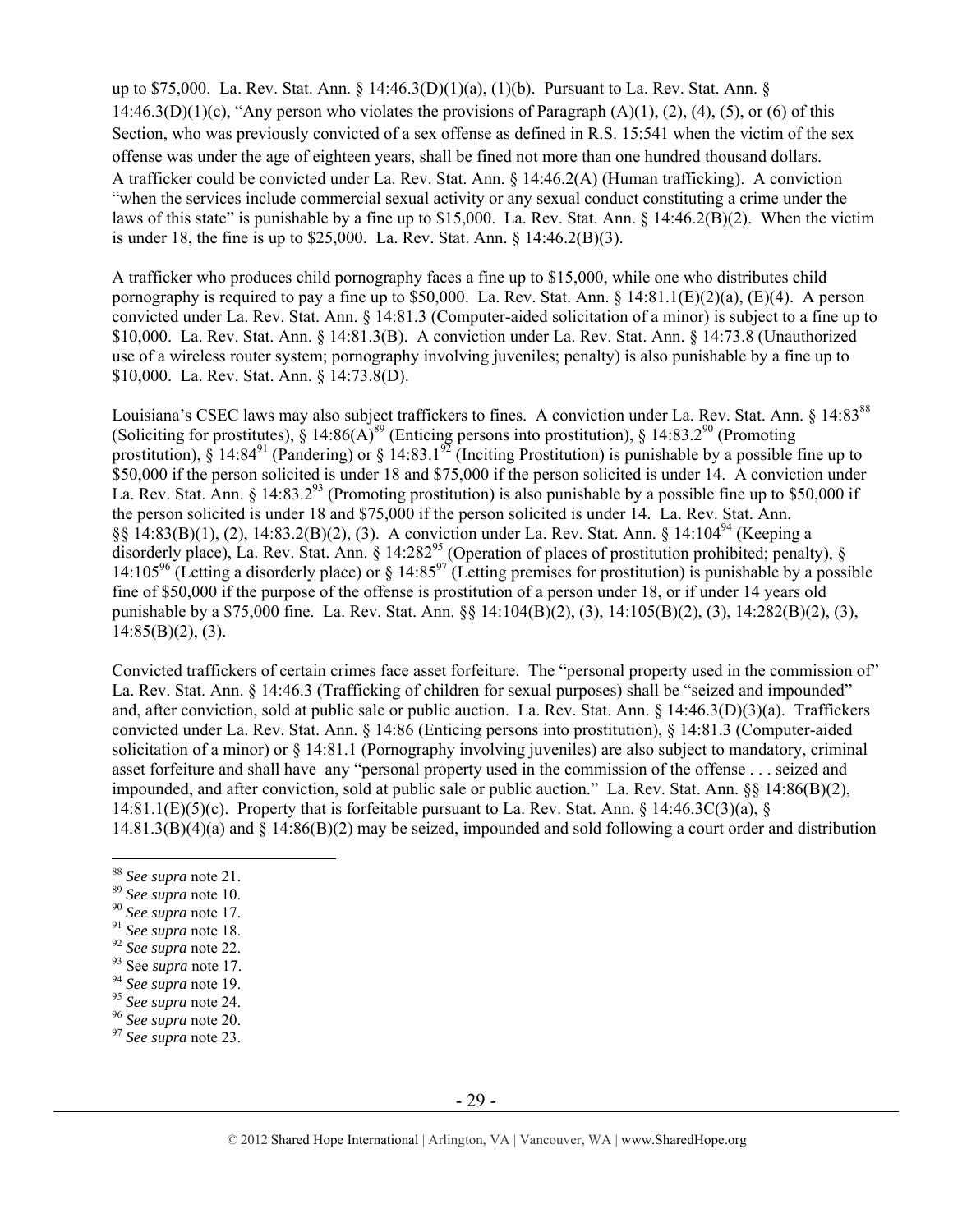of the forfeited property is governed by La. Rev. Stat. Ann. § 15:539.1 (Forfeited property related to certain sex crimes; exempt property; allocation of forfeited property) which states,

(A) When personal property is forfeited under the provisions of . . . R.S. 14:46.2 (Human trafficking), R.S. 14:46.3 (Trafficking of children for sexual purposes), R.S. 14:80 (Felony carnal knowledge of a juvenile), R.S. 14:81 (Indecent behavior with juveniles), R.S. 14:81.1 (Pornography involving juveniles), R.S. 14:81.2 (Molestation of a juvenile), R.S. 14:81.3 (Computer-aided solicitation of a minor), and R.S. 14:86 (Enticing persons into prostitution), the district attorney shall authorize a public sale or a public auction conducted by a licensed auctioneer, without appraisal, of that which is not required by law to be destroyed and which is not harmful to the public.

. . . .

 $\overline{a}$ 

(D) The proceeds of the public sale or public auction shall pay the costs of the public sale or public auction, court costs, and fees related to the seizure and storage of the personal property. Any proceeds remaining shall be distributed by the district attorney in the following manner:

(1) Sixty percent to the seizing agency or agencies in an equitable manner.

(2) Twenty percent to the prosecuting agency.

(3) Twenty percent to the criminal court fund of the parish in which the offender was prosecuted.

Fines for convictions under La. Rev. Stat. Ann. § 14:230 (Money laundering; transactions involving proceeds of criminal activity) vary based on the value of the funds involved in the violation. If the value is less than \$3,000, a conviction is punishable by a possible fine up to \$1,000; if the value is \$3,000–\$19,999.99, a conviction is punishable by a possible fine up to \$10,000; if the value is \$20,000–\$99,999.99, a conviction is punishable by a possible fine up to \$20,000; if the value is \$100,000 or more, a conviction is punishable by a possible fine up to \$50,000. La. Rev. Stat. Ann. § 14:230(E). Lastly, those traffickers convicted under La. Rev. Stat. Ann. § 15:1353 (Prohibited activities) may be required to pay a fine up to \$1,000,000 or up to "three times the gross value gained or three times the gross loss caused, whichever is greater, plus court costs and the costs of investigation and prosecution reasonably incurred." La. Rev. Stat. Ann. § 15:1354(A), (B).

To the extent that a victim suffers "an actual pecuniary loss" or incurs costs "in connection with a criminal prosecution," a trafficker will also be subject to a mandatory order of restitution to the victim pursuant to La. Code Crim. Proc. Art. 883.2(A) (Restitution to victim). $98$ 

*3.5 Convicted traffickers are required to register as sex offenders.*

Traffickers convicted under Louisiana's human trafficking and CSEC laws are required to register as sex offenders under La. Rev. Stat. Ann. § 15:542 (Registration of sex offenders and child predators). La. Rev. Stat. Ann. § 15:542(A)(1) states,

A. The following persons shall be required to register and provide notification as a sex offender or child predator in accordance with the provisions of this Chapter:

(1) Any adult residing in this state who has pled guilty to, has been convicted of, or where adjudication has been deferred or withheld for the perpetration or attempted perpetration of, or any conspiracy to commit either of the following:

<sup>98</sup> *See infra* section 5.10 for the provisions of La. Code Crim. Proc. Art. 883.2(A) and La. Rev. Stat. Ann. § 46:1844 (Basic rights for victim and witness).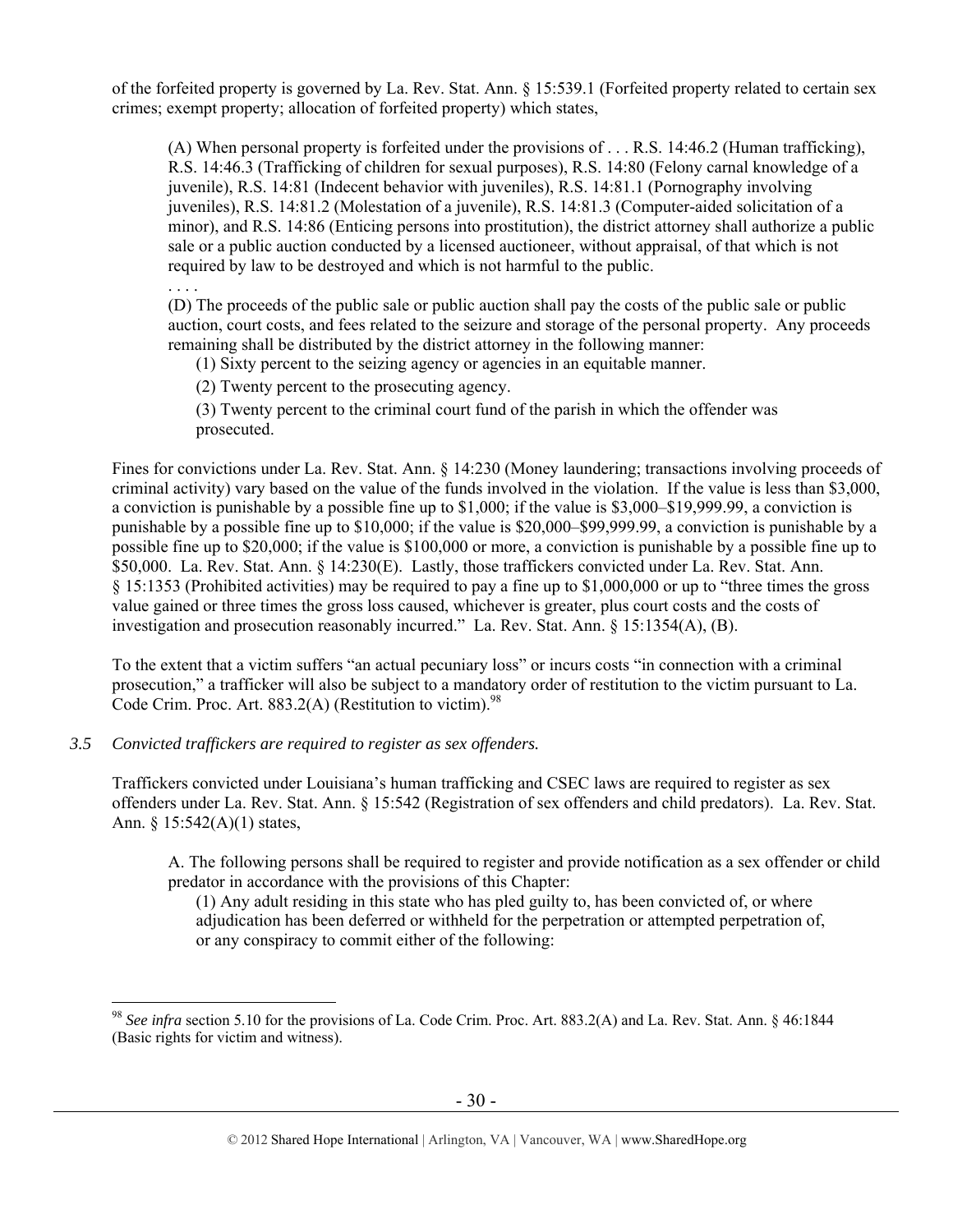(a) A sex offense as defined in R.S. 15:541 [Definitions],<sup>99</sup> with the exception of those convicted of felony carnal knowledge of a juvenile as provided in Subsection F of this Section;

(b) A criminal offense against a victim who is a minor as defined in R.S.  $15:541$ .<sup>100</sup>

Therefore, traffickers convicted under La. Rev. Stat. Ann. § 14.46.2(B)(3) (Human trafficking), § 14:46.3 (Trafficking of children for sexual purposes), § 14:81.1 (Pornography involving juveniles), § 14:81.3 (Computer-aided solicitation of a minor), or § 14:86(A) (Enticing persons into prostitution), La. Rev. Stat. Ann. §§ 14:83.2 (Promoting prostitution), § 14:83 (Soliciting for prostitutes), § 14:83.1 (Inciting prostitution), § 14:84 (Pandering), and § 14:282 (Operation of places of prostitution prohibited; penalty)will be required to register as required in La. Rev. Stat. Ann. § 15:542 (Registration of sex offenders and child predators). La. Rev. Stat. Ann. §§ 15:541(12), (24), (25) (Definitions), 15:542(A)(1).

Additionally, traffickers required to register as sex offenders are prohibited from the unlawful use of a social networking websites. La. Rev. Stat. Ann. § 14:91.5(A)(1)<sup>fol</sup> (Unlawful use of a social networking website), makes unlawful "the intentional use of a social networking website<sup>102</sup> by a person who is required to register as a sex offender and who was convicted of R.S. 14:81 (Indecent behavior with juveniles), R.S. 14:81.1 (Pornography involving juveniles), R.S. 14:81.3 (Computer-aided solicitation of a minor), or R.S. 14:283 (Video voyeurism) or was previously convicted of a sex offense as defined in R.S. 15:541 in which the victim of the sex offense was a minor.<sup>103</sup>" Traffickers that "commit the crime of unlawful use of a social networking website" are subject to a fine up to \$10,000 and imprisonment at hard labor for up to 10 years "without benefit of parole, probation, or suspension of sentence." La. Rev. Stat. Ann. § 14:91.5(C)(1).

*3.6 Laws relating to termination of parental rights for certain offenses include sex trafficking or commercial sexual exploitation of children (CSEC) offenses in order to remove the children of traffickers from their control and potential exploitation.* 

Convictions under La. Rev. Stat. Ann. § 14.46.2 (Human trafficking), § 14:46.3(A)(1), (2), (4), or (5) (Trafficking of children for sexual purposes) or any of Louisiana's CSEC laws are expressly provided as grounds for terminating parental rights under La. Child. Code Ann. art. 1015104 (Grounds). The grounds provided in La. Child. Code Ann. art. 1015 include, in part,

(3) Misconduct of the parent toward this child or any other child of the parent or any other child in his household which constitutes extreme abuse,  $^{105}$  cruel and inhuman treatment,  $^{106}$  or grossly negligent  $\phi$ behavior<sup>107</sup> below a reasonable standard of human decency, including but not limited to the conviction, commission, aiding or abetting, attempting, conspiring, or soliciting to commit any of the following:

. . . .

<sup>&</sup>lt;sup>99</sup> See supra note 59.

the supra note 60.<br>
101 See supra note 60.<br>
101 See supra note 61.<br>
102 See supra note 62 for the definition of "social networking website."<br>
<sup>102</sup> See supra note 63 for the definition of "sexual offense against a minor." by the passage of House Bill No. 49 during the 2012 Louisiana General Assembly. 2012 La. Acts 446. (Effective

August 1, 2012).<br><sup>105</sup> "Extreme abuse" is not defined in La. Child. Code Ann. art. 1003 (Definitions).

<sup>&</sup>lt;sup>106</sup> "Cruel and inhuman treatment" is not defined in La. Child. Code Ann. art. 1003 (Definitions).<br><sup>107</sup> "Grossly negligent behavior" is not defined in La. Child. Code Ann. art. 1003 (Definitions).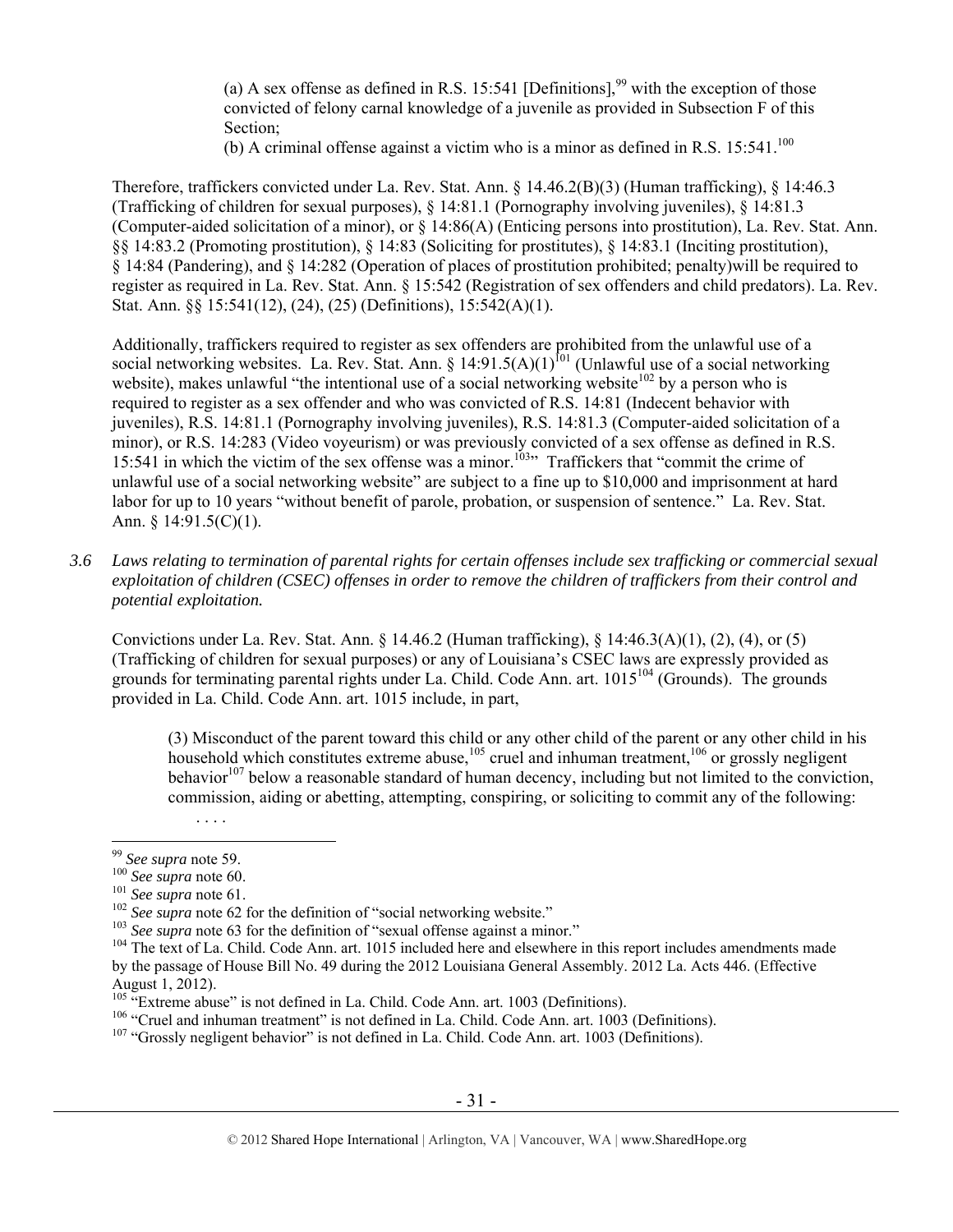(h) A felony that has resulted in serious bodily injury.<sup>108</sup>

. . . .

 $\overline{a}$ 

(i) A buse<sup>109</sup> or neglect<sup>110</sup> which is chronic, life threatening, or results in gravely disabling physical or psychological injury or disfigurement.

(j) Abuse or neglect after the child is returned to the parent's care and custody while under department supervision, when the child had previously been removed for his safety from the parent pursuant to a disposition judgment in a child in need of care proceeding.

(l) Sexual exploitation or abuse, which shall include, but is not limited to acts which are prohibited by R.S. 14: 43.1 [Sexual battery], 43.2 [Second degree sexual battery], 46.3 [Trafficking of children for sexual purposes], 80 [Felony carnal knowledge of a juvenile], 81 [Indecent behavior with juveniles], 81.1 [Pornography involving juveniles], 81.2 [Molestation of a juvenile], 82.1(A)(2) [Prostitution; persons under eighteen; additional offenses], 89 [Crime against nature] and 89.1 [Aggravated crime against nature].

 (m) Human trafficking when sentenced pursuant to the provisions of R.S. 14:46(B)(2) or (3) [Human trafficking].

3.6.1. Recommendation: Amend La. Child. Code Ann. art. 1015 (Grounds) to expand the grounds for termination of parental rights to include when the parent has committed the enumerated offenses against any child.

<sup>&</sup>lt;sup>108</sup> "Serious bodily injury" is not defined in La. Child. Code Ann. art. 1003 (Definitions). <sup>109</sup> "Abuse" is defined in La. Child. Code Ann. art. 1003(1) (Definitions) as

any of the following acts which seriously endanger the physical, mental, or emotional health and safety of the child:

<sup>(</sup>a) The infliction or attempted infliction, or, as a result of inadequate supervision, the allowance or toleration of the infliction or attempted infliction of physical or mental injury upon the child by a parent or any other person.

<sup>(</sup>b) The exploitation or overwork of a child by a parent or any other person.

<sup>(</sup>c) The involvement of the child in any sexual act with a parent or any other person, or the aiding or toleration by the parent or the caretaker of the child's sexual involvement with any other person or of the child's involvement in pornographic displays, or any other involvement of a child in sexual activity constituting a crime under the laws of this state.<br><sup>110</sup> "Neglect" is defined in La. Child. Code Ann. art. 1003(10) (Definitions) in part as "the refusal or failure of a

parent or caretaker to supply the child with necessary food, clothing, shelter, care, treatment, or counseling for any injury, illness, or condition of the child, as a result of which the child's physical, mental, or emotional health and safety is substantially threatened or impaired."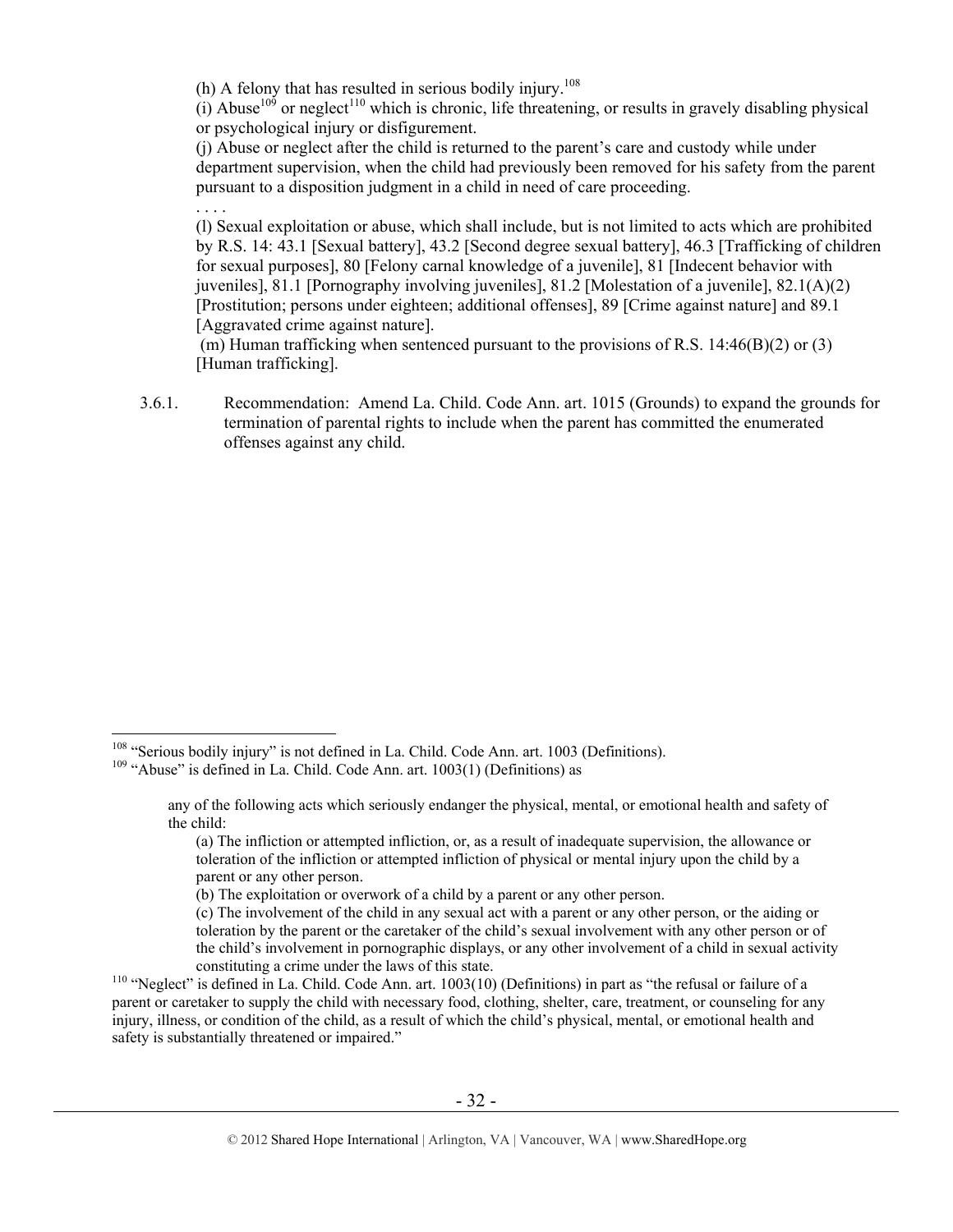## FRAMEWORK ISSUE 4: CRIMINAL PROVISIONS FOR FACILITATORS

#### *Legal Components:*

- *4.1 The acts of assisting, enabling, or financially benefitting from child sex trafficking are included as criminal offenses in the state sex trafficking statute.*
- *4.2 Financial penalties, including asset forfeiture laws, are in place for those who benefit financially from or aid and assist in committing domestic minor sex trafficking.*

*\_\_\_\_\_\_\_\_\_\_\_\_\_\_\_\_\_\_\_\_\_\_\_\_\_\_\_\_\_\_\_\_\_\_\_\_\_\_\_\_\_\_\_\_\_\_\_\_\_\_\_\_\_\_\_\_\_\_\_\_\_\_\_\_\_\_\_\_\_\_\_\_\_\_\_\_\_\_\_\_\_\_\_\_\_\_\_\_\_\_\_\_\_\_* 

- *4.3 Promoting and selling child sex tourism is illegal.*
- *4.4 Promoting and selling child pornography is illegal.*

## *Legal Analysis:*

*4.1 The acts of assisting, enabling, or financially benefitting from child sex trafficking are included as criminal offenses in the state sex trafficking statute*.

La. Rev. Stat. Ann. § 14:46.3(A)(2), (4) (Trafficking of children for sexual purposes) makes it unlawful to "knowingly benefit from" trafficking or "to knowingly facilitate . . . by any means, including but not limited to helping, aiding, abetting, or conspiring, regardless of whether a thing of value has been promised to or received by the person."111 A conviction under this statute is punishable by imprisonment for 15–50 years at hard labor, a fine up to \$50,000, or both; however, if the victim is under 14, a conviction is punishable by imprisonment for 25–50 years at hard labor, 25 years of which must be "served without benefit of probation, parole, or suspension of sentence," and a fine up to \$75,000. La. Rev. Stat. Ann. § 14:46.3(D)(1)(a), (b).

In addition, a facilitator could be convicted under La. Rev. Stat. Ann. § 14:46.2(A) (Human trafficking), which makes it unlawful for a person to knowingly "benefit from activity prohibited by the provisions of this Section" or "facilitate any of the activities prohibited by the provisions of this Section by any means, including but not limited to helping, aiding, abetting, or conspiring, regardless of whether a thing of value has been promised to or received by the person." La. Rev. Stat. Ann. § 14:46.2(A)(2), (3). A conviction "when the services include commercial sexual activity or any sexual conduct constituting a crime under the laws of this state" is punishable by imprisonment up to 20 years at hard labor and a fine up to \$15,000. La. Rev. Stat. Ann. § 14:46.2(B)(2). Also, a conviction when the victim is under 18 is punishable by imprisonment for 5–25 years at hard labor, "which shall be without the benefit of parole, probation, or suspension of sentence" for 5 years, and a fine up to \$25,000. La. Rev. Stat. Ann. § 14:46.2(B)(3).

Facilitators also may face penalties for convictions under La. Rev. Stat. Ann. § 14:230 (Money laundering; transactions involving proceeds of criminal activity).<sup>112</sup> Punishments under La. Rev. Stat. Ann.  $\S$  14:230 (Money laundering; transactions involving proceeds of criminal activity) vary based on the value of the funds involved in the violation. If the value is less than \$3,000, a conviction is punishable by imprisonment up to 6 months, a fine up to \$1,000, or both; if the value is \$3,000–\$19,999.99, a conviction is punishable by imprisonment for 2–10 years and a fine up to \$10,000; if the value is \$20,000–\$99,999.99, a conviction is punishable by imprisonment for 2–20 years and a fine up to \$20,000; if the value is \$100,000 or more, a conviction is punishable by imprisonment for 5–99 years and a fine up to \$50,000. La. Rev. Stat. Ann.  $§$  14:230(E).

 $^{111}$  See supra section 1.1 for the substantive provisions of La. Rev. Stat. Ann. § 14:46.3.

<sup>&</sup>lt;sup>112</sup> See supra section 3.1 for the substantive provisions of La. Rev. Stat. Ann. § 14:230.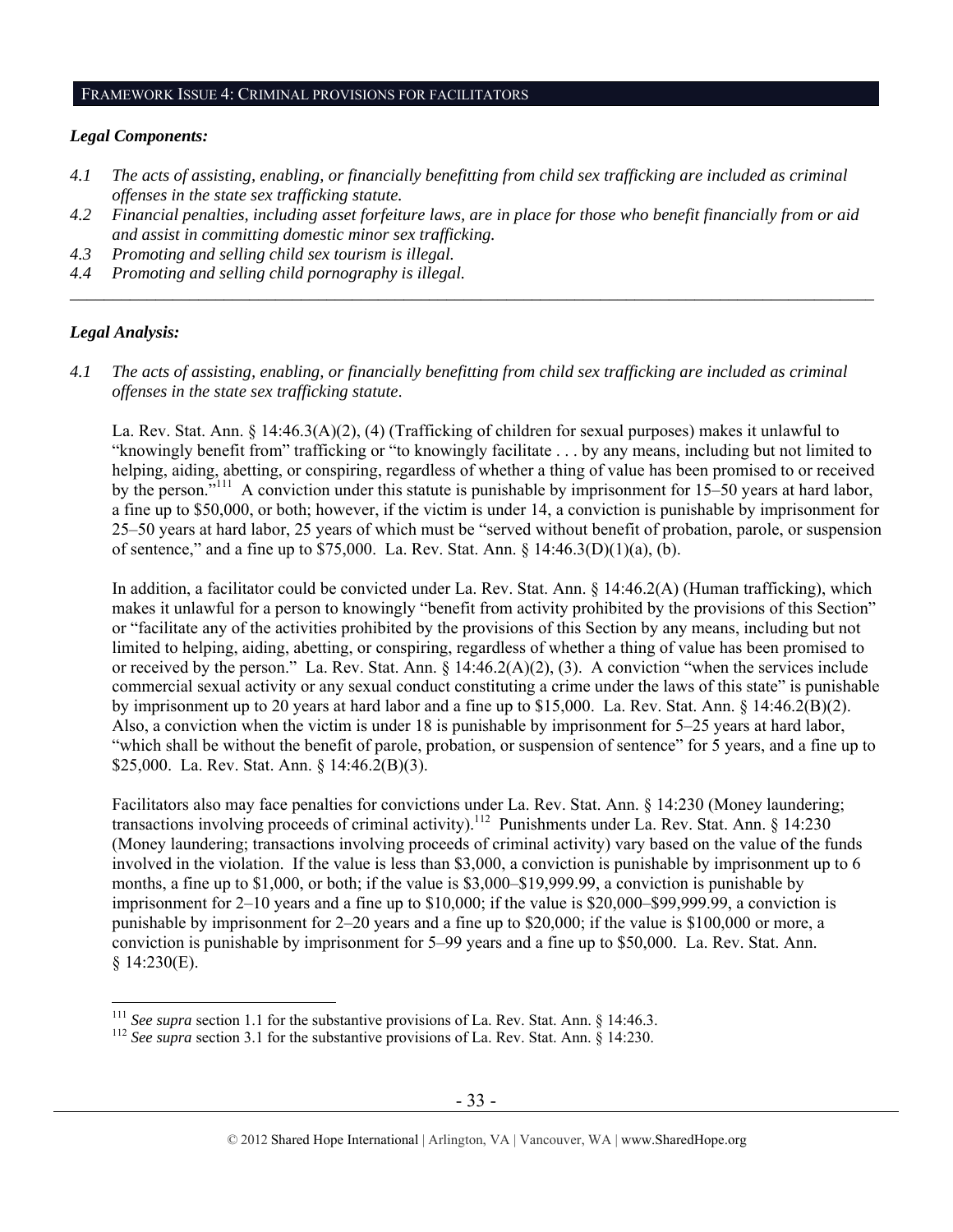Finally, facilitators could be convicted under La. Rev. Stat. Ann. § 14:104(A) (Keeping a disorderly place)<sup>113</sup> which is "the intentional maintaining of a place to be used habitually for any illegal purpose." A facilitator who violates La. Rev. Stat. Ann. § 14:104 for the purpose of prostitution of persons under eighteen shall be fined up to \$50,000, imprisoned 15–50 years, or both, and if the person is under 14 the facilitator shall be fined up to \$75,000, imprisoned 25–50 years, or both. La. Rev. Stat. Ann. § 14:104(B)(2), (3). Similarly, a facilitator could be convicted of La. Rev. Stat. Ann. § 14:105(A) (Letting a disorderly place)<sup>114</sup>, which is "the granting of the right to use any premises knowing that they are to be used as a disorderly place, or allowing the continued use of the premises with such knowledge." A facilitator who violates La. Rev. Stat. Ann. § 14:105 for the purpose of prostitution of persons under eighteen shall be fined up to \$50,000, imprisoned 15–50 years, or both, and if the person is under 14 the facilitator shall be fined up to \$75,000, imprisoned 25–50 years, or both. La. Rev. Stat. Ann. § 14:105(B)(2), (3).

#### *4.2 Financial penalties, including asset forfeiture laws, are in place for those who benefit financially from or aid and assist in committing domestic minor sex trafficking.*

Facilitators face fines ranging from \$15,000–\$1,000,000. A facilitator convicted under La. Rev. Stat. Ann.  $\S$  14:46.3(A)(2), (4) (Trafficking of children for sexual purposes), if the victim is 14–17, may be required to pay a fine up to \$50,000, and if the victim is under 14, a facilitator will be required to pay a fine up to \$75,000. La. Rev. Stat. Ann. § 14:46.3(D)(1)(a), (b). If force, fraud, or coercion is involved in commission of the offense, a facilitator convicted under La. Rev. Stat. Ann. § 14:46.2 faces up a fine up to \$15,000 when the services include "commercial sexual activity or any sexual conduct constituting a crime under the laws of this state" and a fine up to \$25,000 when the victim is under 18. La. Rev. Stat. Ann. § 14:46.2(B)(2), (3).

Similarly, penalties related to facilitating CSEC offenses pursuant to La. Rev. Stat. Ann. § 14:83.1(Inciting prostitution)<sup>115</sup>, § 14:85 (Letting premises for prostitution),<sup>116</sup> § 14:84 (Pandering),<sup>117</sup> and § 14:282 (Operation of places of prostitution prohibited; penalty)<sup>118</sup> include up to a \$50,000 fine if the person is under 18 years or up to \$75,000 if the person is under 14. La. Rev. Stat. Ann. §§ 14:83.1(B)(2), (3), 14:85(B)(2), (3), § 14:84(B)(2), (3), 14:282(B)(2), (3). Furthermore, a facilitator convicted under La. Rev. Stat. Ann. § 14:104(A) (Keeping a disorderly place) or La. Rev. Stat. Ann. § 14:105(A) (Letting a disorderly place) shall be fined \$50,000 if the purpose of keeping or letting the disorderly place is for the purpose of prostitution of persons under 18, and the fine increases to \$75,000 when the purpose of keeping or letting the disorderly place is prostitution of a person under 14 years of age. La. Rev. Stat. Ann. § 14:104(B)(2) (3), 105(B)(2), (3). Fines applicable to facilitators convicted under La. Rev. Stat. Ann. § 14:230 (Money laundering; transactions involving proceeds of criminal activity) vary based on the value of the funds involved in the violation. If the value is less than \$3,000, a conviction is punishable by a possible fine up to \$1,000; if the value is \$3,000–\$19,999.99, a conviction is punishable by a fine of up to \$10,000; if the value is \$20,000–\$99,999.99, a conviction is punishable by a fine up to \$20,000; if the value is \$100,000 or more, a conviction is punishable by a fine up to \$50,000. La. Rev. Stat. Ann. § 14:230(E). Lastly, a facilitator convicted under La. Rev. Stat. Ann. § 15:1353 may be required to pay a fine up to \$1,000,000 or "three times the gross value gained or three times the gross loss caused, whichever is greater, plus court costs and the costs of investigation and prosecution reasonably incurred." La. Rev. Stat. Ann. § 15:1354(A), (B).

<sup>113</sup> *See supra* note 19. 114 *See supra* note 20. 115 *See supra* note 22. 116 *See supra* note 23. 117 *See supra* note 18. 118 *See supra* note 24.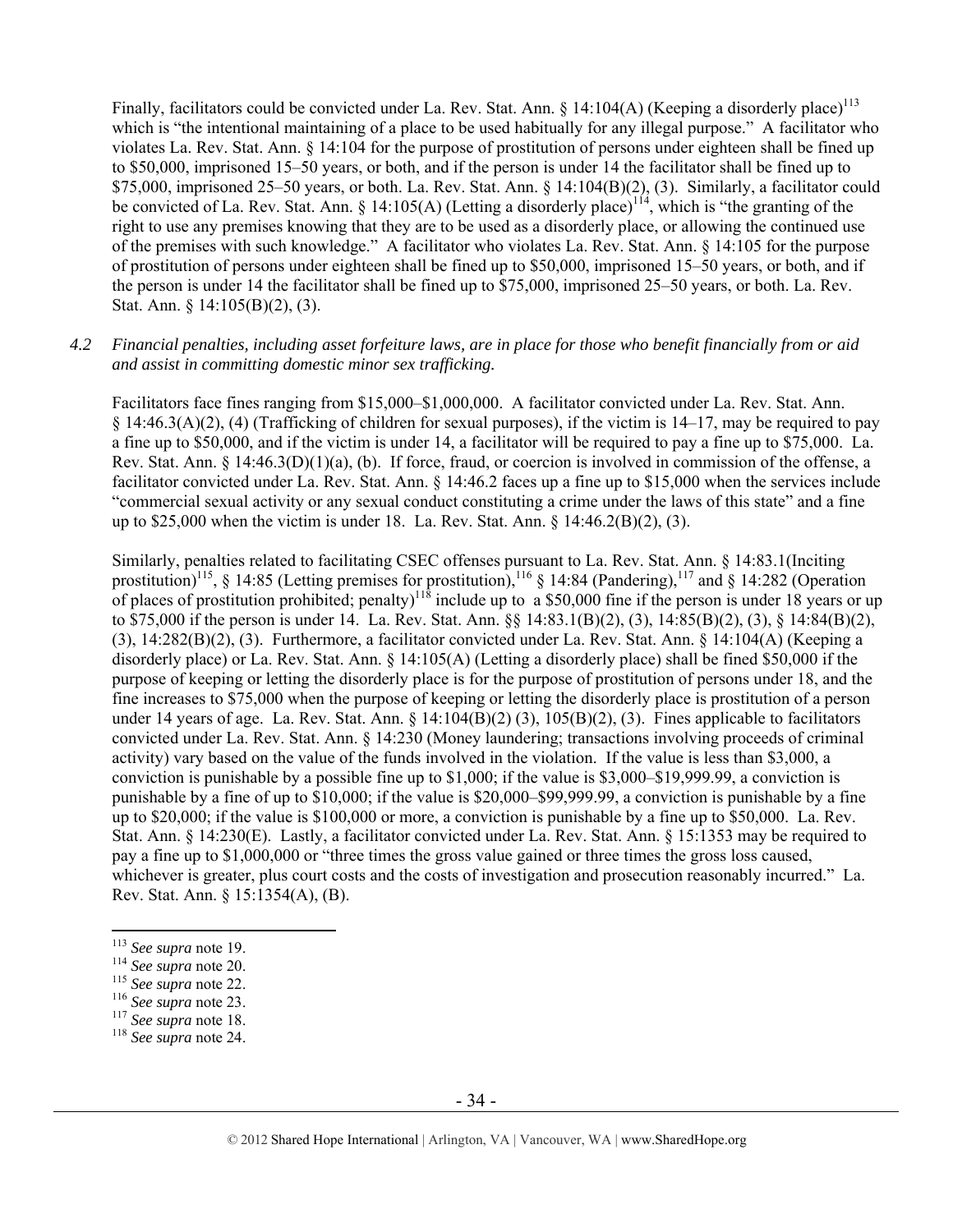Facilitators also are subject to mandatory, criminal asset forfeiture for committing certain crimes. Specifically, "personal property used in the commission of" La. Rev. Stat. Ann. § 14:46.3 (Trafficking of children for sexual purposes) may be "seized and impounded," and, after conviction, sold to the public. La. Rev. Stat. Ann. § 14:46.3(D)(3)(a). A facilitator convicted under La. Rev. Stat. Ann. § 14:86 (Enticing persons into prostitution) or § 14:81.1 (Pornography involving juveniles) is also subject to mandatory, criminal asset forfeiture and, following a conviction, shall have any "personal property used in the commission of the offense . . . seized and impounded, and after conviction, sold at public sale." La. Rev. Stat. Ann. §§ 14:86(B)(2), 14:81.1(E)(5)(c). The distribution of the forfeited property is governed by La. Rev. Stat. Ann. § 15:539.1(A) (Forfeited property related to certain sex crimes; exempt property; allocation of forfeited property) which states,

(A) When personal property is forfeited under the provisions of . . . R.S. 14:46.2 (Human trafficking), R.S. 14:46.3 (Trafficking of children for sexual purposes), R.S. 14:80 (Felony carnal knowledge of a juvenile), R.S. 14:81 (Indecent behavior with juveniles), R.S. 14:81.1 (Pornography involving juveniles), R.S. 14:81.2 (Molestation of a juvenile), R.S. 14:81.3 (Computer-aided solicitation of a minor), and R.S. 14:86 (Enticing persons into prostitution), the district attorney shall authorize a public sale or a public auction conducted by a licensed auctioneer, without appraisal, of that which is not required by law to be destroyed and which is not harmful to the public.

. . . .

(D) The proceeds of the public sale or public auction shall pay the costs of the public sale or public auction, court costs, and fees related to the seizure and storage of the personal property. Any proceeds remaining shall be distributed by the district attorney in the following manner:

- (1) Sixty percent to the seizing agency or agencies in an equitable manner.
- (2) Twenty percent to the prosecuting agency.
- (3) Twenty percent to the criminal court fund of the parish in which the offender was prosecuted.

Lastly, to the extent that a victim suffers "an actual pecuniary loss" or incurs costs "in connection with a criminal prosecution," a facilitator will be required to make restitution to the victim pursuant to La. Code Crim. Proc. Art.  $883.2(A)$  (Restitution to victim).<sup>119</sup>

# *4.3 Promoting and selling child sex tourism is illegal*.

La. Rev. Stat. Ann. § 14:46.3(A)(6)<sup>120</sup> (Trafficking of children for sexual purposes) makes it unlawful "for any person to knowingly sell or offer to sell travel services that include or facilitate any of the activities prohibited by this Section." Additionally, La. Rev. Stat. Ann. § 14:46.3(A)(5) (Trafficking of children for sexual purposes) makes it unlawful "[f]or any person to knowingly advertise any of the activities prohibited by this Section."

## *4.4 Promoting and selling child pornography is illegal.*

Promoting or selling child pornography is illegal in Louisiana. La. Rev. Stat. Ann.  $8\;14:81.1(A)(1)^{121}$ (Pornography involving juveniles) states, "It shall be unlawful for a person to produce, promote, advertise, distribute, $^{122}$  possess, or possess with the intent to distribute pornography involving juveniles." A conviction under this statute for distributing or possessing with intent to distribute is punishable by imprisonment for 5–20

<sup>119</sup> *See supra* section 2.8. 120 *See supra* note 5. 121 *See supra* note 15. 122 *See supra* note 80.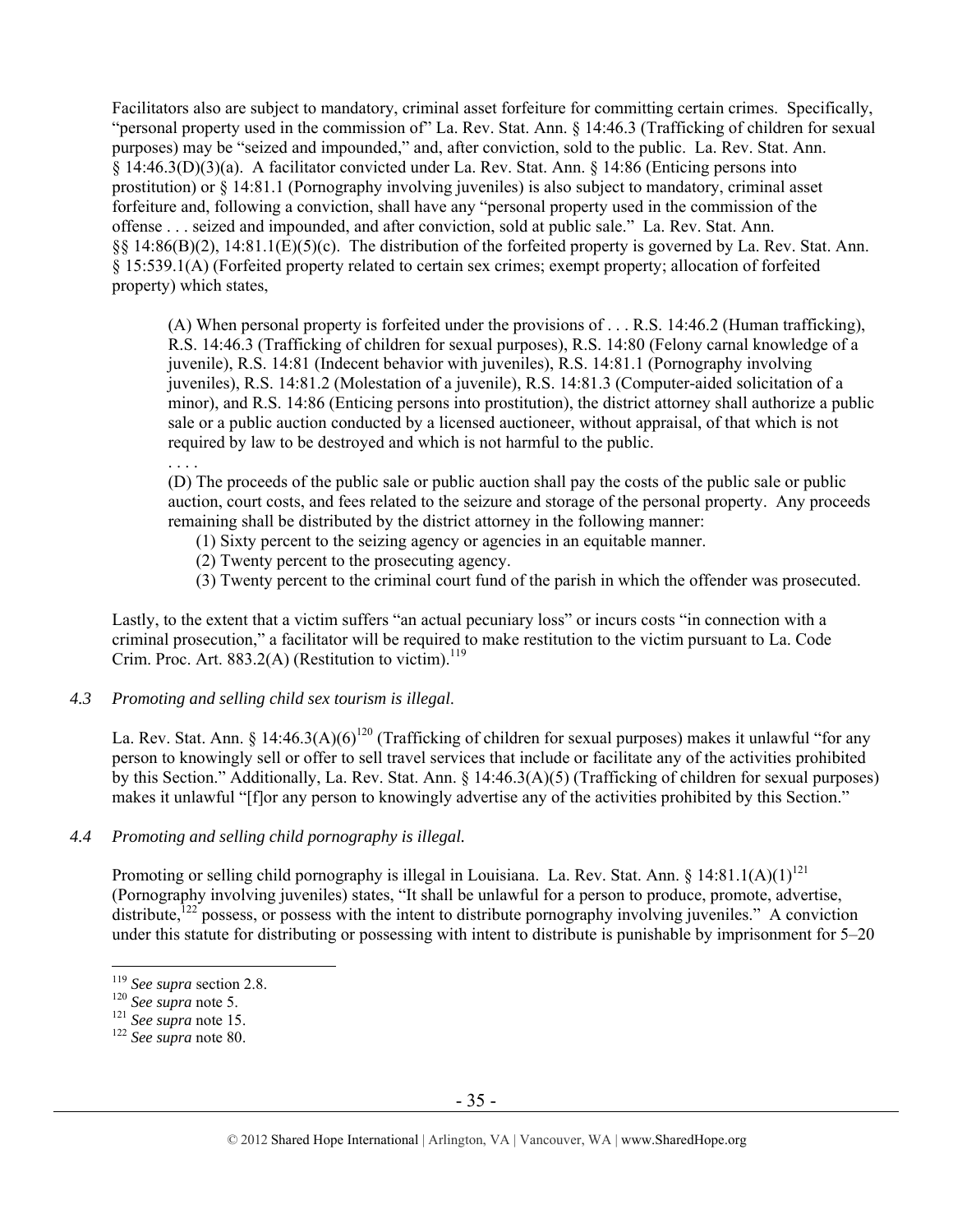years at hard labor, "without benefit of parole, probation, or suspension of sentence," and a fine up to \$50,000. On a second conviction for distributing child pornography the offender shall be fined up to \$75,000 and imprisoned at hard labor up to 40 years, "without benefit of parole, probation, or suspension of sentence." La. Rev. Stat. Ann.  $\S$  14:81.1(E)(2)(a), (b). However, if the victim is under 13, and the facilitator is at least 17, a conviction is punishable "by imprisonment at hard labor for not less than one-half the longest term nor more than twice the longest term of imprisonment" otherwise provided, which results in a sentence of10–40 years. La. Rev. Stat. Ann. § 14:81.1(E)(5)(a), (E)(2).

Additionally, La. Rev. Stat. Ann. § 14:73.8(A) (Unauthorized use of a wireless router system; pornography involving juveniles; penalty) makes the "[u]nauthorized use of a wireless router system . . . for the purposes of . . . selling . . . pornography involving juveniles" unlawful. If the victim is 13–17 years old, a conviction under this statute is punishable by imprisonment for 2–10 years at hard labor, "without benefit of parole, probation, or suspension of sentence," and a fine up to \$10,000. La. Rev. Stat. Ann. § 14:73.8(C). However, if the victim is under 13 and the offender is at least 17, a conviction is punishable by imprisonment for 25–99 years at hard labor, and "[a]t least twenty-five years of the sentence imposed shall be served without benefit of parole, probation, or suspension of sentence." La. Rev. Stat. Ann. § 14:73.8(D).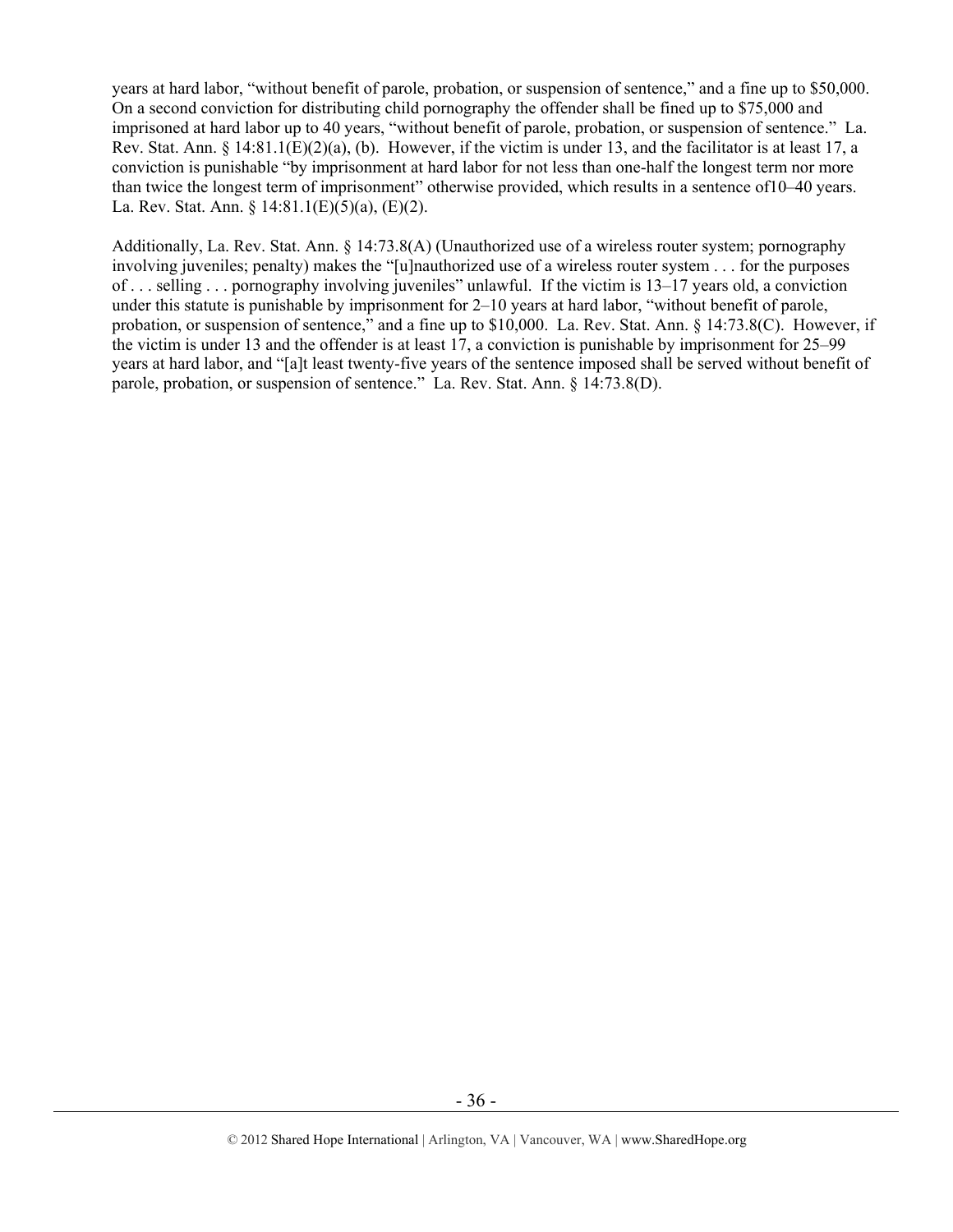#### FRAMEWORK ISSUE 5: PROTECTIVE PROVISIONS FOR THE CHILD VICTIMS

## *Legal Components:*

- *5.1 Statutorily-mandated victim services define "victim" to specifically include victims of domestic minor sex trafficking or commercial sexual exploitation of children (CSEC) to ensure prompt identification and access to victims' rights and services.*
- *5.2 The state sex trafficking statute expressly prohibits a defendant from raising consent of the minor to the commercial sex acts as a defense.*
- *5.3 Prostitution laws apply only to adults, making minors under 18 specifically immune from this offense.*
- *5.4 Child victims of sex trafficking or commercial sexual exploitation are provided with a child protection response, including specialized shelter and services, and are not detained in juvenile detention facilities.*
- *5.5 Commercial sexual exploitation or sex trafficking is identified as a type of abuse and neglect within child protection statutes.*
- *5.6 The definition of "caregiver" (or similar term) in the child welfare statutes is broad enough to include a trafficker who has custody or control of a child in order to bring a trafficked child into the protection of child protective services.*
- *5.7 Crime victims' compensation is specifically available to a child victim of sex trafficking or commercial sexual exploitation of children (CSEC) without regard to ineligibility factors.*
- *5.8 Victim-friendly procedures and protections are provided in the trial process.*
- *5.9 Expungement or sealing of juvenile delinquency records resulting from arrests or adjudications for prostitution-related offenses committed as a result of, or in the course of, the commercial sexual exploitation of a minor is available within a reasonable time after turning 18.*
- *5.10 Victim restitution and civil remedies for victims of domestic minor sex trafficking or commercial sexual exploitation of children (CSEC) are authorized by law.*
- *5.11 Statutes of limitations for civil and criminal actions for child sex trafficking or commercial sexual exploitation of children (CSEC) offenses are eliminated or lengthened sufficiently to allow prosecutors and victims a realistic opportunity to pursue criminal action and legal remedies.*

*\_\_\_\_\_\_\_\_\_\_\_\_\_\_\_\_\_\_\_\_\_\_\_\_\_\_\_\_\_\_\_\_\_\_\_\_\_\_\_\_\_\_\_\_\_\_\_\_\_\_\_\_\_\_\_\_\_\_\_\_\_\_\_\_\_\_\_\_\_\_\_\_\_\_\_\_\_\_\_\_\_\_\_\_\_\_\_\_\_\_\_\_\_\_* 

# *Legal Analysis:*

 $\overline{a}$ 

*5.1 Statutorily-mandated victim services define "victim" to specifically include victims of domestic minor sex trafficking or commercial sexual exploitation of children (CSEC) to ensure prompt identification and access to victims' rights and services.* 

Pursuant to La. Child. Code Ann. art. 116 (9.1) (Definitions), a "juvenile crime victim" is defined as "a person, under the age of seventeen, against whom a felony offense<sup>123</sup> against the person has been committed." La. Child. Code Ann. art. 811.3(1) (Definitions),<sup>124</sup> defines a "victim" as "a person against whom an offense that is a felony-grade delinquent  $\text{act}^{125}$  has been committed."

<sup>&</sup>lt;sup>123</sup> Pursuant to La. Code Crim. Proc. Ann. art. 933(3) (Offenses), a "felony" is defined as "an offense that may be punished by death or by imprisonment at hard labor."<br><sup>124</sup> Chapter 3-A (Rights of the Victim).

<sup>&</sup>lt;sup>125</sup> La. Child. Code Ann. art. 804(5) (Definitions) defines "felony-grade delinquent act" as "an offense that if committed by an adult, may be punished by death or by imprisonment at hard labor."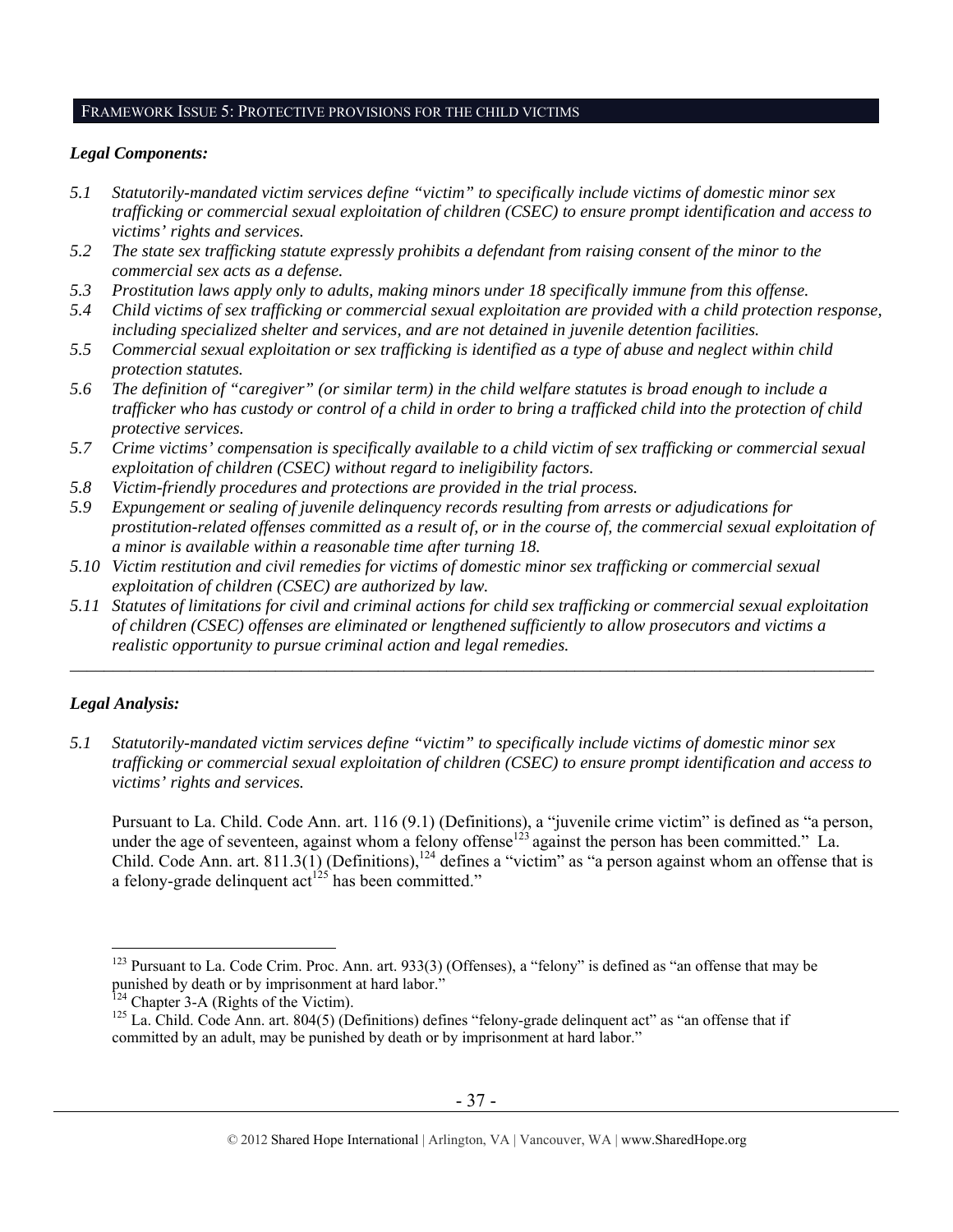For the purposes of Title 46, Chapter 21-B (Rights of crime victims and witnesses), La. Rev. Stat. Ann. § 46:1842 (Definitions) defines the following:

(1.1) "Crime victim who is a minor" means a person under the age of eighteen against whom any of the following offenses have been committed:

- (a) Any homicide or any felony offense defined or enumerated in R.S.  $14:2(B)$  [Definitions].<sup>126</sup>
- (b) Any sexual offense.
- . . . . (9) "Victim" means a person against whom any of the following offenses have been committed: (a) Any homicide, or any felony offense defined or enumerated in R.S. 14:2(B) [Definitions]. (b) Any sexual offense.
- . . . .

The inclusion of the offenses enumerated in La. Rev. Stat. Ann. § 14:2(B) in the definitions of "crime victim who is a minor" and "victim" clarifies that trafficked children are defined as victims for purposes of the rights afforded under La. Rev. Stat. Ann. Title 46, Chapter 21-B (Rights of crime victims and witnesses).

For purposes of victim compensation, a "victim" includes "[a]ny person who suffers personal injury, death, or catastrophic property loss as a result of a crime committed in this state and covered by this Chapter." La. Rev. Stat. Ann. § 46:1802(10)(a).

- 5.1.1 Recommendation: Amend § La. Rev. Stat. Ann. § 46:1802(10)(a) to expressly include trafficking and victims of CSEC offenses under La. Rev. Stat. Ann. §§ 14:82.1(A)(1) (Prostitution; persons under eighteen; additional offenses), 14:86(A) (Enticing persons into prostitution), 14:81.3(A)(1) (Computer-aided solicitation of a minor), 14:81.1(A)(2) (Pornography involving juveniles), 14:89.2(A) (Crime against nature by solicitation), 14:83.2 (Promoting prostitution), 14:104(A) (Keeping a disorderly place), 14:105(A) (Letting a disorderly place), 14:83 (Soliciting for prostitutes), 14:83.1 (Inciting Prostitution), 14:89 (Crime against nature), 14:85 (Letting premises for prostitution), 14:282(A) (Operation of places of prostitution; prohibited; penalty), 14:46.2(A) (Human trafficking), and 14:46.3 (A), (B) (Trafficking of children for sexual purposes).
- *5.2 The state sex trafficking statute expressly prohibits a defendant from raising consent of the minor to the commercial sex acts as a defense.*

La. Rev. Stat. Ann. § 14:46.3(C)(1) (Trafficking of children for sexual purposes) expressly states that the "[c]onsent of the minor shall not be a defense to a prosecution pursuant to the provisions of this Section."

Furthermore La. Rev. Stat. Ann. § 14:42(A) (Aggravated rape), § 14:80.1(A) (Misdemeanor carnal knowledge of a juvenile), § 14:81.1<sup>127</sup> (Pornography involving juveniles), § 14:82:1<sup>128</sup> (Prostitution; persons under eighteen; additional offenses), § 14:89.2(A)<sup>129</sup> (Crime against nature by solicitation). § 14:81.3<sup>130</sup> (Computeraided solicitation of a minor) and  $\S$  14:80(A)(1) (Felony carnal knowledge of a juvenile) provide that "[i]t shall

 $\overline{a}$ <sup>126</sup> La. Rev. Stat. Ann. § 14:46.3 (Trafficking of children for sexual purposes) is one of the offenses enumerated. La. Rev. Stat. Ann. § 14:2(B)(42). *See supra* note 14.<br><sup>127</sup> *See supra* note 15.<br><sup>128</sup> *See supra* note 8.<br><sup>129</sup> *See supra* note 16.<br><sup>130</sup> *See supra* note 11.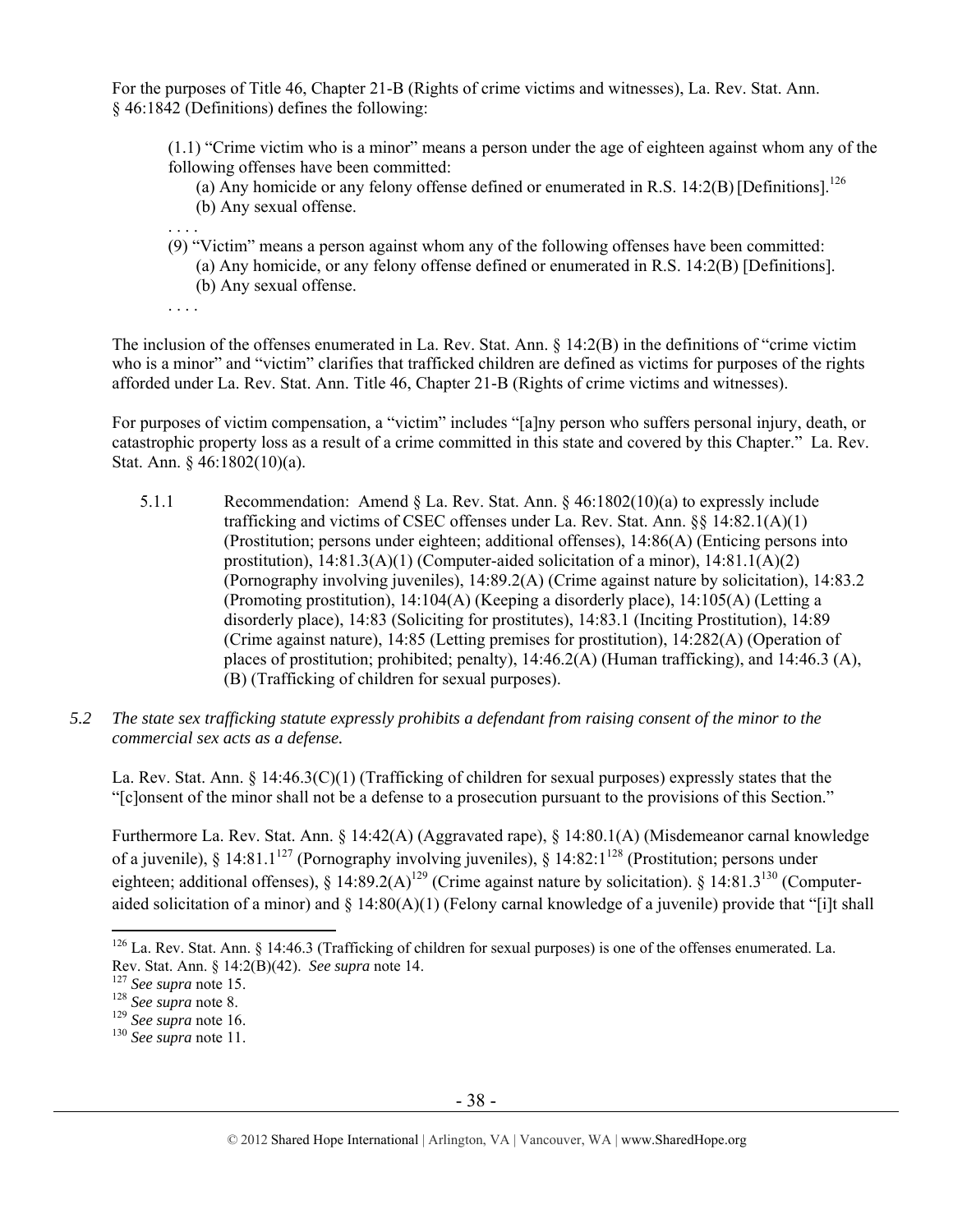not be a defense to prosecution for a violation of this Section that [the minor victim] consented to participation in the activity prohibited by this Section."

However, La. Rev. Stat. Ann § 14:86(A) (Enticing persons into prostitution), § 14:282<sup>131</sup> (Operation of places of prostitution prohibited; penalty), § 14:83.2<sup>132</sup> (Promoting prostitution), § 14:84<sup>133</sup> (Pandering), § 14:104<sup>134</sup> (Keeping a disorderly place), § 14:105<sup>135</sup> (Letting a disorderly place), § 14:83<sup>136</sup> (Soliciting for prostitutes), §  $14:83.1^{137}$  (Inciting Prostitution) and § 14:85<sup>138</sup> (Letting premises for prostitution) are silent on the materiality of the minor's consent to the commercial sex act. While it is unlikely that consent would be a defense to prosecutions under these statutes, specifically prohibiting any consent defense would make it clear that consent is not a defense.

5.2.1 Recommendation: Amend La. Rev. Stat. Ann. § 14:86(A) (Enticing persons into prostitution), and  $\S 14:81.3(A)(1)$  (Computer-aided solicitation of a minor) to prohibit a defense to prosecution based on the minor's consent to the commercial sex act.

## *5.3 Prostitution laws apply only to adults, making minors under 18 specifically immune from this offense.*

La. Rev. Stat. Ann. § 14:82(G) (Prostitution; definition; penalties; enhancement) does not specifically make the offense of prostitution inapplicable to minors, however § 14:82 does provide an affirmative defense from prosecution for prostitution offenses if "during the time of the alleged commission of the offense, the defendant was a victim of trafficking of children for sexual purposes" as provided in La. Rev. Stat. Ann. § 14:46.3(A), (B) (Trafficking of children for sexual purposes). Additionally, La. Rev. Stat. Ann. § 14:46.3(E) (Trafficking of children for sexual purposes) states that "[n]o victim of trafficking as defined by the provisions of this Section shall be prosecuted for unlawful acts committed as a direct result of being trafficked."

- 5.3.1 Recommendation: Amend La. Rev. Stat. Ann. § 14:82 (Prostitution; definition; penalties; enhancement) to specifically make it inapplicable to minors under 18.
- *5.4 Child victims of sex trafficking or commercial sexual exploitation are provided with a child protection response, including specialized shelter and services, and are not detained in juvenile detention facilities.*

La. Rev. Stat. Ann. § 14:403139 (Abuse of children; reports; waiver of privilege) makes reporting the abuse, neglect, or sexual abuse of a child mandatory in Louisiana and imposes criminal penalties for failure to report. "Any person who . . . is required to report140 the sexual abuse of a child, or the abuse or neglect of a child

<sup>140</sup> Under La. Child. Code Ann. art. 609(A)(1), a person required to report is someone "who has cause to believe that a child's physical or mental health or welfare is endangered as a result of abuse or neglect or that abuse of neglect was a contributing factor in a child's death."

<sup>&</sup>lt;sup>131</sup> See supra note 24.

<sup>&</sup>lt;sup>132</sup> See supra note 17.<br>
<sup>133</sup> See supra note 18.<br>
<sup>134</sup> See supra note 19.<br>
<sup>135</sup> See supra note 20.<br>
<sup>136</sup> See supra note 21.<br>
<sup>136</sup> See supra note 21.<br>
<sup>137</sup> See supra note 22.<br>
<sup>138</sup> See supra note 23.<br>
<sup>139</sup> The tex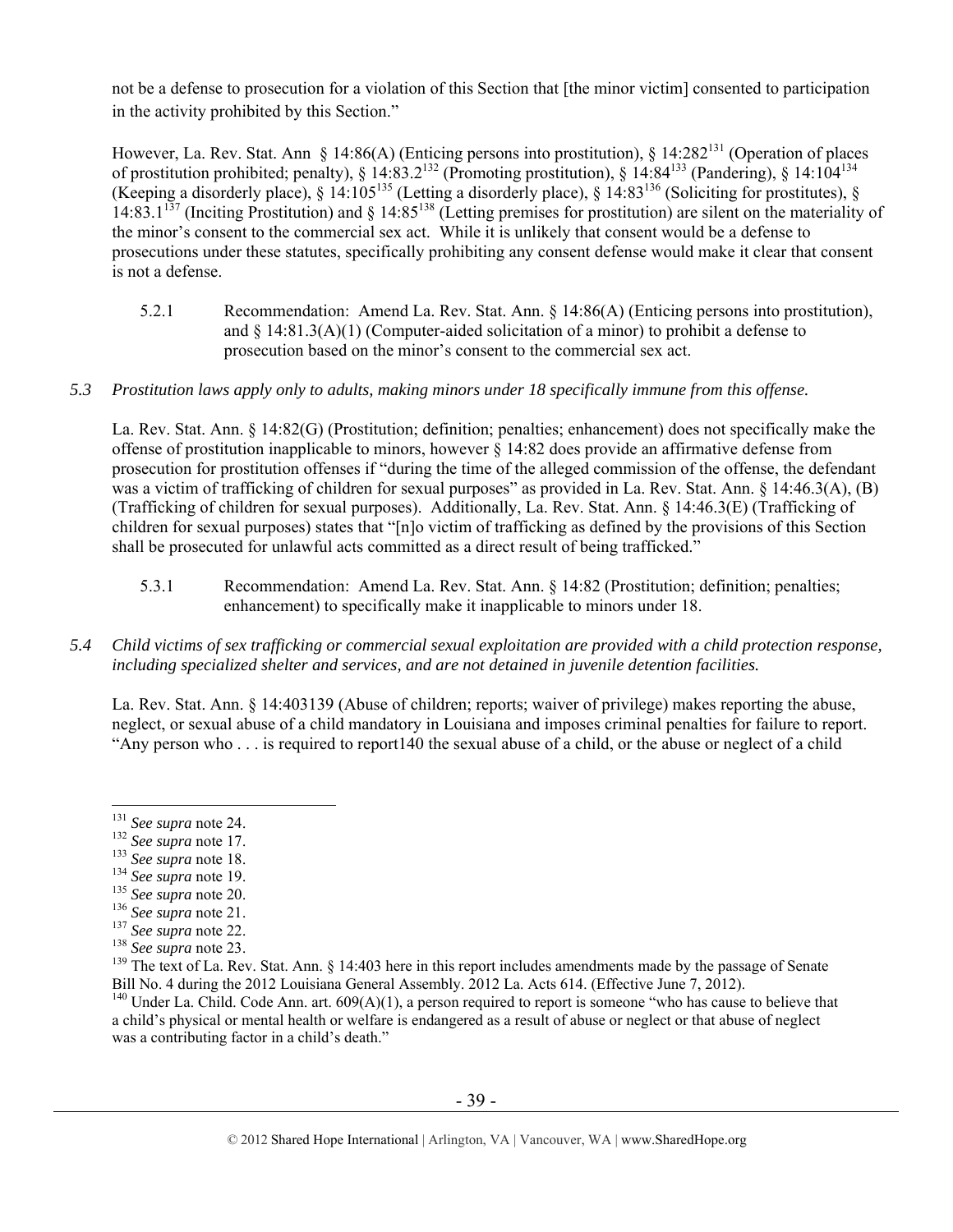which results in the serious bodily injury,141 neurological impairment, or death of the child, and the person knowingly and willfully fails to so report shall be fined not more than \$3,000, imprisoned, with or without hard labor, for not more than 3 years, or both." Additionally, "any person who is 18 years of age or older who witnesses the sexual abuse of a child and knowingly and willfully fails to report the sexual abuse to law enforcement or to the Department of Children and Family Services . . . shall be fined not more than \$10,000, imprisoned with or without hard labor for not more than 5 years, or both. La. Rev. Stat. Ann. § 14:403(A)(4)(a). Pursuant to La. Rev. Stat. Ann. § 14:403(A)(4)(b), "For purposes of [subsection (4)(b)], 'sexual abuse' shall include but is not limited to the perpetration or attempted perpetration of R.S. . . . 46.2 [Human trafficking], 46.3 [Trafficking of children for sexual purposes] . . . 81.1 [Pornography involving juveniles] . . . 86 [Enticing persons into prostitution], 89 [Crime against nature], or 89.1 [Aggravated crime against nature]." Once child abuse, neglect, or sexual abuse is reported, "the department shall promptly communicate abuse or neglect cases not involving a parent, caretaker, or occupant of the household to the appropriate law enforcement agency . . . ." La. Child. Code Ann. art. 610(E)(2).

Under Louisiana Children's Code, Title 6 (Child in need of care), children can be taken into custody with a court order pursuant to La. Child. Code Ann. art. 619 (Instanter orders of custody). La. Child. Code Ann. art.  $619(A)(1)$  states, "A peace officer, district attorney, or employee of the local child protection unit of the department may file a verified complaint alleging facts showing that there are reasonable grounds to believe that the child is in need of care and that emergency removal is necessary to secure the child's protection." La. Child. Code Ann. art.  $606(A)^{142}$  (Grounds; child in need of care) explains that a child will be deemed a "child in need of care" when

(1) The child is the victim of abuse<sup>143</sup> perpetrated, aided, or tolerated by the parent or caretaker, by a person who maintains an interpersonal dating or engagement relationship with the parent or caretaker, or by a person living in the same residence with the parent or caretaker as a spouse whether married or not, and his welfare is seriously endangered if he is left within the custody or control of that parent or caretaker.

. . . .

<sup>&</sup>lt;sup>141</sup> "Serious bodily injury" is defined as "injury involving protracted and obvious disfigurement or protracted loss or impairment of the function of a bodily member, organ, or mental faculty, or substantial risk of death." La. Rev. Stat. Ann. § 14:403(A)(1)(b).

 $142$  The text of La. Child. Code Ann. art. 606 here in this report includes amendments made by the passage of House Bill No. 49 during the 2012 Louisiana General Assembly. 2012 La. Acts 446. (Effective August 1, 2012).  $143$  La. Child. Code Ann. art.  $603(1)$  (Definitions) defines "abuse" as

any one of the following acts which seriously endanger the physical, mental, or emotional health and safety of the child:

<sup>(</sup>a) The infliction, attempted infliction, or, as a result of inadequate supervision, the allowance of the infliction or attempted infliction of physical or mental injury upon the child by a parent or any other person.

<sup>(</sup>b) The exploitation or overwork of a child by a parent or any other person.

<sup>(</sup>c) The involvement of the child in any sexual act with a parent or any other person, the aiding or toleration by the parent or the caretaker of the child's sexual involvement with any other person or of the child's involvement in pornographic displays, or any other involvement of a child in sexual activity constituting a crime under the laws of this state.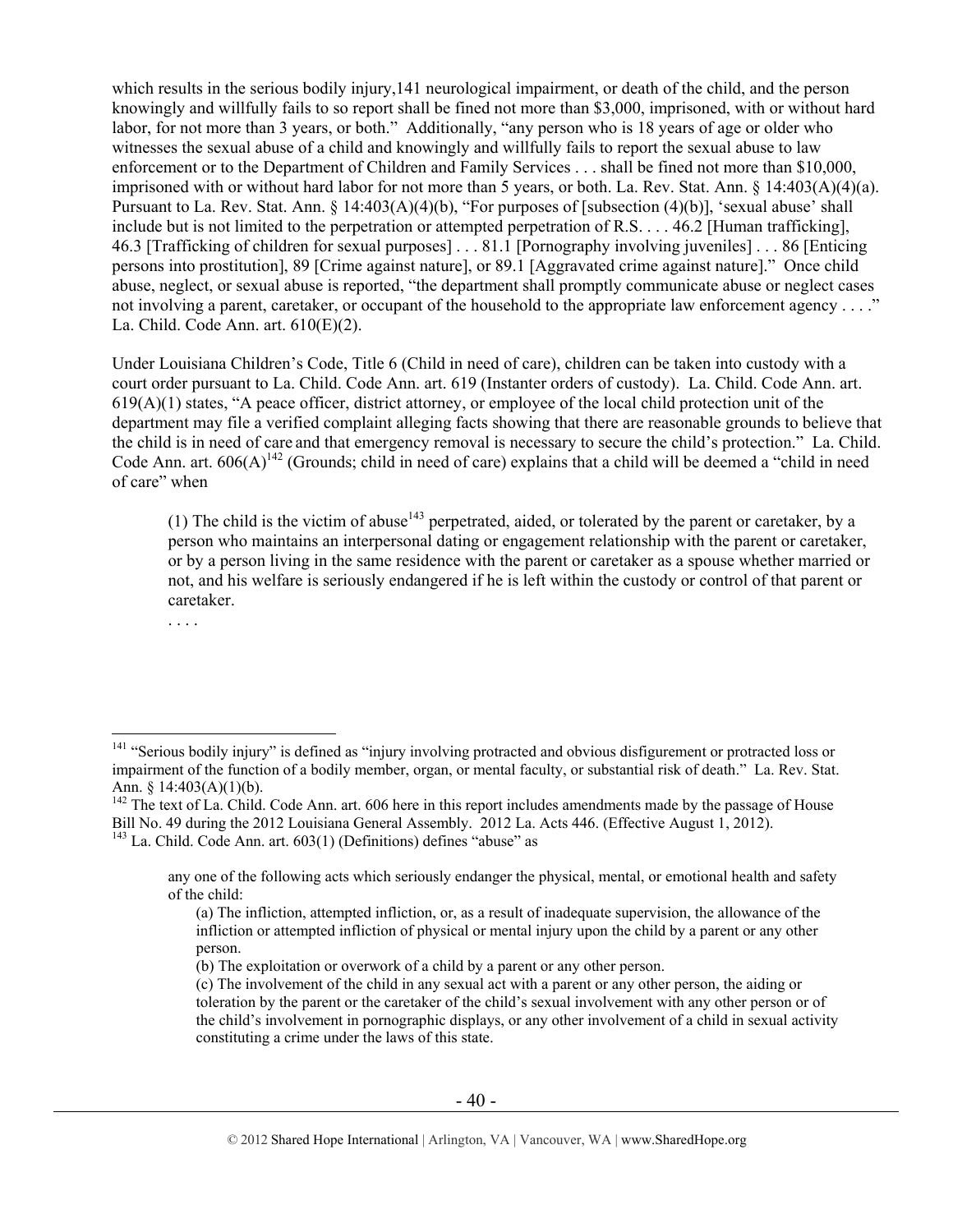(4) As a result of a criminal prosecution, the parent has been convicted of a crime against the child<sup>144</sup> who is the subject of this proceeding, or against another child of the parent, and the parent is now unable to retain custody or control or the child's welfare is otherwise endangered if left within the parent's custody or control.

(5) The conduct of the parent, either as principal or accessory, constitutes a crime against the child or against any other child of that parent.

(6) The child is a victim of human trafficking or trafficking of children for sexual purposes.

If, "[u]pon presentation of the verified complaint," the court determines that removal is absolutely necessary, the court must immediately direct the child to the "custody of a suitable relative or other individual capable of protecting the health and safety of the child or taken into the custody of the state." La. Child. Code Ann. art. 619(C).

Children also can be taken into custody without a court order under La. Child. Code Ann. art. 621(A) (Taking child into custody without a court order), which states, "A peace officer or probation officer of the court may take a child into custody without a court order if he has reasonable grounds to believe that the child's surroundings are such as to endanger his welfare and immediate removal appears to be necessary for his protection." A child who is taken into custody will, in order of preference, be placed "[i]n the home of a suitable relative" of majority age or otherwise in the home of a suitable individual of majority age, or in foster care "until further orders of the court." La Child. Code Ann. art. 622(B). The court must hold a hearing within 3 days to determine whether there is "a ground for continued custody pursuant to Article 626 [Grounds for continued custody; reasonable efforts]." La. Child. Code Ann. art. 624(A), (D). After the continued custody hearing the court may return the child to his or her parents or "place the child in the custody of a suitable relative, other suitable individual, or the department." La. Child. Code Ann. art. 627(A).

In some cases involving a child in custody, an informal process may be used that avoids a formal adjudication of the child as in need of care. La. Child Code Ann. art. 628, art. 630. La. Child. Code Ann. art. 630(B) (Effect of an agreement) explains,

An informal adjustment agreement suspends the proceedings on the acts alleged in the child in need of care petition. If any of the terms of the agreement are violated, the case may proceed to an adjudication hearing on the allegations. If the parent satisfies the terms of the agreement, he shall be discharged from further supervision, and the pending complaint or petition shall be dismissed with prejudice.

When no informal adjustment agreement is entered, and a child is in continued custody pursuant to La. Child. Code Ann. art. 627 (Continued custody order; special provisions; appointments), an adjudication hearing must begin within 45 days of filing the petition. La. Child. Code Ann. art. 659(A). If the child is not in continued custody, an adjudication hearing must begin within 105 days. La. Child. Code Ann. art. 659(A).

La. Child. Code Ann. art. 681 (Dispositional alternatives) provides that if the court determines a child to be in need of care, the court may

(1) Place the child in the custody of a parent or such other suitable person on such terms and conditions as deemed in the best interest of the child including but not limited to the issuance of a protective order pursuant to Article 618.

 $\overline{a}$ <sup>144</sup> Pursuant to La. Child. Code Ann. art. 603 as amended by House Bill No. 49 during the 2012 Louisiana General Assembly, "crime against the child" includes the commission of or the attempted commission of human trafficking and trafficking of children for sexual purposes. 2012 La. Acts 446. (Effective August 1, 2012).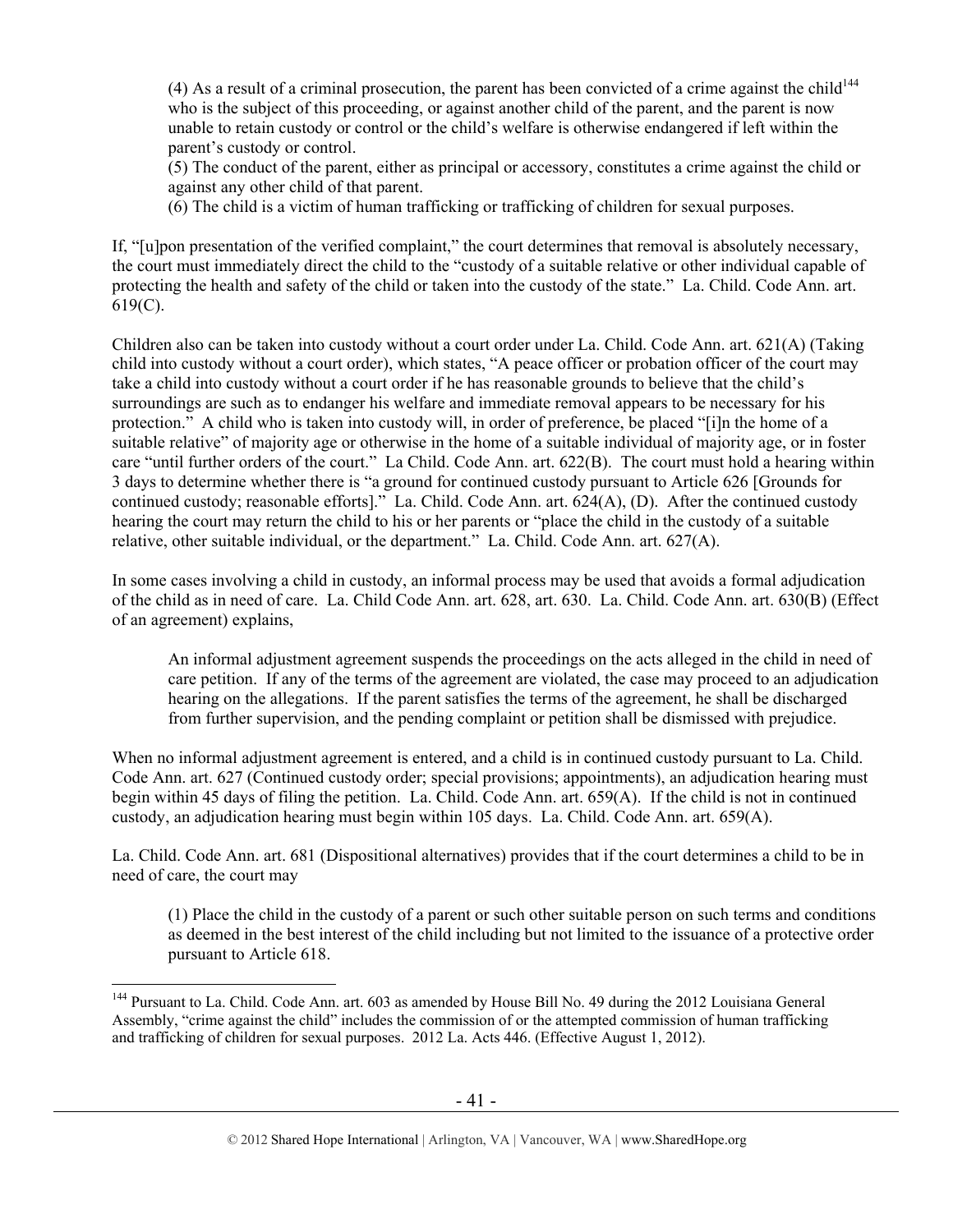(2) Place the child in the custody of a private or public institution or agency.

(3) Commit a child found to be mentally ill to a public or private institution for the mentally ill.

(4) Grant guardianship of the child to a nonparent.

(5) Make such other disposition or combination of the above dispositions as the court deems to be in the best interest of the child.

Additionally, La. Child. Code Ann. art. 681(B) provides that "[a] child in need of care shall not be committed to the Department of Public Safety and Corrections, nor shall such department accept a child in need of care."

Despite these protective provisions, in some cases, commercially sexually exploited children may be taken into custody and detained for committing "a delinquent act." La. Child. Code Ann. art. 804(3)<sup>145</sup> (Definitions) defines a "delinquent act" as "an act committed by a child of ten years of age or older which if committed by an adult is designated an offense under the statutes or ordinances of this state, or of another state if the offense occurred there, or under federal law, except traffic violations." Under this definition, a commercially sexually exploited child would not be considered delinquent for participating in a commercial sex act. However, a "'[d]elinquent act' shall not include a violation of R.S. 14:82 [Prostitution; definition; penalties; enhancement], § 83.3 [Prostitution by massage], § 83.4 [Massage; sexual conduct prohibited], § 89 [Crime against nature] or § 89.2 [Crime against nature by solicitation] for a child who, during the time of the alleged commission of the offense, was a victim of trafficking of children for sexual purposes pursuant to R.S. § 14:46.3(E)."

La. Child. Code Ann. art. 813(A)(1) (Taking child into custody with a court order; filing of verified complaint; execution) permits the court to issue an order authorizing that a child be taken into custody if there is "a written statement of facts . . . alleging facts showing that there is probable cause to believe . . . that: (1) The child has committed a delinquent act." A child also may be taken into custody without a court order if "a peace officer or probation officer . . . has probable cause to believe that the child has committed a delinquent act." La. Child. Code Ann. art. 814(A). Once the child is taken into custody, the officer must "[c]ounsel and release the child to the care of his parents upon their written promise to bring the child to court" or take the child to a juvenile detention center if taken into custody for a "felony-grade delinquent act"<sup>146</sup> or a "misdemeanor-grade delinquent act<sup>"147</sup> based upon an offense against the person of another." La. Child. Code Ann. art. 804(5) (Definitions) defines a "felony-grade delinquent act" as "an offense that if committed by an adult, may be punished by death or by imprisonment at hard labor. 'Felony-grade delinquent act' does not include a violation of R.S. 14:82 [Prostitution; definition; penalties; enhancement], 83.3 [Prostitution by massage], 83.4 [Massage; sexual conduct prohibited], 89 [Crime against nature] or 89.2 [Crime against nature by solicitation] for a child who, during the time of the alleged commission of the offense, was a victim of trafficking of children for sexual purposes pursuant to R.S. § 14:46.3(E)." Under this definition, a commercially sexually exploited child cannot be charged with a "felony-grade delinquent act" for acts that would constitute one of these prostitution offenses.

If the child has been taken into custody for "any other misdemeanor-grade delinquent act, the officer may take the child to either a shelter care facility or a juvenile detention center." La. Child. Code Ann. arts. 814(B), 815(B), (C). La. Child. Code Ann. art. 815(D) reiterates,

<sup>&</sup>lt;sup>145</sup> The text of La. Child. Code Ann. art. 804 here in this report includes amendments made by the passage of House Bill No. 49 during the 2012 Louisiana General Assembly. 2012 La. Acts 446. (Effective August 1, 2012). <sup>146</sup> A second or subsequent conviction under La. Rev. Stat. Ann. § 14:82 would be considered a felony-grade

delinquent act.

<sup>&</sup>lt;sup>147</sup> La. Child. Code Ann. art. 804(8) (Definitions) defines a "misdemeanor-grade delinquent act" as "any offense which if committed by an adult is other than a felony and includes the violation of an ordinance providing a penal sanction." A first conviction under La. Rev. Stat. Ann. § 14:82 (Prostitution; definition; penalties; enhancement) would be considered a "misdemeanor-grade delinquent act."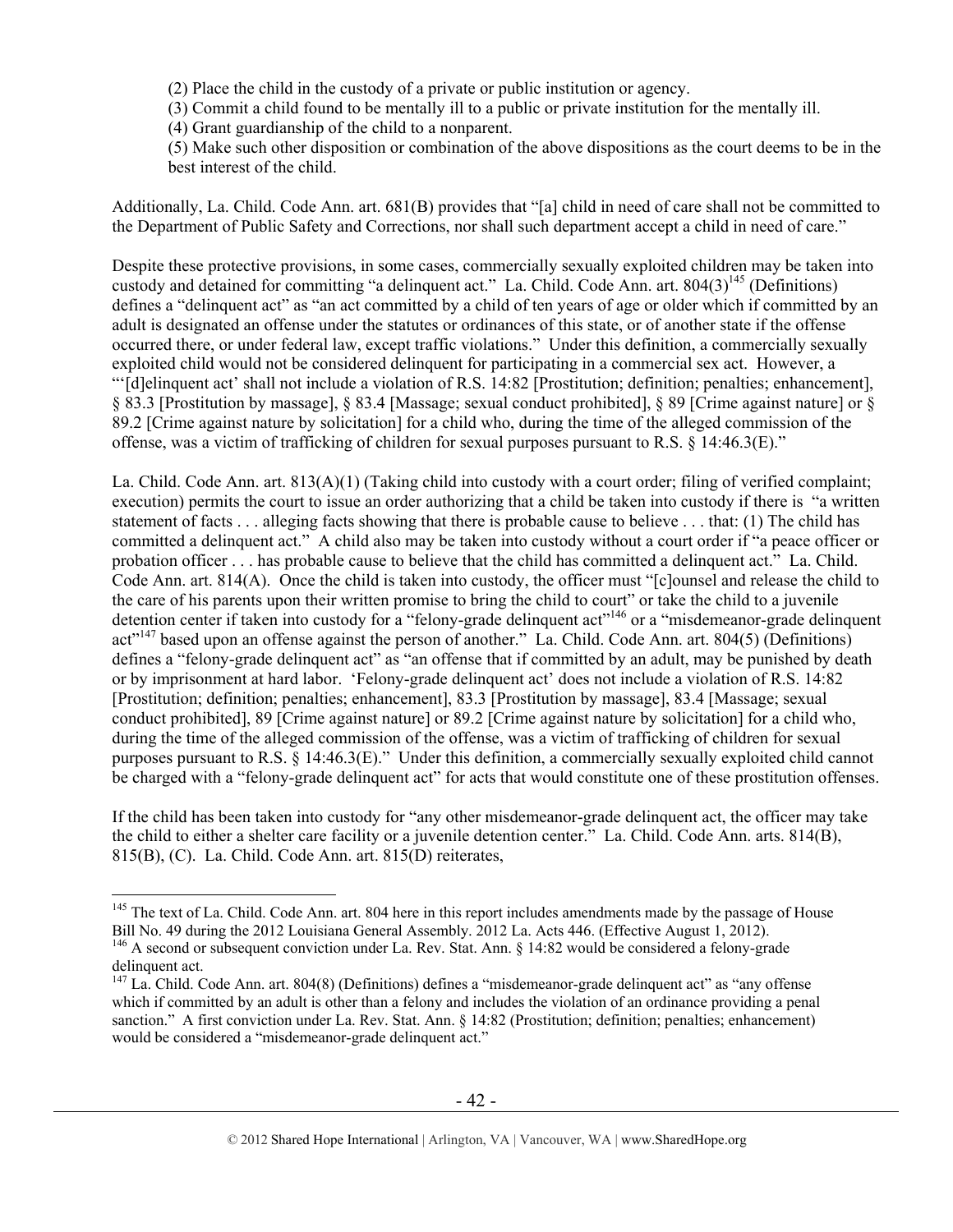Notwithstanding any other provision of this Code or other provision of law to the contrary, no judge shall order that a youth taken into custody for a felony-grade delinquent act or for a misdemeanor-grade delinquent act based upon an offense against the person of another be placed in a shelter care facility.

A hearing must be held within 3 days of the child's detention. La. Child. Code Ann. art. 819. After the hearing, "the court may order a child . . . continued in custody in a licensed public or private facility for juveniles . . . or in a private home subject to the supervision of the court or in a juvenile detention center." La. Child. Code Ann. art. 822(A). La. Child. Code Ann. art. 822(B) (Place of continued custody prior to adjudication) prohibits the court from placing "a child alleged to be delinquent in the custody of either the department of Children and Family Services or the department of Public Safety and Corrections prior to adjudication," and La. Child. Code Ann. art. 822(C) further provides that "[n]o child subject to the jurisdiction of the juvenile court shall be held in an adult jail or lockup."

Similar to the informal adjustment proceedings provided under Title 6 (Child in need of care), an informal adjustment agreement is available under La. Child. Code Ann. art. 839 (Availability of an informal adjustment agreement). La. Child. Code Ann. art. 841(B) (Effect of agreement) explains that

[a]n informal adjustment agreement suspends the proceedings on the delinquent acts charged in the complaint or petition. If any of the terms of the agreement are violated, the case may proceed to an adjudication hearing on the charges. If the child satisfies the terms of the agreement, he shall be discharged from further supervision, and the pending complaint or petition shall be dismissed with prejudice.

Pursuant to La. Child. Code Ann. art. 886 (Continued custody pending disposition; bail; places of detention), when a hearing is held to determine if the child is delinquent,

. . . .

 $\overline{a}$ 

(A) At the conclusion of the hearing if the child has been adjudicated delinquent, the court shall consider whether the child should be released or held in custody pending a disposition hearing.

(D) If the child is held in custody, the court may place him in a juvenile detention center, in a public or private facility for juveniles, in a private home subject to the supervision of the court, or in any other suitable facility for juveniles authorized by the court.

In entering a dispositional order for a child adjudicated delinquent, La. Child. Code Ann. art. 901 (Disposition guidelines; generally) states in part,

A. In considering dispositional options, the court shall not to remove a child from the custody of his parents unless his welfare or the safety and protection of the public cannot, in the opinion of the court, be adequately safeguarded without such removal.

B. The court should impose the least restrictive disposition authorized by Articles 897 through 900 of this Title<sup>148</sup> consistent with the circumstances of the case, the needs of the child, and the best interest of society.

<sup>&</sup>lt;sup>148</sup> This includes La. Child Code Ann. art. 897 (Disposition after adjudication of a felony-grade delinquent act), art. 897.1 (Disposition after adjudication of certain felony-grade delinquent acts), art. 898 (Duration of a disposition based on a felony-grade adjudication), art. 899 (Disposition after adjudication of a misdemeanor-grade delinquent act) , and art. 900 (Duration of a disposition based on a misdemeanor-grade adjudication).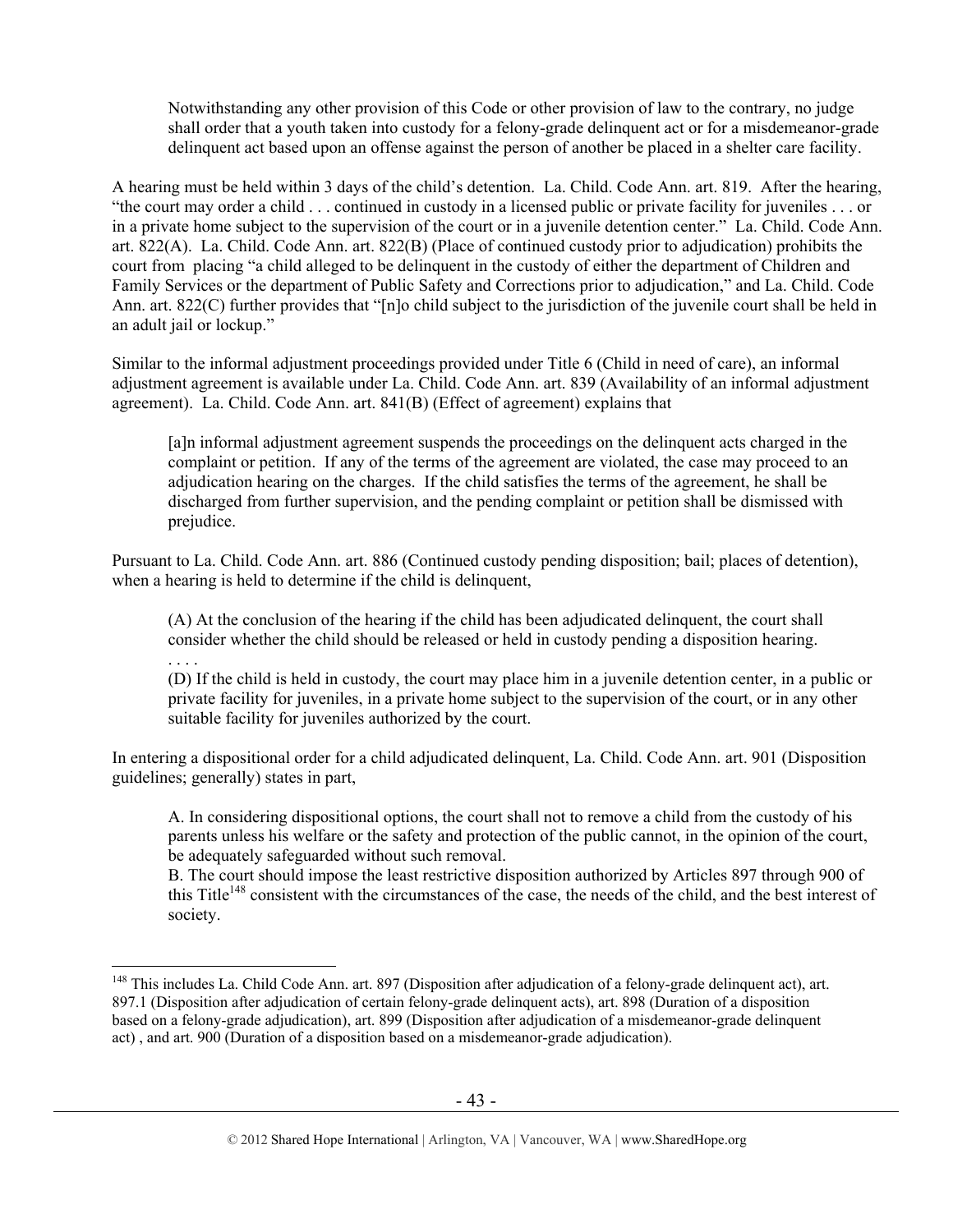C. Commitment of the child to the custody of the Department of Public Safety and Corrections may be appropriate if any of the following exists:

(1) There is an undue risk that during the period of a suspended commitment or probation the child will commit another crime.

(2) The child is in need of correctional treatment or a custodial environment that can be provided most effectively by his commitment.

(3) A lesser disposition will deprecate the seriousness of the child's delinquent act.

(4) The delinquent act involved the illegal carrying, use, or possession of a firearm.

. . . .

Special provisions may apply to some domestic minor sex trafficking victims under Louisiana's Runaway and Homeless Youth Law,<sup>149</sup> which gives some runaway minors the option to seek shelter in an approved runaway and homeless youth facility. La. Rev. Stat. Ann. § 46:1354(A) (Powers and duties of approved program or facility; alternative living arrangements) authorizes approved runaway programs or facilities to

(1) Provide assistance to any runaway<sup>150</sup> or homeless youth.<sup>151</sup>

(2) Attempt to determine the cause for the youth's runaway or homeless status.

(3) Explain to the runaway or homeless youth the rights, options of services, or other assistance available to the youth.

(4) Work towards reuniting such runaway or homeless youth with his parent, guardian, or legal custodian as soon as practicable.

(5) Assist in arranging services for runaway or homeless youth, and where appropriate, their families, including but not limited to food, shelter, clothing, medical care, and individual and family counseling. (6) Consent, through the director or his designee, for the delivery of medical, assessment, or social services to any runaway youth in the program or facility.

La. Rev. Stat. Ann. § 46:1353 further provides, in part,

(D) A runaway youth over the age of eleven admitted to an approved runaway and homeless youth residential program or facility licensed by the Department of Children and Family Services shall be provided seventy-two hours of safe harbor unless otherwise designated by order of a court exercising juvenile jurisdiction regarding custody of the runaway youth, or unless the child is in the custody of a state agency which may elect to remove the child earlier without a court order.

. . . .

 $\overline{a}$ 

(F) In instances where the parent, guardian, or legal custodian cannot be located within seventy-two hours following a runaway youth's admission into the facility or program, the staff shall continue to make reasonable efforts to contact the parent, guardian, or legal custodian. The facility or program is authorized to provide care for the youth, for a period not to exceed twenty-one days, until the parent, guardian, or legal custodian is contacted and gives oral or written consent . . . .

(G) Whenever a report has been filed by the facility or program in accordance with the provisions in R.S. 14:403 [Abuse of children; reports; waiver of privilege], the facility or program shall be legally authorized to provide care for the runaway youth pending a determination by the Department of

<sup>&</sup>lt;sup>149</sup> La. Rev. Stat. 46:1351 et. seq.<br><sup>150</sup> "Runaway youth" is defined in La. Rev. Stat. Ann. § 46:1352(5) as "a person under the age of eighteen years who is absent from his legal residence without the consent of his parent, guardian, or legal custodian."

<sup>&</sup>lt;sup>151</sup> "Homeless youth" is defined in La. Rev. Stat. Ann.  $\S$  46:1352(4) as "a person under the age of twenty-one who is without a place of shelter where supervision and care are available."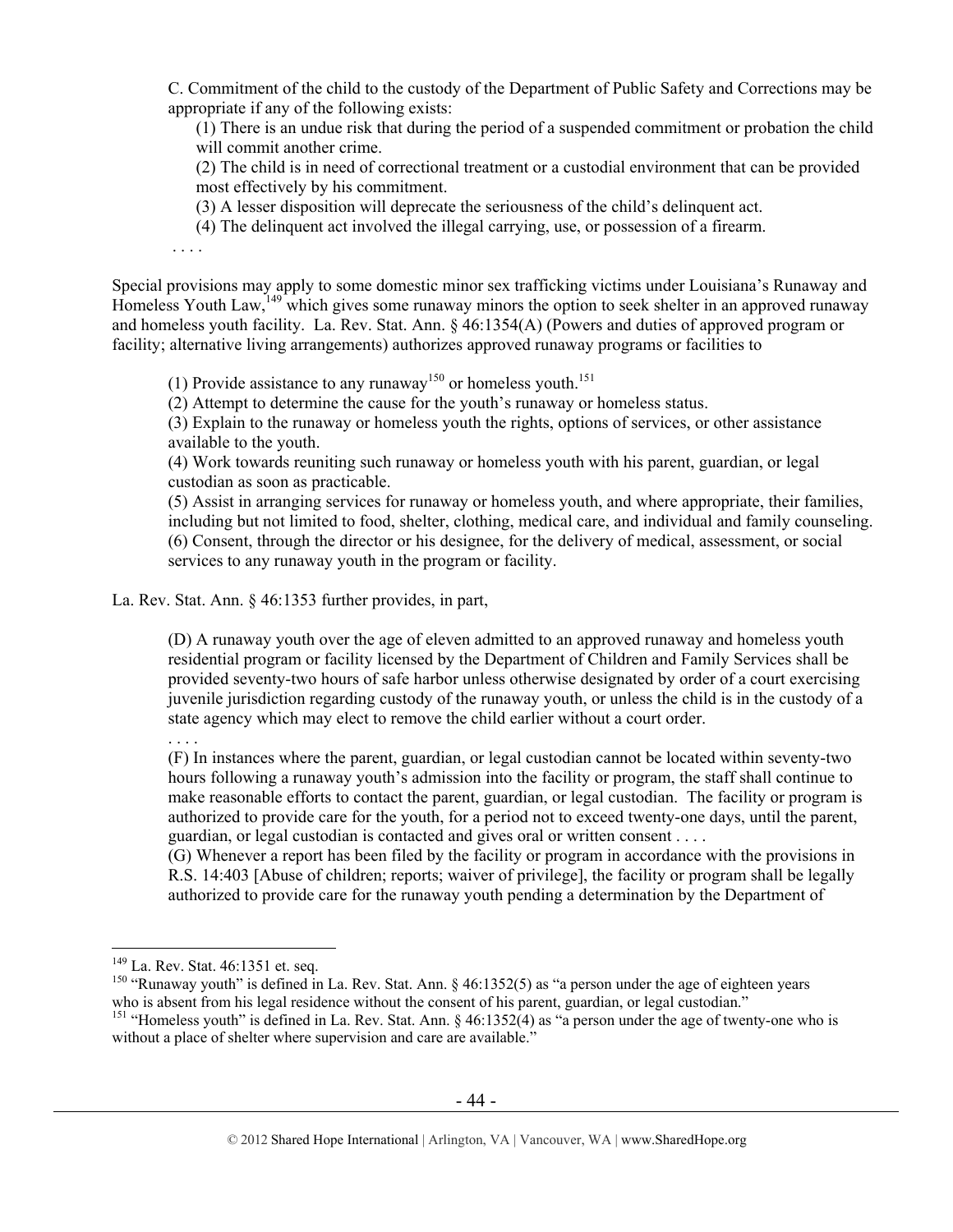Children and Family Services or a court exercising juvenile jurisdiction regarding custody of the runaway youth.

5.4.1 Recommendation: Enact a law mandating specialized services and housing for minors identified as commercially sexually exploited through either the child in need of care or delinquency process.

# *5.5 Commercial sexual exploitation or sex trafficking is identified as a type of abuse and neglect within child protection statutes.*

The definitions of the terms "abuse" and "neglect" are identical in La. Child. Code Ann. art.  $502(1)$ ,  $(5)^{152}$ (Definitions) and art.  $603(1)$ ,  $(16)$  (Definitions).<sup>153</sup> Both definitions of "abuse" include some forms of commercial sexual exploitation of a child. La. Child. Code Ann. art.  $502(1)^{154}$  states,

"Abuse" means any one of the following acts which seriously endanger the physical, mental, or emotional health and safety of the child<sup>155</sup>:

(a) The infliction, attempted infliction, or, as a result of inadequate supervision, the allowance of the infliction or attempted infliction of physical or mental injury upon the child by a parent or any other person.

(b) The exploitation or overwork of a child by a parent or any other person.

(c) The involvement of the child in any sexual act with a parent or any other person, the aiding or toleration by the parent or the caretaker of the child's sexual involvement with any other person, the child's involvement in pornographic displays, or any other involvement of a child in sexual activity constituting a crime under the laws of this state.

La. Child. Code Ann. art.  $502(5)^{156}$  states, "'Neglect' means the unreasonable refusal or failure of a parent or caretaker to supply the child with necessary food, clothing, shelter, care, treatment, or counseling for any injury, illness, or condition of the child, as a result of which the child's physical, mental, or emotional health and safety is substantially threatened or impaired. . . ."

*5.6 The definition of "caregiver" (or similar term) in the child welfare statutes is broad enough to include a trafficker who has custody or control of a child in order to bring a trafficked child into the protection of child protective services.* 

As used in Title 6 (Child in need of care), La. Child. Code Ann. art. 603(3) (Definitions) defines "caretaker" as "any person legally obligated to provide or secure adequate care for a child, including a parent, tutor, guardian, legal custodian, foster home parent, an employee of a public or private day care center, an operator or employee of a registered family child day care home, or other person providing a residence for the child."

 $152$  Title 5 (Services to families).

<sup>&</sup>lt;sup>153</sup> Title 6 (Child in Need of Care).<br><sup>154</sup> An identical definition of "abuse" is found in La. Child. Code Ann. art. 603(1).<br><sup>155</sup> La. Child. Code Ann. art. 502(2) (Definitions) defines a "child" as "a person under the a has not been judicially emancipated by marriage as provided by law." La. Child. Code Ann. art. 603(5) defines child very similarly.

<sup>&</sup>lt;sup>156</sup> Identical definition of "neglect" is found in La. Child. Code Ann. art. 603(16).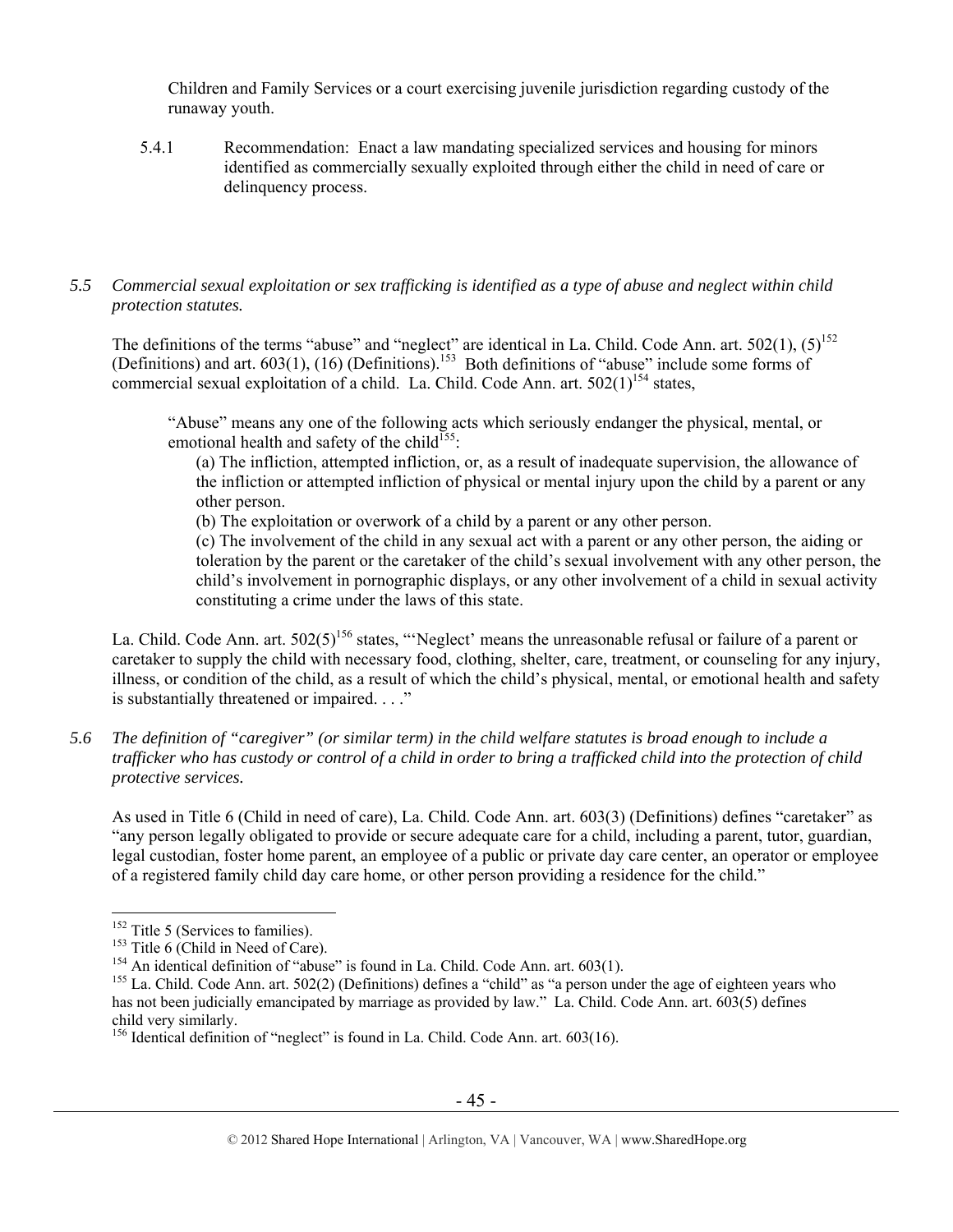Additionally, as used in Title 7 (Families in need of services), a "caretaker" is "any person providing a residence for the child or any person legally obligated to provide or secure adequate care for the child, including a parent, tutor, guardian, or legal custodian." La. Child. Code Ann. art. 728(1).

The definition of caregiver under La. Child Code. Ann. art. 728(1) applies to persons who provide a residence for a child or those legally obligated to care for the child. Thus, La. Child Code. Ann. art. 728(1) may be sufficiently broad to cover a trafficker who has custody or control of a child. The definition of caregiver in La. Child. Code Ann. art. 603(3) could be read in the same way, although it is not as clear.

- 5.6.1 Recommendation: Amend the definition of caregiver in La. Child. Code Ann. art. 603(3) and art. 728(1) to also include persons in control of a minor, which would allow child protective services to act on allegations of criminal conduct perpetrated by a trafficker.
- *5.7 Crime victims' compensation is specifically available to a child victim of sex trafficking or commercial sexual exploitation of children (CSEC) without regard to ineligibility factors.*

Domestic minor sex trafficking victims may be eligible to receive compensation under Louisiana's Crime Victims Reparations Act. La. Rev. Stat. Ann. § 46:1804 (Eligibility to apply for reparations) states,

A person who believes he is a victim of a crime enumerated in R.S. 46:1805 [Crimes to which chapter applies],<sup>157</sup> or his legal representative, or in the case of death, a dependent or the legal representative of a dependent, or the rightful claimant as defined in R.S. 46:1802(4) [Definitions], shall be eligible to make application to the board for reparations and shall be eligible for an award of reparations in accordance with the provisions of this Chapter.

As used in La. Rev. Stat. Ann. § 46:1804, a "victim" includes "[a]ny person who suffers personal injury, death, or catastrophic property loss as a result of a crime committed in this state and covered by this Chapter." La. Rev. Stat. Ann. § 46:1802(10)(a). However, certain requirements under La. Rev. Stat. Ann. § 46:1806 (Application; requirements; confidentiality) may hinder the ability of commercially sexually exploited children to obtain compensation. Under La. Rev. Stat. Ann.  $\S$  46:1806(A), an application for compensation

shall be valid only if the act resulting in the personal injury, death, or catastrophic property loss was reported to the appropriate law enforcement officers within seventy-two hours after the date of the personal injury . . . or within such longer period as the board determines is justified by the circumstances.

Also, La. Rev. Stat. Ann. § 46:1809(B)(3), (4)<sup>158</sup> (Criteria for making awards; prohibitions; authority to deny or reduce awards) states,

(3) No award of reparations shall be made if the board finds that:

 $\overline{a}$ 157 La. Rev. Stat. Ann. § 46:1805(A) (Crimes to which Chapter applies) allows the board to award reparations for pecuniary loss for "personal injury, death, or catastrophic property loss resulting from any act or omission to act that is defined as a misdemeanor under any local ordinance or as a crime under state or federal law and involves the use of force or the threat of the use of force."<br><sup>158</sup> The text of La. Rev. Stat. Ann. § 46:1809 here includes amendments made by the passage of House Bill No. 49

during the 2012 Louisiana General Assembly. 2012 La. Acts 446. (Effective August 1, 2012).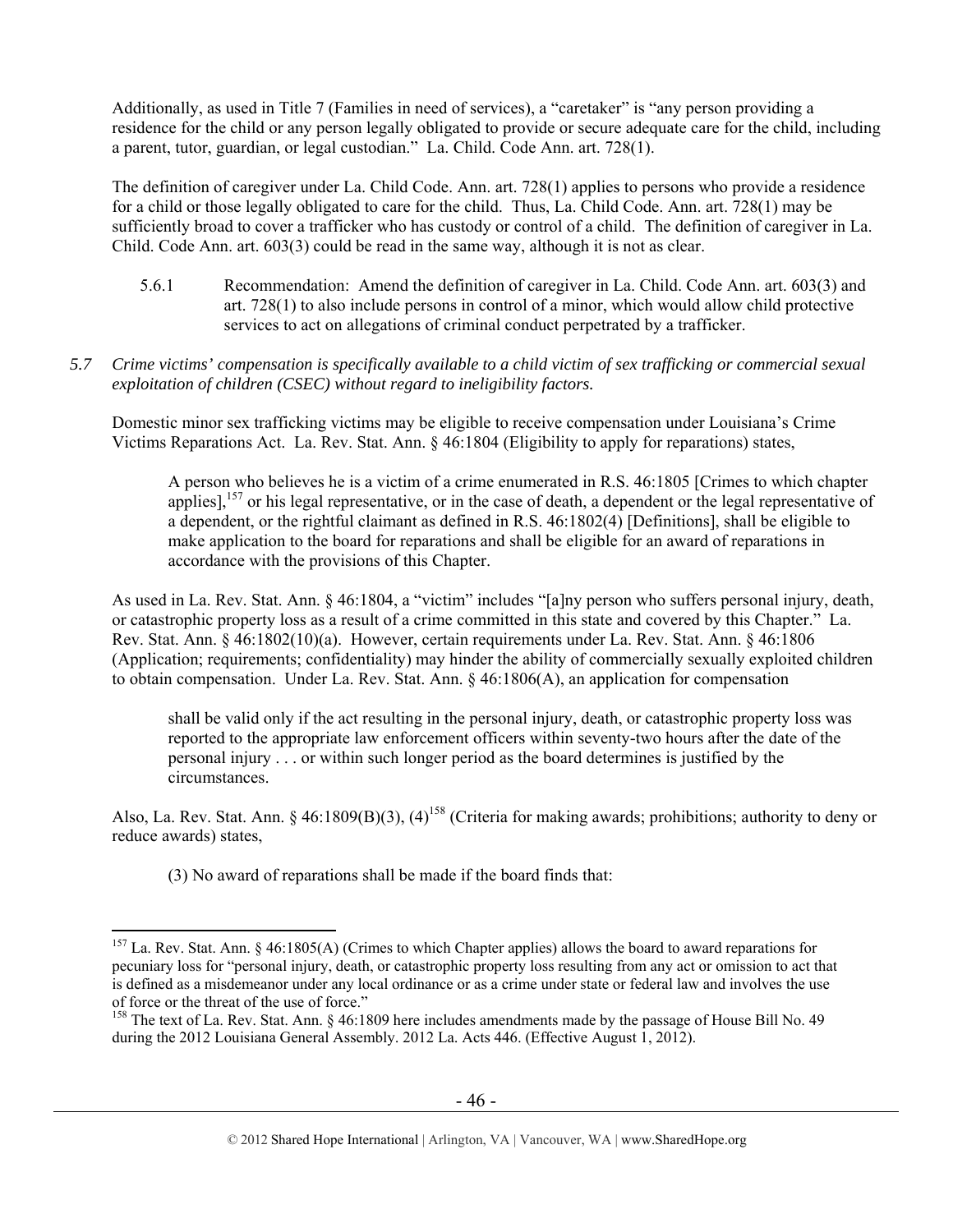(a) The crime was not reported within the time specified by R.S. 46:1806(A) [Application; requirements; confidentiality].

(b) The claimant failed or refused to cooperate substantially with the reasonable requests of appropriate law enforcement officials.

- (d) The claimant was the offender or an accessory, or that an award to the claimant would unjustly benefit any of them. However, such ineligibility shall not apply if the claimant is a victim of human trafficking or trafficking of children for sexual purposes.
- (e) The claim was not filed timely, as provided by R.S. 46:1806(A).
- (4) The board may deny or reduce an award:

. . . .

. . . .

. . . .

(a) If it finds that the behavior of the victim at the time of the crime giving rise to the claim was such that the victim bears some measure of responsibility for the crime that caused the physical injury, death, or catastrophic property loss or for the physical injury, death, or catastrophic property loss. However, such ineligibility shall not apply if the claimant is a victim of human trafficking or trafficking of children for sexual purposes.

- 5.7.1 Recommendation: Amend La. Rev. Stat. Ann. § 46:1809 (Criteria for making awards; prohibitions; authority to deny or reduce awards) to expand the exception for victims of human trafficking, sex trafficking of children, and commercial sexual exploitation of children to all ineligibility factors.
- *5.8 Victim-friendly procedures and protections are provided in the trial process.*

Child victim witnesses are provided with certain protections through the trial process. La. Rev. Stat. Ann. § 14:46.3(F) (Trafficking of children for sexual purposes) specifically provides that "the multidisciplinary team approach" applies to child victims of trafficking.

La. Child. Code Ann. art. 507 (Purpose) explains that the purpose of the multidisciplinary team approach

is to protect children whose physical or mental health and welfare is substantially at risk of harm by sexual abuse, other physical abuse, neglect, or exploitation and who may be further threatened by the conduct of others, by providing a formal, comprehensive, integrated, multidisciplinary response to the investigation and disposition of cases of child abuse; by expediting and improving the validation or invalidation of such allegations for the benefit of the child, his family and any accused perpetrator; by encouraging the use of collaborative decision making and case management thereby reducing to a minimum the number of times a child victim is questioned and examined, thus preventing further trauma to the child; by coordinating a therapeutic services program thereby providing safety and treatment for a child victim and his family; by developing communication and case coordination among community professionals and agencies who are involved in child protection; by collecting data needed to continually improve cooperative interagency investigations; and, by maintaining the confidentiality of agency records, to ensure the protection of the privacy of the child, his family and any accused perpetrator.

La. Child. Code Ann. art. 510(A) (Contents of protocols; formal requirements) mandates certain protocols for the "multidisciplinary investigation of allegations of child abuse," including,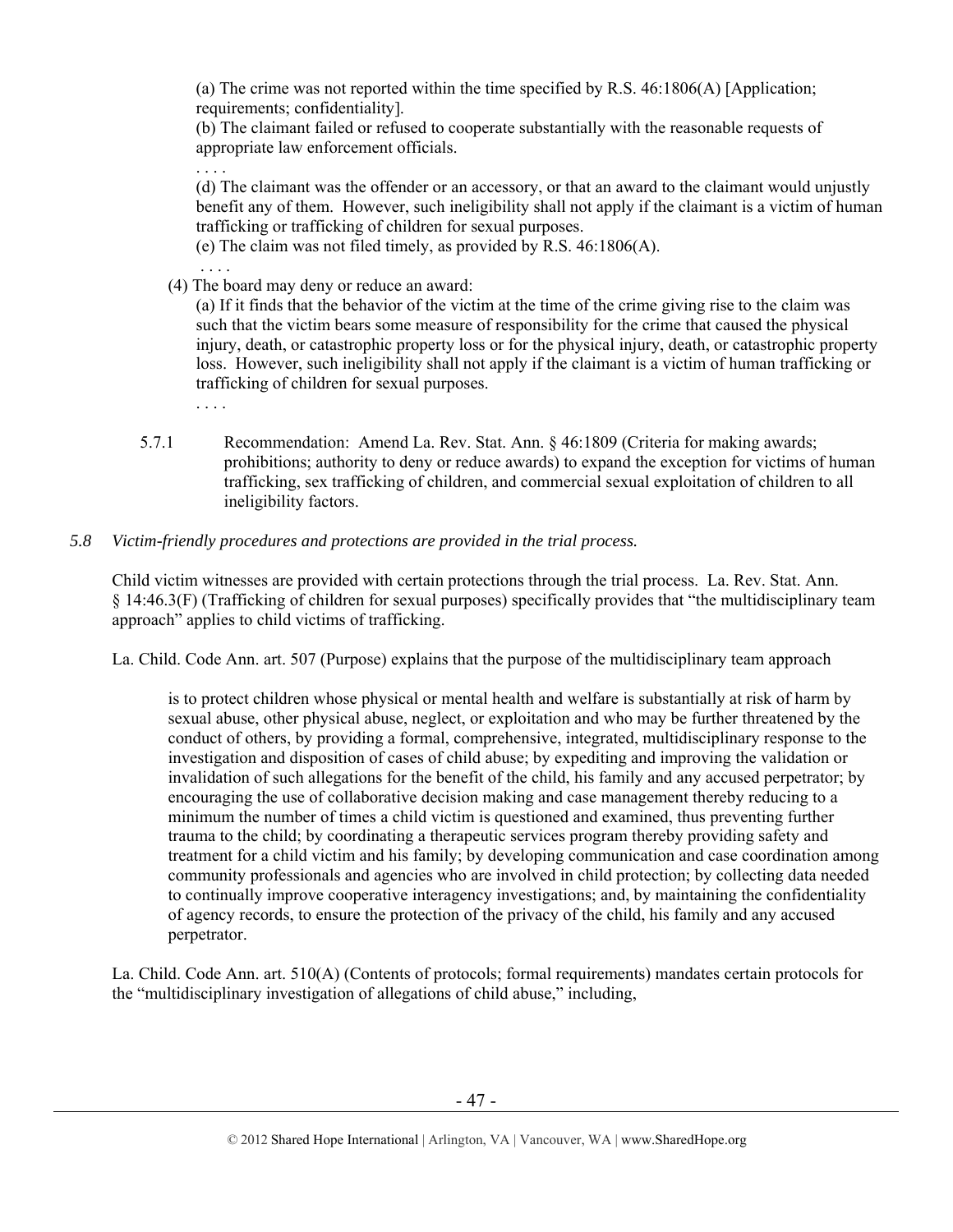(4) Procedures for ensuring that interviews of the child victim are conducted in a neutral, legally sound manner and by a qualified forensic interviewer, except when the circumstances of the particular case justify the assignment of another interviewer.

(5) Procedures for reducing the risk of harm to child victims, including ensuring that the child is in a safe surrounding, and when necessary the removal of the alleged perpetrator.

(6) Procedures for reducing the number of interviews of the child victim and the use, if available, of a child advocacy center.

(7) Procedures for developing a service and treatment plan for the child victim and his family. (8) Procedures for respecting the confidentiality of agency records and information, and a policy identifying the conditions for the sharing of information.

. . . .

 $\overline{a}$ 

(10) Any other procedures to avoid duplication of fact-finding efforts and interviews of the child.

Additionally, under La. Rev. Stat. Ann. § 15:283 (Protected person; testimony taken outside courtroom), victims of La. Rev. Stat. Ann. § 14:46.3 (Trafficking of children for sexual purposes) and Louisiana's CSEC laws who are under 17 years of age, may give testimony via closed circuit television. Specifically, La. Rev. Stat. Ann. § 15:283 states in part,

A. On its own motion or on the motion of the attorney for any party, a court may order that the testimony of a protected person<sup>159</sup> who may have been a witness to or victim of a crime be taken in a room other than the courtroom and be simultaneously televised by closed circuit television to the court and jury, when the court makes a specific finding of necessity based upon both of the following:

(1) Expert testimony that the protected person would be likely to suffer serious emotional distress if forced to give testimony in open court.

(2) Expert testimony that, without such simultaneous televised testimony, the protected person cannot reasonably communicate his testimony to the court or jury.

B. The court shall ensure that the protected person cannot see or hear the accused unless such viewing or hearing is requested for purposes of identification. However, the court shall ensure that the accused is afforded the ability to consult with his attorney during the testimony of the protected person. C. The only persons who may be present in the room with the protected person are the person or persons operating the audio-video equipment, the presiding judge, the attorneys for the state, the attorneys for the defendant, and any person, other than a relative of the protected person, whose presence is determined by the court to be necessary to the welfare and well-being of the protected person during his testimony. . . .

D. Only the attorneys, or the presiding judge as authorized by law, may question the protected person. . . . .

La. Rev. Stat. Ann. § 15:469.1 (Receipt of testimony from victims of certain crimes who are fifteen years of age or younger; closed session of court or in chambers; procedure) provides,

In cases of simple rape, attempted simple rape, aggravated rape, attempted aggravated rape, forcible rape, attempted forcible rape, or carnal knowledge of a juvenile in which the victim is a child of fifteen years of age or younger, the court, upon its own motion or that of the defendant or state, may order that the testimony of such victim be heard either in closed session of court or in the judge's chambers, in the presence of the judge or jury, the defendant, counsel for the defendant, the family of the defendant, the parents or parent of the victim, the attorney for the state, a reasonable but limited number of members

<sup>&</sup>lt;sup>159</sup> Pursuant to La. Rev. Stat. Ann. § 15:283(E)(1), "protected person" is defined as "a person who is the victim of a crime or a witness in a criminal prosecution who is . . . [u]nder the age of seventeen years."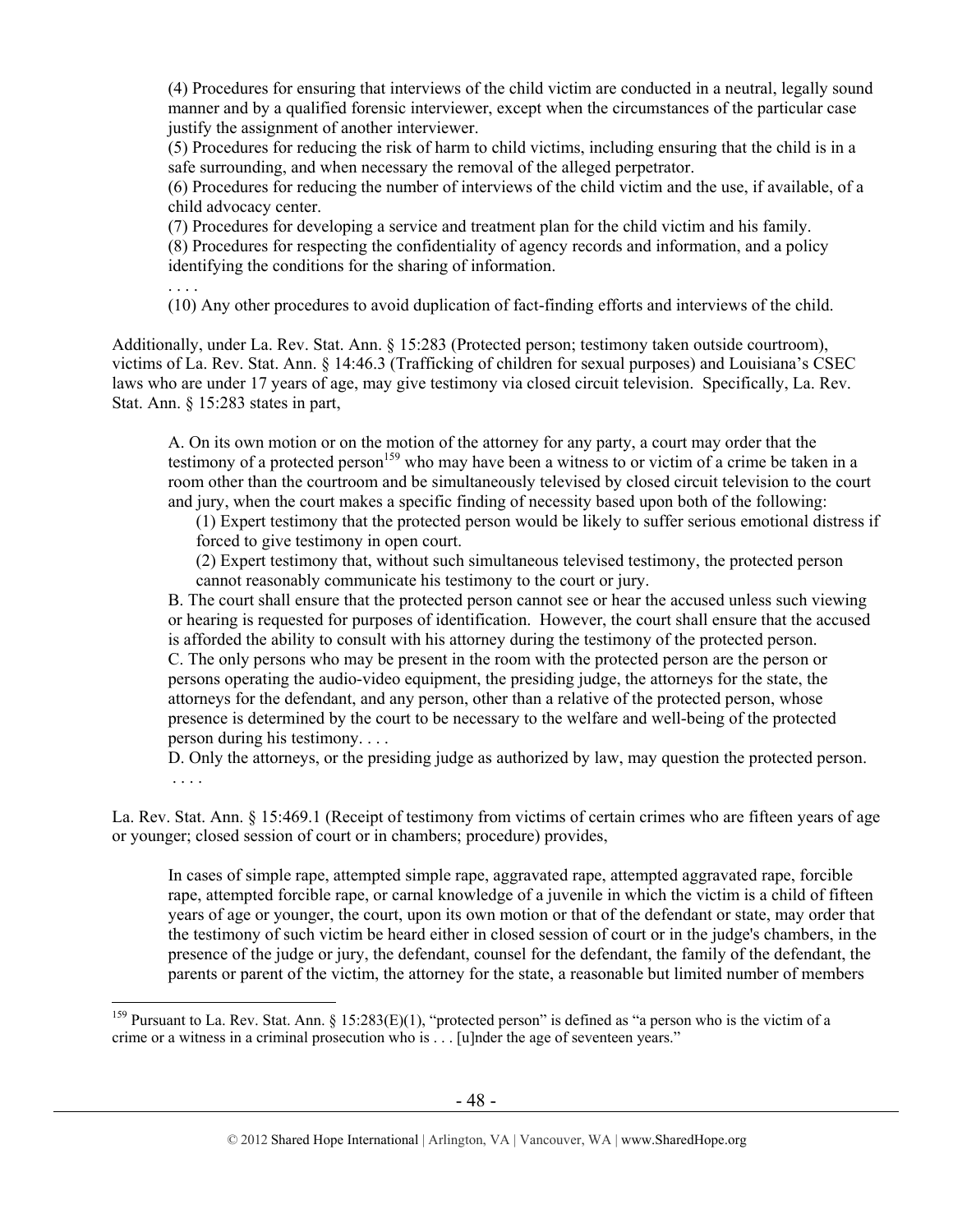of the public which the court may allow in its discretion under these circumstances, and any other party which the court determines has a valid interest in the proceedings.

Additional protections apply to domestic minor sex trafficking victims for cases involving sexual assault. Specifically, La. Code Evid. Ann. art. 412(A) (Victim's past sexual behavior in sexual assault cases) states that "[w]hen an accused is charged with a crime involving sexually assaultive behavior, reputation or opinion evidence of the past sexual behavior of the victim is not admissible." Exceptions under La. Code Evid. Ann. art. 412(B) include evidence "upon the issue of whether or not the accused was the source of semen or injury" and "upon the issue of whether or not the victim consented to the sexually assaultive behavior."

Under La. Rev. Stat. Ann. § 46:1844(W)(2) (Basic rights for victim and witness), which protects the confidentiality of crime victims who are minors and victims of sex offenses, "sex offense" is defined to "include the perpetration or attempted perpetration of . . . any offense listed in R.S. 15:541(24) [Definitions— Registration of sex offenders and child predators]."

La. Code Crim. Proc. Ann. art. 718.1(A)<sup>160</sup> (Evidence of obscenity, video voyeurism, or pornography involving juveniles) affords special protection for children used in child pornography, video voyeurism, or obscenity. Pursuant to art. 718.1(A), "In any criminal proceeding, any property or material that is alleged to constitute evidence of obscenity as defined in R.S.  $14:106(A)(2)^{161}$  that is unlawfully possessed, video voyeurism as defined in R.S. 14:283,<sup>162</sup> or pornography involving juveniles as defined in R.S. 14:81.1<sup>163</sup> shall remain in the care, custody, and control of the court or the district attorney." Additionally, "the court shall deny any request by the defendant to copy, photograph, duplicate, or otherwise reproduce any property or material that is alleged to constitute evidence of obscenity. . . that is unlawfully possessed, video voyeurism . . . or pornography involving juveniles . . . provided that the district attorney makes the property or material reasonably available<sup>164</sup> to the defendant." La. Code Evid. Ann. art. 718.1(B).

For child victims who are involved in dependency cases, La. Child. Code Ann. art. 424.1(A) (CASA; appointment) authorizes the court in a child in need of care proceeding to appoint a special advocate.

*5.9 Expungement or sealing of juvenile delinquency records resulting from arrests or adjudications for prostitution-related offenses committed as a result of, or in the course of, the commercial sexual exploitation of a minor is available within a reasonable time after turning 18.* 

<sup>&</sup>lt;sup>160</sup> The text of La. Code Evid. Ann. art. 718.1 here in this report includes amendments made by the passage of House Bill No. 594 during the 2012 Louisiana General Assembly. 2012 La. Acts 404. (Effective August 1, 2012).<br><sup>161</sup> See supra Section 1.2 for the definition of "obscenity."

<sup>&</sup>lt;sup>162</sup> Video voyeurism is defined under La. Rev. Stat. Ann. § 14:283 as "The use of any camera, videotape, photooptical, photo-electric, or any other image recording device for the purpose of observing, viewing, photographing, filming, or videotaping a person where that person has not consented to the observing, viewing, photographing, filming, or videotaping and it is for a lewd or lascivious purpose; or the transfer of an image obtained by activity described in Paragraph (1) of this Subsection by live or recorded telephone message, electronic mail, the Internet, or a commercial online service."<br> $^{163}$  *See supra* note 53.

<sup>&</sup>lt;sup>164</sup> Under La. Code Evid. Ann. art. 718.1(C), "the property or material shall be deemed reasonably available to the defendant if the district attorney provides ample opportunity for the inspection, viewing, and examination at the office of the district attorney of the property or material by the defendant, the defendant's attorney, and any individual the defendant may seek to qualify to furnish expert testimony at trial."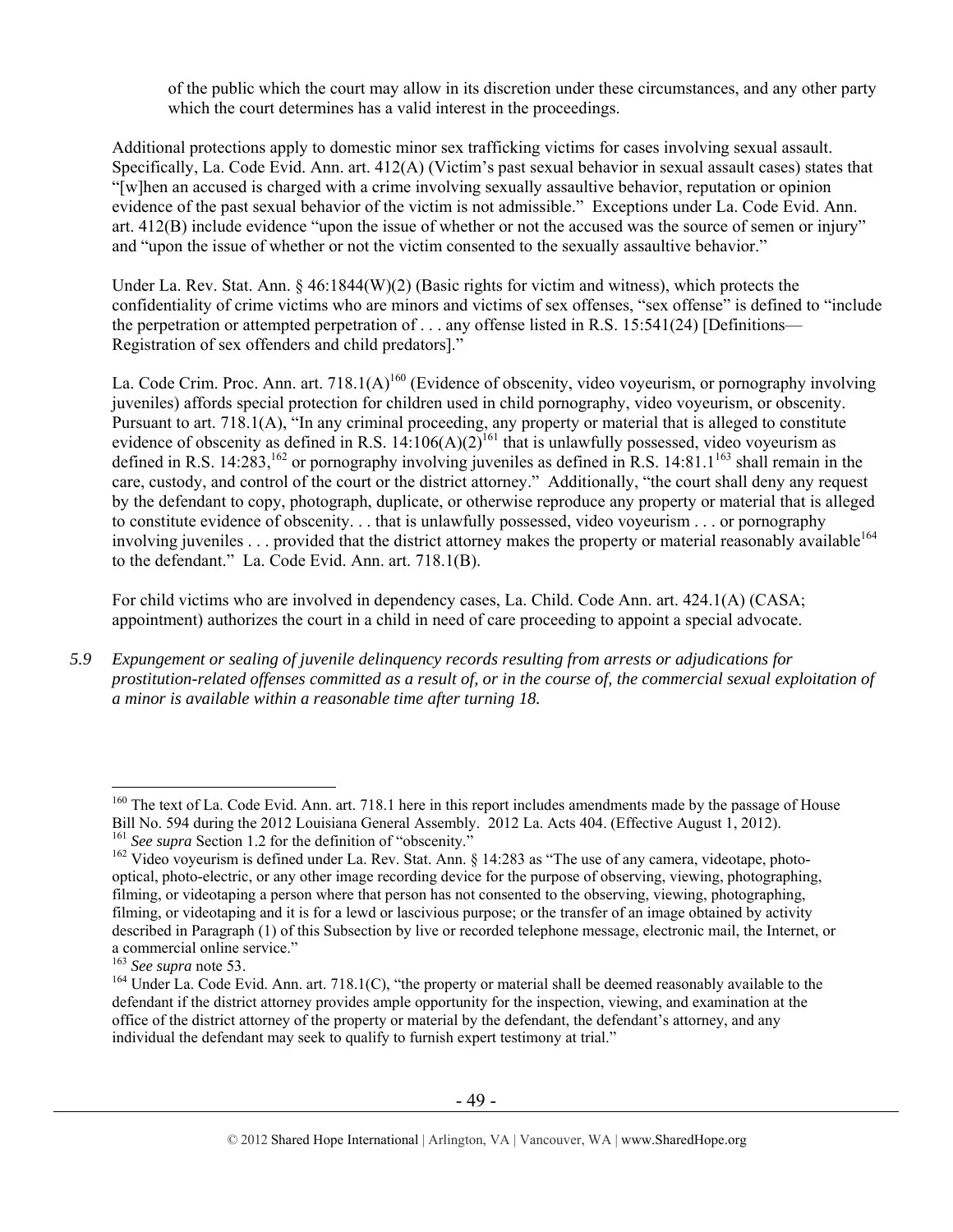Pursuant to La. Child. Code Ann. art. 917 (Expungement; generally), "A person seventeen years of age or older may move for expungement of records of juvenile criminal conduct pursuant to this Chapter [Expungement]." La. Child. Code Ann. art.  $918^{165}$  (Grounds) sets out the grounds for expungement, stating,

A. Records concerning conduct or conditions that did not result in adjudication may be expunged. B. Records concerning conduct or conditions that resulted in a misdemeanor adjudication may be expunged only if two or more years have elapsed since the person satisfied the most recent judgment against him.

C. Records concerning conduct or conditions that resulted in a felony adjudication may be expunged only if:

(1) The adjudication was not for murder, manslaughter, any sexual crime, kidnapping, or armed robbery.

(2) Five or more years have elapsed since the person satisfied the most recent judgment against him.

(3) The person has no criminal court felony convictions and no criminal court convictions for misdemeanors involving a weapon.

(4) The person has no outstanding indictment or bill of information charging him.

D. Records concerning conduct or conditions that results in a misdemeanor or felony adjudication for La. Rev. Stat. Ann. §§ 14:82 [Prostitution; definition; penalties; enhancement], § 83.3 [Prostitution by massage], § 83.4 [Massage; sexual conduct prohibited], 89 [Crime against nature] or § 89.2 [Crime against nature by solicitation] may be expunged upon petition to the court and upon a showing that, during the time of the commission of the offense, the person seeking the expungement was a victim of trafficking of children for sexual purposes pursuant to R.S. § 14:46.3(E) provided that person has no outstanding indictment or bill of information charging him.

According to La. Child. Code Ann. art. 922 (Expungement order; effect), "Except for the limited purposes stated in Articles 920 [Order of expungement; court records]<sup>166</sup> and 921 [Order of expungement; agency records],<sup>167</sup> upon an order of expungement, the conduct and conditions expunged are considered nonexistent and are to be treated as such upon inquiry."

<sup>&</sup>lt;sup>165</sup> The text of La. Child. Code Ann. art. 918 here includes amendments made by the passage of House Bill No. 49 during the 2012 Louisiana General Assembly. 2012 La. Acts 446. (Effective August 1, 2012). <sup>166</sup> La. Child. Code Ann. art. 920 states,

A. An order for the expungement of juvenile court records must be in writing and, except as hereinafter provided, must require that the clerk of court destroy all records relating to the conduct or conditions referred to in the motion for expungement, including but not limited to pleadings, exhibits, reports, minute entries, correspondence, and all other documents.

B. References, documents, recordings, or other materials that cannot be destroyed may be maintained. Under no circumstances may any undestroyed information be released.

C. The court may maintain a confidential record, such as a minute entry, of the fact of an adjudication. This information may be released only upon written motion of a court exercising criminal jurisdiction over the person whose record is sought and then only for the purposes authorized by the Code of Criminal Procedure.<br><sup>167</sup> La. Child. Code Ann. art. 921(D) states, "A copy of the judgment ordering destruction may be maintained by the

custodian of reports and records of the agency or office. However, the custodian must not disclose the fact that such judgment is maintained or that the destroyed reports or records previously existed to anyone except upon written order of the court."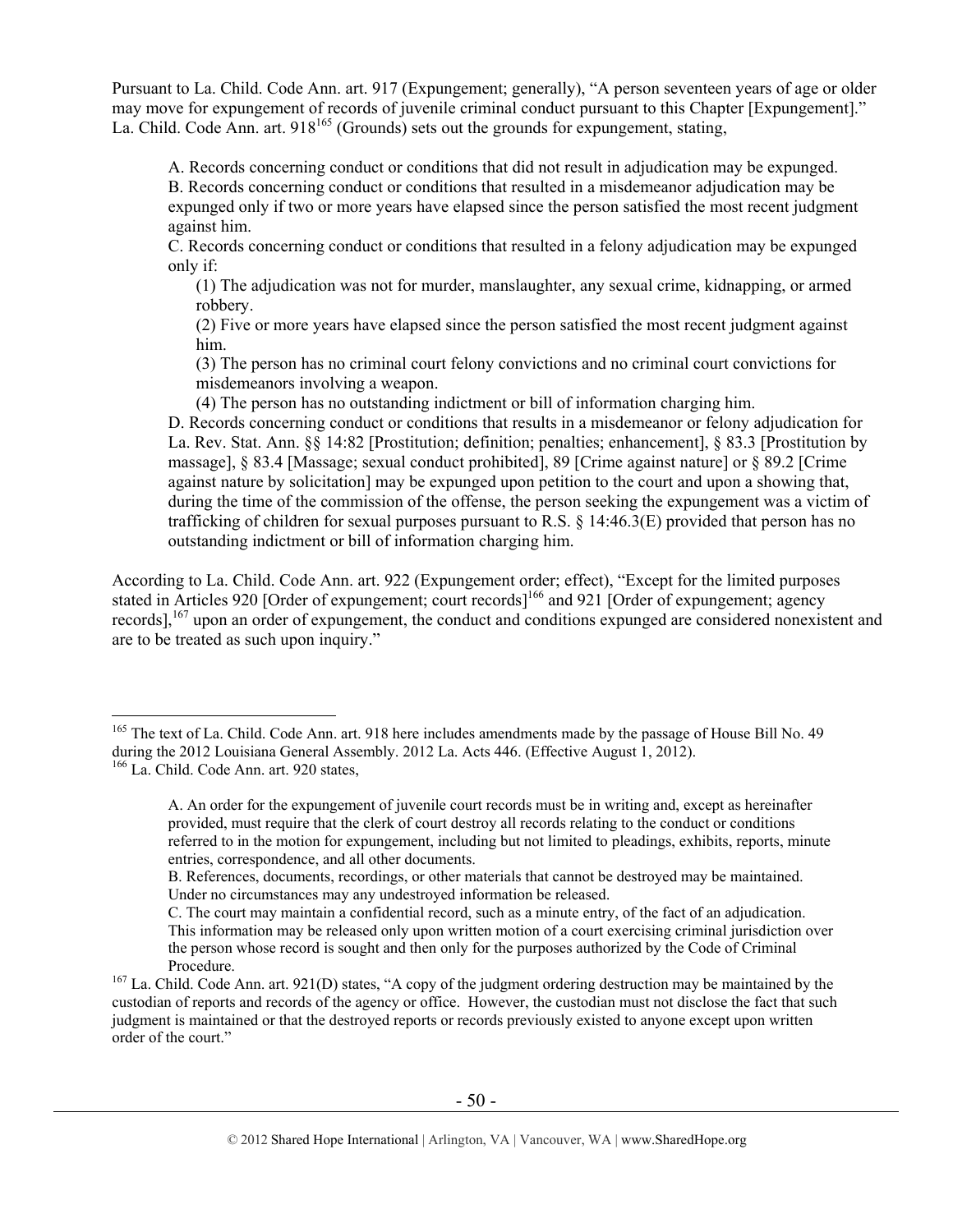5.9.1 Recommendation: Amend La. Child. Code Ann. art. 918 (Grounds) to make the expungement of criminal records resulting from arrests for offenses perpetrated as a result of, or in the course of, the commercial sexual exploitation of a minor automatic.

# *5.10 Victim restitution and civil remedies for victims of domestic minor sex trafficking or commercial sexual exploitation of children (CSEC) are authorized by law.*

Louisiana has not enacted any statute that expressly allows victims of domestic minor sex trafficking to pursue a civil remedy; however, victims can pursue civil remedies against persons convicted under the Louisiana Racketeering Act.<sup>168</sup> Specifically, civil remedies are available pursuant to La. Rev. Stat. Ann. § 15:1356 (Civil remedies), which states in part,

(A) (1) All property, immovable or movable, including money, used in the course of, intended for use in the course of, derived from, or realized through, conduct in violation of a provision of R.S. 15:1353 [Prohibited activities] is subject to civil forfeiture to the state. Any injured person shall have an in rem right or claim to forfeited property or to the proceeds derived therefrom superior to any right or claim the state has in the same property or proceeds. . . .

. . . . E. Any person who is injured by reason of any violation of the provisions of R.S. 15:1353 [Prohibited activities] shall have a cause of action against any person engaged in racketeering activity who violates a provision of R.S. 15:1353. Such injured person shall be entitled to recover three times the actual damages sustained or ten thousand dollars, whichever is greater. Such person shall also recover attorney fees in the trial and appellate courts and costs of investigation and litigation reasonably incurred.

La. Rev. Stat. Ann. § 15:1356(I) provides that this civil remedy will not preclude the application of other remedies.

Victims also have the right to seek restitution under La. Rev. Stat. Ann. § 46:1844(M)(1)–(3) (Basic rights for victim and witness), which states,

(1) If the defendant is found guilty, the court or parole board shall require the defendant to pay restitution to the appropriate party in an amount and manner determined by the court. In addition, the court or parole board may require the defendant to perform community service work in an amount and according to a schedule determined by the court.

(2) One of the conditions of work release shall be a requirement that an inmate pay from his earnings all restitution ordered by the court or the parole board. Even if no restitution has been ordered, the sheriff or director of the program shall have the right to require payment of restitution as a condition of work release.

(3) A victim shall not be required to pay recording fees for the filing of a restitution order with the clerk of court. The defendant shall be responsible for all costs associated with this action.

Additionally, La. Code Crim. Proc. Ann. art. 883.2 (Restitution to victim) provides,

<sup>&</sup>lt;sup>168</sup> See supra Section 3.1 for the provisions of the Louisiana Racketeering Act.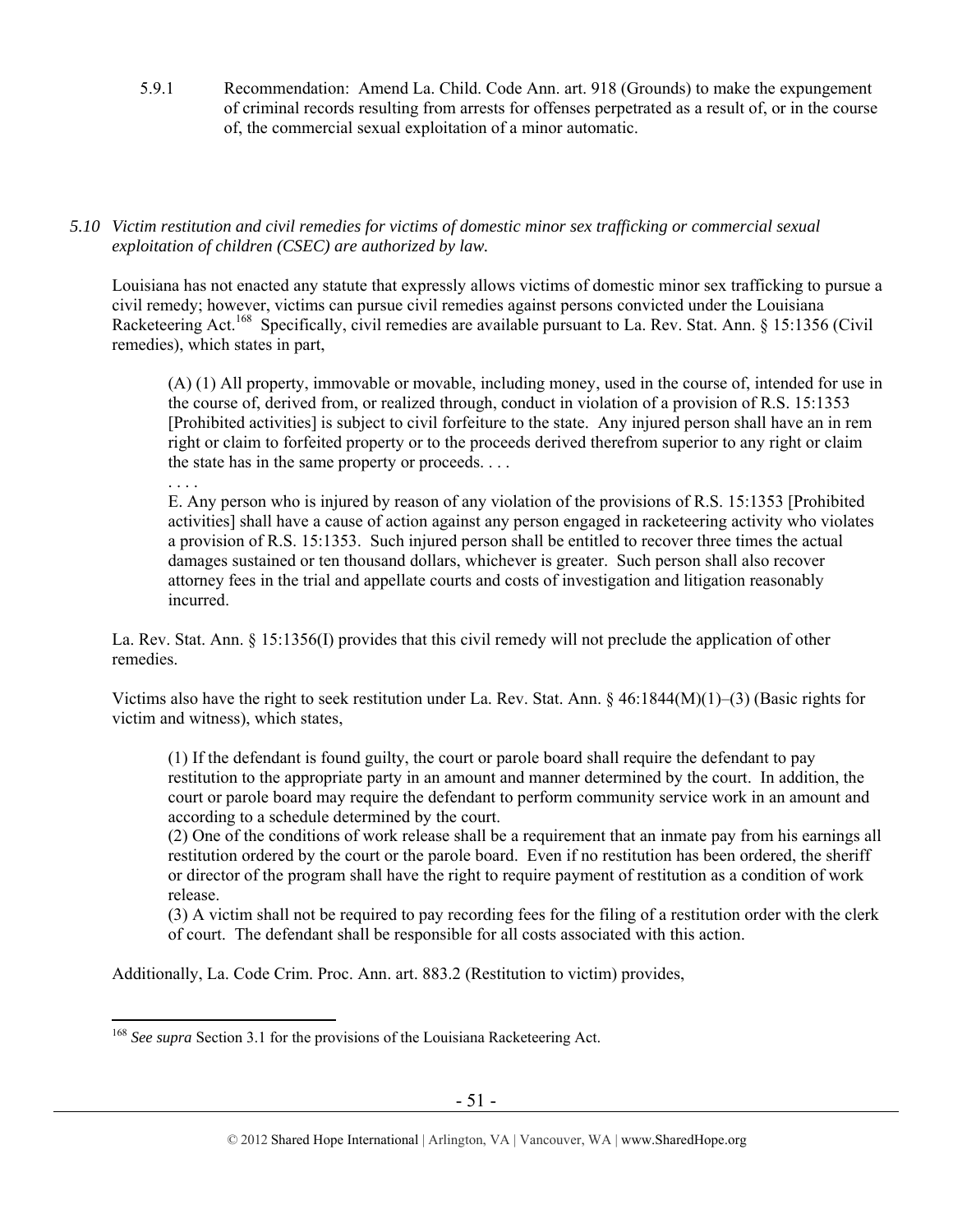A. In all cases in which the court finds an actual pecuniary loss to a victim, or in any case where the court finds that costs have been incurred by the victim in connection with a criminal prosecution, the trial court shall order the defendant to provide restitution to the victim as a part of any sentence that the court shall impose.

B. Additionally, if the defendant agrees as a term of a plea agreement, the court shall order the defendant to provide restitution to other victims of the defendant's criminal conduct, although those persons are not the victim of the criminal charge to which the defendant pleads. Such restitution to other persons may be ordered pursuant to Article 895 [Conditions of probation] or 895.1 [Probation; restitution; judgment for restitution; fees] or any other provision of law permitting or requiring restitution to victims.

C. The court shall order that all restitution payments be made by the defendant to the victim through the court's designated intermediary, and in no case shall the court order the defendant to deliver or send a restitution payment directly to a victim, unless the victim consents.

*5.11 Statutes of limitations for civil and criminal actions for child sex trafficking or commercial sexual exploitation of children (CSEC) offenses are eliminated or lengthened sufficiently to allow prosecutors and victims a realistic opportunity to pursue criminal action and legal remedies.* 

La. Civ. Code Ann. art. 3499 (Personal actions) states, "Unless otherwise provided by legislation, a personal action is subject to a liberative prescription<sup>169</sup> of ten years."

For various sexual offenses, La. Code Crim. Proc. Ann. art. 571.1<sup>170</sup> (Time limitation for certain sex offenses) states,

Except as provided by Article 572 of this Chapter, the time within which to institute prosecution of the following sex offenses, regardless of whether the crime involves force, serious physical injury, death, or is punishable by imprisonment at hard labor shall be thirty years: sexual battery (R.S. 14:43.1), second degree sexual battery (R.S. 14:43.2), oral sexual battery (R.S. 14:43.3), human trafficking (R.S. 14:46:2(B)(2) or (3)), trafficking of children for sexual purposes (R.S. 14:46.3), felony carnal knowledge of a juvenile (R.S. 14:80), indecent behavior with juveniles (R.S. 14:81), pornography involving juveniles (R.S. 14:81.1), molestation of a juvenile . . . (R.S. 14:81.2), prostitution of persons under eighteen (R.S. 14:82.1), enticing persons into prostitution (R.S. 14:86), crime against nature (R.S. 14:89), aggravated crime against nature (R.S. 14:89.1), crime against nature by solicitation (R.S. 14:89.2(B)(3)), incest (R.S. 14:78), or aggravated incest (R.S. 14:78.1) which involves a victim under seventeen years of age. This thirty-year period begins to run when the victim attains the age of eighteen.

For noncapital offenses, La. Code Crim. Proc. Ann. art. 572 (Limitation of prosecution of noncapital offenses) sets out the time frames for commencing criminal prosecutions. La. Code Crim. Proc. Ann. art. 572(A) states,

Except as provided in Articles 571 and 571.1, no person shall be prosecuted, tried, or punished for an offense not punishable by death or life imprisonment, unless the prosecution is instituted within the following periods of time after the offense has been committed:

(1) Six years, for a felony necessarily punishable by imprisonment at hard labor.

(2) Four years, for a felony not necessarily punishable by imprisonment at hard labor.

<sup>&</sup>lt;sup>169</sup> Pursuant to La. Civ. Code Ann. art. 3447, a "[l]iberative prescription is a mode of barring of actions as a result of inaction for a period of time."

 $170$  The text of La. Code Crim. Proc. Ann. art. 571.1 here includes amendments made by the passage of House Bill No. 49 during the 2012 Louisiana General Assembly. 2012 La. Acts 446. (Effective August 1, 2012).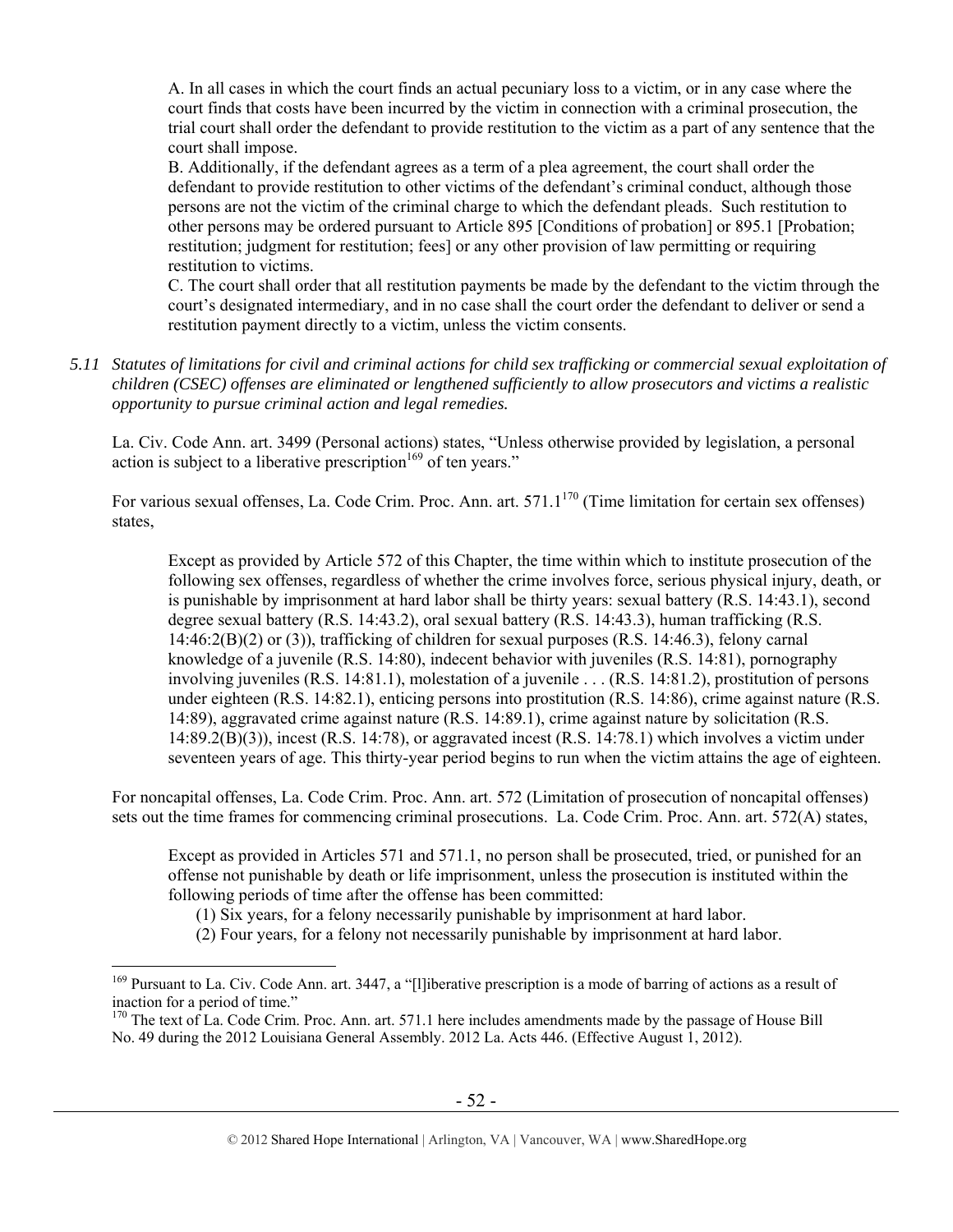- (3) Two years, for a misdemeanor punishable by a fine, or imprisonment, or both.
- (4) Six months, for a misdemeanor punishable only by a fine or forfeiture.

No general tolling applies to offenses against minors; however, La. Code Crim. Proc. Ann. art. 573 (Running of time limitations; exception) specifies that the time limitations found in La. Code Crim. Proc. Ann. art. 572 will not start to run "until the relationship or status involved has ceased to exist when: . . . . [t]he offense charged is aggravated battery (R.S. 14:34) and the victim is under seventeen years of age."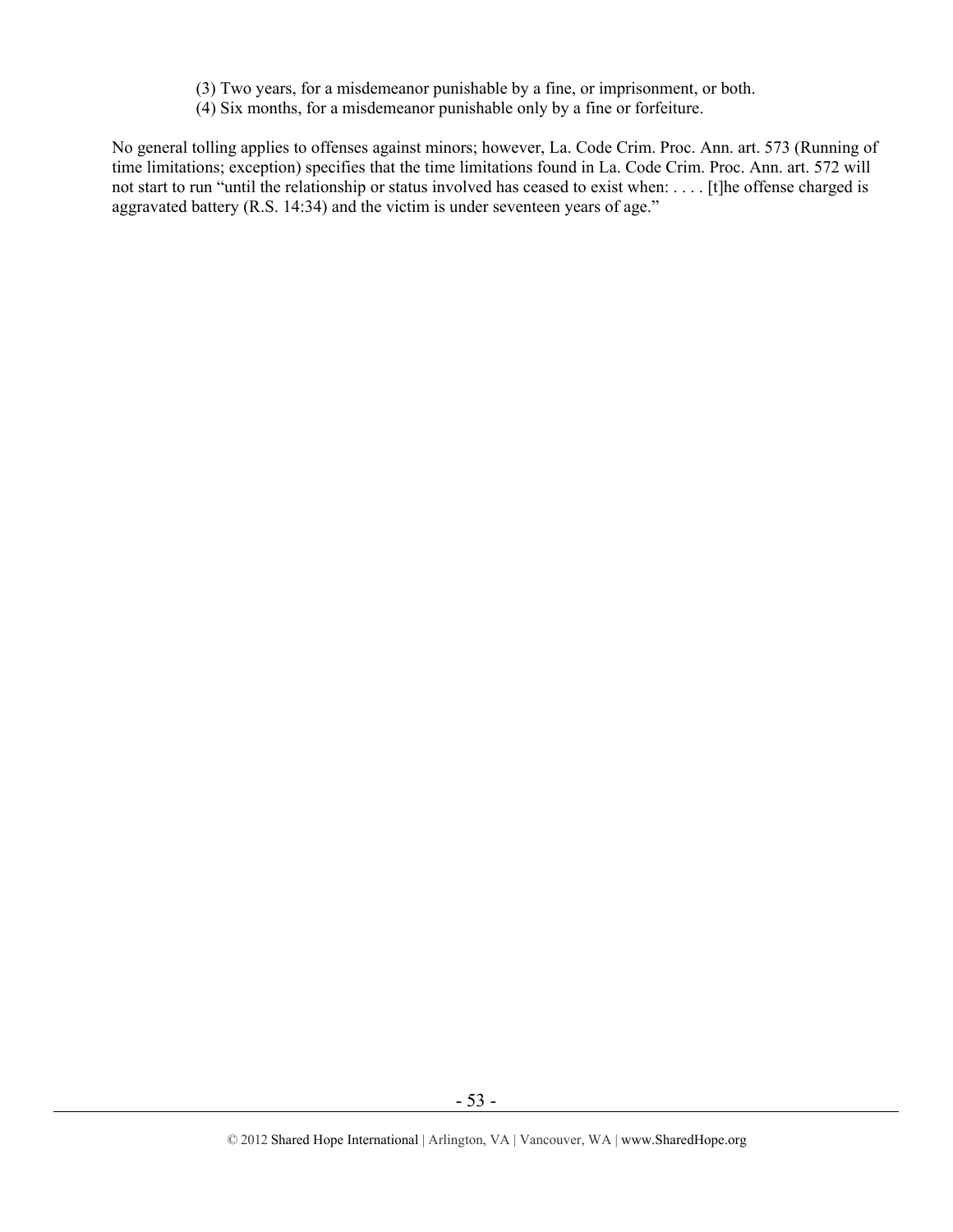## FRAMEWORK ISSUE 6: CRIMINAL JUSTICE TOOLS FOR INVESTIGATION AND PROSECUTIONS

## *Legal Components:*

- *6.1 Training on human trafficking and domestic minor sex trafficking for law enforcement is statutorily mandated.*
- *6.2 Single party consent to audiotaping is permitted in law enforcement investigations.*
- *6.3 Wiretapping is an available tool to investigate domestic minor sex trafficking.*
- *6.4 Using a law enforcement decoy posing as a minor to investigate buying or selling of commercial sex acts is not a defense to soliciting, purchasing, or selling sex with a minor.*
- *6.5 Using the Internet to investigate buyers and traffickers is a permissible investigative technique.*
- *6.6 Law enforcement and child welfare agencies are mandated to promptly report missing and recovered children. \_\_\_\_\_\_\_\_\_\_\_\_\_\_\_\_\_\_\_\_\_\_\_\_\_\_\_\_\_\_\_\_\_\_\_\_\_\_\_\_\_\_\_\_\_\_\_\_\_\_\_\_\_\_\_\_\_\_\_\_\_\_\_\_\_\_\_\_\_\_\_\_\_\_\_\_\_\_\_\_\_\_\_\_\_\_\_\_\_\_\_\_\_\_*

## *Legal Analysis:*

 $\overline{a}$ 

*6.1 Training on human trafficking and domestic minor sex trafficking for law enforcement is statutorily mandated.* 

Louisiana law does not specifically mandate training on human trafficking and domestic minor sex trafficking for law enforcement agencies. However, La. Rev. Stat. Ann. § 40:2405(A)(1) (Peace officer training requirements; reimbursement by peace officer) requires law enforcement to "successfully complete a certified training program approved by the council and successfully pass a council-approved comprehensive examination within one calendar year from the date of initial employment."

- 6.1.1 Recommendation: Amend La. Rev. Stat. Ann. § 40:2405 (Peace officer training requirements; reimbursement by peace officer) to specifically require domestic minor sex trafficking training for law enforcement officers.
- *6.2 Single party consent to audiotaping is permitted in law enforcement investigations.*

Louisiana allows single party consent to audiotaping. La. Rev. Stat. Ann. § 15:1303(C)(4) (Interception and disclosure of wire, electronic, or oral communications) states,

It shall not be unlawful under this Chapter for a person not acting under color of law to intercept a wire or oral communication where such person is a party to the communication or where one of the parties to the communication has given prior consent to such interception, unless such communication is intercepted for the purpose of committing any criminal or tortious act in violation of the constitution or laws of the United States or of the state or for the purpose of committing any other injurious act.

*6.3 Domestic minor sex trafficking investigations may use wiretapping and resulting evidence.* 

La. Rev. Stat. Ann. § 15:1303(A)(1) (Interception and disclosure of wire, electronic, or oral communications) makes it illegal to "[w]illfully intercept, endeavor to intercept, or procure any other person to intercept or endeavor to intercept, any wire or oral communication." La. Rev. Stat. Ann. §  $15:1308(A)^{171}$  (Authorization for interception of wire or oral communications) allows a judge to issue an order authorizing wiretapping for the

<sup>&</sup>lt;sup>171</sup> The text of La. Rev. Stat. Ann. § 15:1308 included here and elsewhere in this report includes amendments made by the passage of House Bill No. 49 during the 2012 Louisiana General Assembly. 2012 La. Acts 446. (Effective August 1, 2012).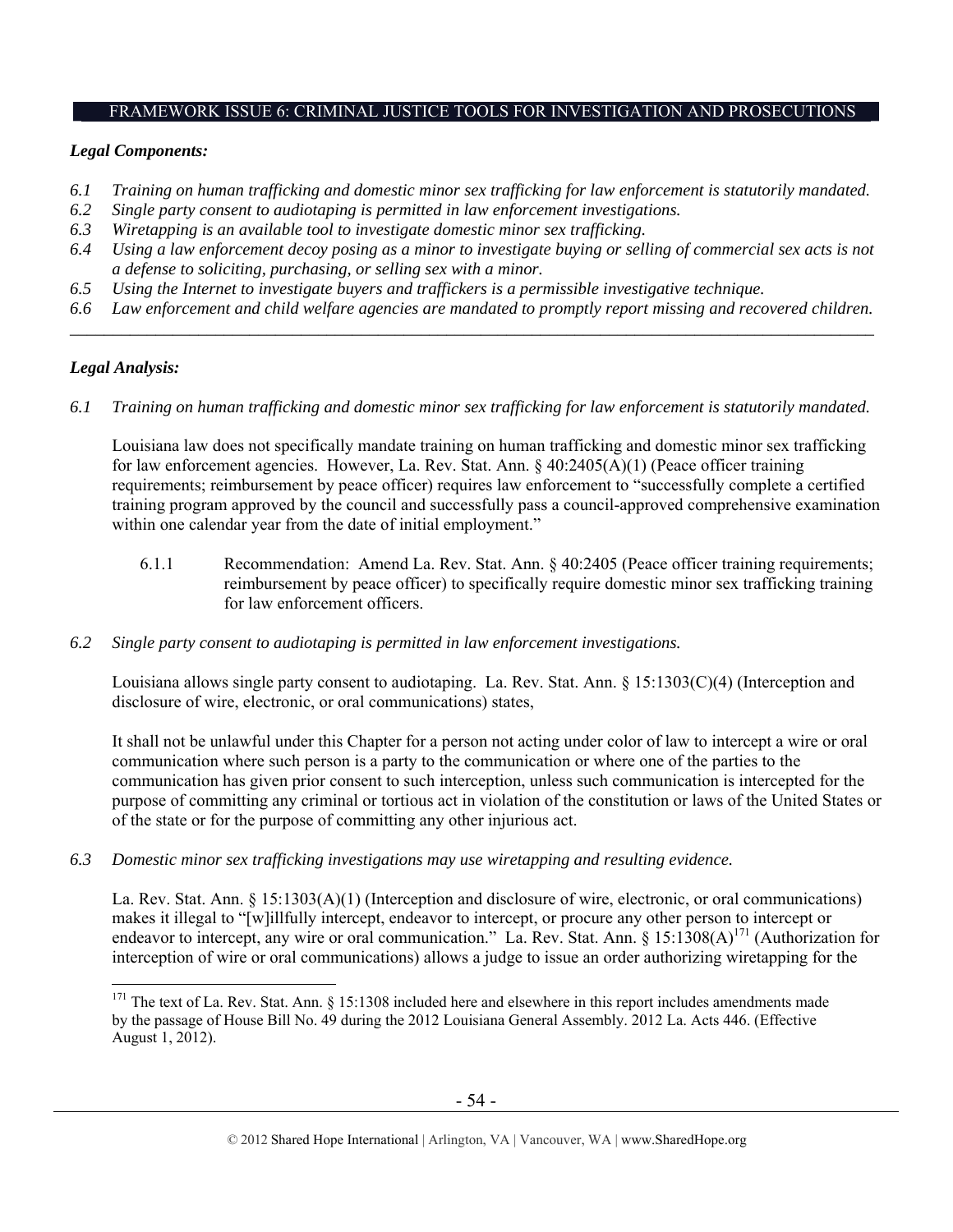investigation of specified crimes, including in part, aggravated kidnapping and money laundering, human trafficking when prosecuted under La. Rev. Stat. Ann. § 14:46.2(B)(3), and trafficking of children for sexual purposes. La. Rev. Stat. Ann. § 15:1308(A)(2)(b), (m), (q), (r). La. Rev. Stat. Ann. § 15:1308(A) does not allow wiretapping in investigating violations of any of Louisiana's CSEC laws.

- 6.3.1. Recommendation: Amend La. Rev. Stat. Ann. § 15:1308(A) (Authorization for interception of wire or oral communications) to allow wiretaps, and make resulting evidence admissible in investigations of Louisiana's CSEC offenses.
- *6.4 Using a law enforcement decoy posing as a minor to investigate buying or selling of commercial sex acts is not a defense to soliciting, purchasing, or selling sex with a minor.*

Several statutes permit the use of a decoy by law enforcement. Pursuant to La. Rev. Stat. Ann. § 14:46.2<sup>172</sup> (Human trafficking) and  $\S$  14:46.3<sup>173</sup> (Trafficking of children for sexual purposes), it shall not be a defense "that the person being recruited, harbored, transported, provided, solicited, obtained, or maintained is actually a law enforcement officer or peace officer acting within the official scope of his duties." La. Rev. Stat. Ann.  $§ 14:46.2(D), 46.3(A)(3).$ 

Additionally, pursuant to La. Rev. Stat. Ann.  $\S$  14:86<sup>174</sup> (Enticing persons into prostitution) "it shall not be a defense to prosecution "that the person being enticed is actually a law enforcement officer or peace officer acting in his official capacity" and similarly under La. Rev. Stat. Ann. § 14:89.2175 (Crime against nature by solicitation) it shall not be a defense "that the person being solicited is actually a law enforcement officer or peace officer acting within the scope of his duties." La. Rev. Stat. Ann. § 14:86(C), 89.2 (D)(4).

Finally, under La. Rev. Stat. Ann. § 14:82.1<sup>176</sup> (Prostitution; persons under eighteen; additional offenses), it shall not be a defense that the person practicing prostitution who is believed to be under the age of eighteen is actually a law enforcement officer or peace officer acting within the official scope of his duties. La. Rev. Stat. Ann. § 14:82.1(E).

## *6.5 Using the Internet to investigate buyers and traffickers is a permissible investigative technique.*

The use of the Internet to investigate buyers and traffickers appears to be permissible under La. Rev. Stat. Ann. § 14:81.3 (Computer-aided solicitation of a minor). The language in the statute specifically carves out an exception allowing law enforcement to use the Internet to investigate buyers and traffickers by disallowing a defense based on the fact that the "victim" was actually a law enforcement officer using the Internet as an investigative tool. La. Rev. Stat. Ann. § 14:81.3(C)(1).

La. Rev. Stat. Ann. § 14:81.3(C) expressly states, "It shall not constitute a defense to a prosecution brought pursuant to this Section that the person reasonably believed to be under the age of seventeen is actually a law enforcement officer or peace officer acting in his official capacity." Additionally, because La. Rev. Stat. Ann. § 14:81.3 applies when a person "knowingly contacts or communicates, through the use of electronic textual communication, with a person who has not yet attained the age of seventeen . . . or a person reasonably believed to have not yet attained the age of seventeen . . . for the purpose of or with the intent to persuade, induce, entice

<sup>&</sup>lt;sup>172</sup> See supra note 2.

<sup>172</sup> *See supra* note 2. 173 *See supra* note 5. 174 *See supra* note 10 175 *See supra* note 16. 176 *See supra* note 8.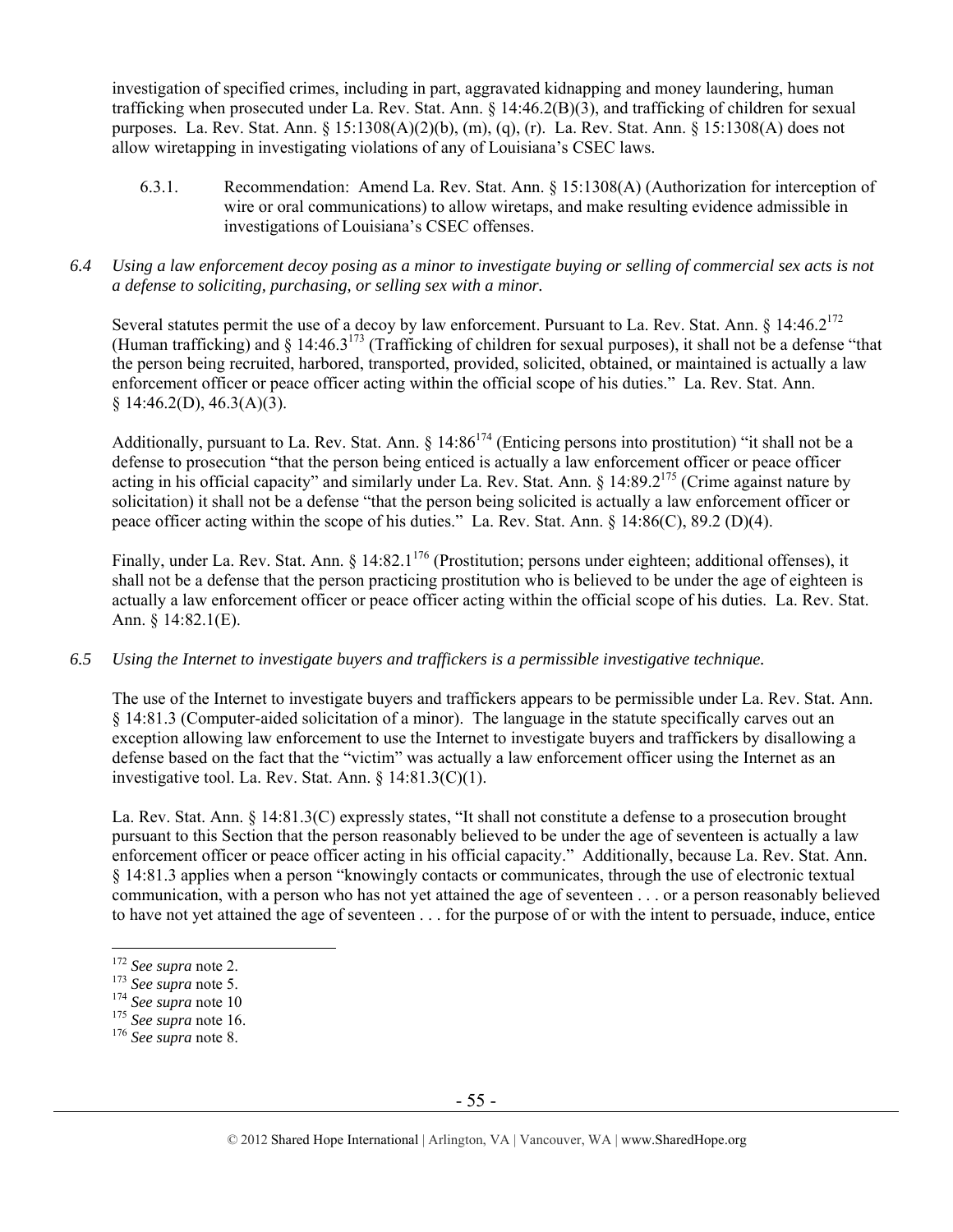or coerce the person to engage or participate in sexual conduct," it appears to contemplate and permit the use of the Internet in investigations. La. Rev. Stat. Ann. § 14:81.3(A)(1).

## *6.6 Law enforcement and child welfare agencies are mandated to promptly report missing and recovered children.*

La. Rev. Stat. Ann. § 46:1431(A), (B) (Missing and Exploited Children Information Clearinghouse; establishment; definitions) creates "a Missing and Exploited Children Information Clearinghouse within the Department of Public Safety and Corrections, office of state police" to serve "as a central repository of information regarding missing and/or exploited children." La. Rev. Stat. Ann. § 46:1431(B) expressly requires that information regarding missing or exploited children "be collected and disseminated to assist in the location of missing children and the reporting of exploited children to the proper agency."

La. Rev. Stat. Ann. § 46:1432(A) (Duties of the clearinghouse) requires the clearinghouse to

(1) Establish a system of intrastate communication of information relating to children determined, by the parent, guardian, or legal custodian of the child, or by a law enforcement agency, to be missing and/or exploited.

(2) Provide a centralized file for the exchange of information on missing children within the state. (3) Interface with the National Crime Information Center for the exchange of information on children suspected of interstate travel.

Furthermore, the clearinghouse also must "collect, process, maintain, and disseminate information on missing and/or exploited children and shall strive to maintain or disseminate only accurate and complete information." La. Rev. Stat. Ann. § 46:1432(C).

La. Rev. Stat. Ann. § 40:2521<sup>177</sup> (Law enforcement agency receiving report of missing or recovered child; duty) requires the law enforcement agency that receives an initial report of a missing child or the recovery of a missing child to

immediately report the missing or recovered child to national law enforcement agencies and the state law enforcement agencies of neighboring states. This notification shall include entry of the name of the child into the National Crime Information Center registry. These reports shall be made for each reported missing child without regard to whether the child is believed to be missing due to stranger abduction, parental abduction, or any other cause.

La. Rev. Stat. Ann. § 14:403.3(A)<sup>178</sup> (Reports of missing children; procedures; false reports or communications; penalties) similarly requires,

(1) Any state or local law enforcement agency receiving a report of a missing child, or the recovery of a missing child, and having reasonable grounds to believe such report is accurate shall within forty-eight hours after the date of receipt of the report notify each of the following of the fact and contents of such report:

(a) The Department of Health and Human Resources.

 $\overline{a}$ 

(b) The Department of Public Safety and Corrections, if it did not originally receive the report.

<sup>&</sup>lt;sup>177</sup> The text of La. Rev. Stat. Ann. § 40:2521 here includes amendments made by the passage of House Bill No. 49 during the 2012 Louisiana General Assembly. 2012 La. Acts 446. (Effective August 1, 2012.

<sup>&</sup>lt;sup>178</sup> The text of La. Rev. Stat. Ann. § 14:403.3 here includes amendments made by the passage of House Bill No. 49 during the 2012 Louisiana General Assembly. 2012 La. Acts 446. (Effective August 1, 2012).